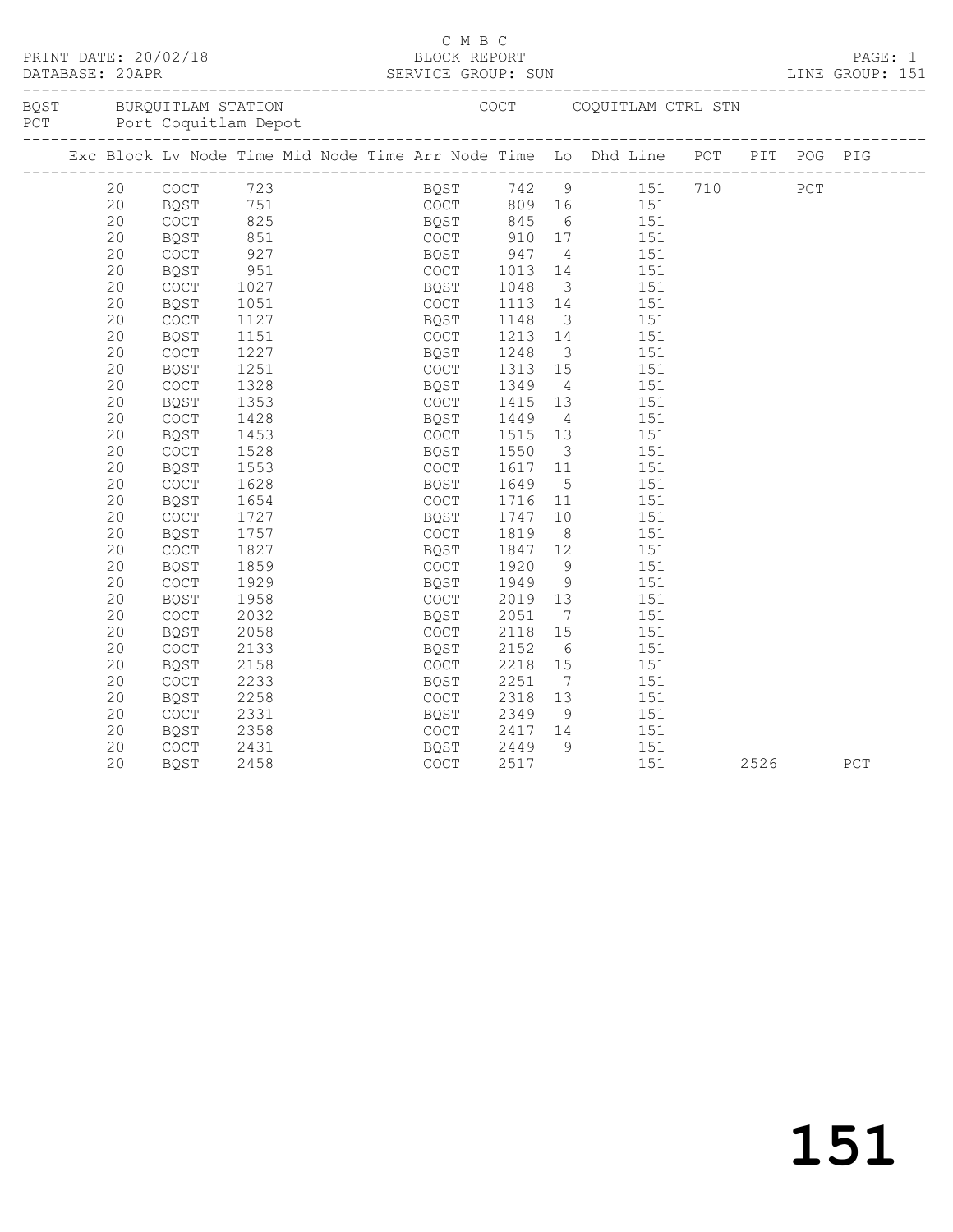|                                                                                                                                                                                                                                                                                                                                                                                                                     | PRINT DATE: 20/02/18                                                                                                                                                                                                                                                                                                                                                   |                                                                                                                                                             |                                                                                                                                                        |              | C M B C<br>BLOCK REPORT                                                                                                                                                                                                                  |                                                                                                                                                              |                                                                                                                                                                | DATABASE: 20APR SERVICE GROUP: SUN<br>DATABASE: 20APR SERVICE GROUP: SUN LINE GROUP: 152                                                                                                                                                                                                                                                                                                                                                                                                                                                                                                        |     |     | PAGE: 2 |
|---------------------------------------------------------------------------------------------------------------------------------------------------------------------------------------------------------------------------------------------------------------------------------------------------------------------------------------------------------------------------------------------------------------------|------------------------------------------------------------------------------------------------------------------------------------------------------------------------------------------------------------------------------------------------------------------------------------------------------------------------------------------------------------------------|-------------------------------------------------------------------------------------------------------------------------------------------------------------|--------------------------------------------------------------------------------------------------------------------------------------------------------|--------------|------------------------------------------------------------------------------------------------------------------------------------------------------------------------------------------------------------------------------------------|--------------------------------------------------------------------------------------------------------------------------------------------------------------|----------------------------------------------------------------------------------------------------------------------------------------------------------------|-------------------------------------------------------------------------------------------------------------------------------------------------------------------------------------------------------------------------------------------------------------------------------------------------------------------------------------------------------------------------------------------------------------------------------------------------------------------------------------------------------------------------------------------------------------------------------------------------|-----|-----|---------|
|                                                                                                                                                                                                                                                                                                                                                                                                                     |                                                                                                                                                                                                                                                                                                                                                                        |                                                                                                                                                             |                                                                                                                                                        |              |                                                                                                                                                                                                                                          |                                                                                                                                                              |                                                                                                                                                                | PCT Port Coquitlam Depot PMST MOODY CENTRE STN                                                                                                                                                                                                                                                                                                                                                                                                                                                                                                                                                  |     |     |         |
|                                                                                                                                                                                                                                                                                                                                                                                                                     |                                                                                                                                                                                                                                                                                                                                                                        |                                                                                                                                                             |                                                                                                                                                        |              |                                                                                                                                                                                                                                          |                                                                                                                                                              |                                                                                                                                                                | Exc Block Lv Node Time Mid Node Time Arr Node Time Lo Dhd Line POT PIT POG PIG                                                                                                                                                                                                                                                                                                                                                                                                                                                                                                                  |     |     |         |
| $1 \quad$<br>$\mathbf{1}$<br>$\mathbf{1}$<br>$\mathbf{1}$<br>$\mathbf{1}$<br>$\mathbf{1}$<br>$\mathbf{1}$<br>$\mathbf{1}$<br>$\mathbf{1}$<br>$\mathbf{1}$<br>$\mathbf{1}$<br>$\mathbf{1}$<br>$\mathbf{1}$<br>$\mathbf{1}$<br>$\mathbf{1}$<br>$\mathbf{1}$<br>$\mathbf{1}$<br>$\mathbf{1}$<br>$\mathbf{1}$<br>$\mathbf{1}$<br>$\mathbf{1}$<br>$\mathbf{2}$<br>2<br>$\mathbf{2}$<br>2<br>$\mathbf{2}$<br>$\mathbf{2}$ | BRST<br>LOST<br>BRST<br>LOST<br>BRST<br>LOST<br>BRST<br>LOST<br>BRST<br>LOST<br>BRST<br>LOST<br>BRST<br>LOST<br><b>BRST</b><br>LOST<br>BRST<br>COCT<br><b>BRST</b><br>COCT<br>BQST<br>COCT<br>BRST                                                                                                                                                                     | 1114<br>1215<br>1314<br>1415<br>1514<br>1615<br>1714<br>1815<br>1914<br>2015<br>2114<br>2215<br>2314<br>2410<br>600<br>628<br>653<br>721<br>800<br>900      | CORE<br>CORW<br>CORE<br>CORW<br>CORE<br>CORW<br>CORE<br>CORW<br>CORE<br>CORW<br>CORE<br>CORW<br>CORE<br><b>BOST</b><br>CIPR BRST 840 20<br>COCT 939 18 |              | 1235 LOST<br>1635 LOST<br>1733 BRST<br>1835 LOST<br>COCT<br>COCT                                                                                                                                                                         | 1751<br>1852 22<br>2447<br>739                                                                                                                               | 20                                                                                                                                                             | BRST 600 COCT 618 17 169 539 PCT<br>COCT 635 BRST 653 5 169<br>BRST 658 COCT 716 19 169<br>COCT 735 BRST 753 22 169<br>815 CORW 833 LOST 847 27 156<br>914 CORE 932 BRST 951 24 156<br>1015 CORW 1034 LOST 1051 23 156<br>1132 BRST 1152 23 156<br>1252 22 156<br>1333 BRST 1353 22 156<br>1435 LOST 1453 21 156<br>1533 BRST 1553 22 156<br>1653 21 156<br>$24$ 156<br>156<br>1931 BRST 1949 26 156<br>2033 LOST 2050 24 156<br>2131 BRST 2149 26 156<br>2233 LOST 2250 24 156<br>2330 BRST 2348 22 156<br>159 2456<br>BRST 618 10 169<br>COCT 646 7 169<br>711 10 151<br>21 151<br>159<br>159 | 547 | PCT | PCT     |
| $\overline{2}$<br>$\mathbf{2}$<br>$\mathbf{2}$<br>$\mathbf{2}$<br>$\mathbf{2}$<br>$\mathbf{2}$<br>$\mathbf{2}$<br>$\mathbf{2}$<br>$\mathbf{2}$<br>$\mathbf{2}$<br>$\mathbf{2}$<br>$\mathbf{2}$<br>$\mathbf{2}$<br>$\mathbf{2}$<br>$\mathbf{2}$<br>$\mathbf{2}$<br>$\mathbf{2}$<br>$\mathbf{2}$<br>2<br>$\mathbf{2}$<br>$\mathbf{2}^{\prime}$                                                                        | COCT<br>BQST<br>COCT<br><b>BRST</b><br>$\mathtt{C}\mathtt{O}\mathtt{C}\mathtt{T}$<br><b>BQST</b><br>COCT<br><b>BRST</b><br>COCT<br>BQST<br>COCT<br><b>BRST</b><br>$\mathtt{C}\mathtt{O}\mathtt{C}\mathtt{T}$<br>BRST<br>$\mathtt{C}\mathtt{O}\mathtt{C}\mathtt{T}$<br><b>BRST</b><br>$\mathtt{C}\mathtt{O}\mathtt{C}\mathtt{T}$<br><b>BRST</b><br>COCT<br>SERO<br>COCT | 957<br>1021<br>1100<br>1200<br>1257<br>1322<br>1400<br>1500<br>1558<br>1623<br>1700<br>1800<br>1900<br>2000<br>2100<br>2200<br>2300<br>2327<br>2353<br>2503 | CIPR<br>CIPR<br>CIPR<br>CIPR<br>CIPR<br>BYST<br>2627 BYST                                                                                              | 2439<br>2713 | COCT<br>BRST<br>COCT<br>BQST<br>COCT<br>BRST<br>COCT<br>BQST<br>COCT<br>BRST<br>$\mathtt{C}\mathtt{O}\mathtt{C}\mathtt{T}$<br>BRST<br>COCT<br>BRST<br>$\mathtt{C}\mathtt{O}\mathtt{C}\mathtt{T}$<br>BRST<br>COCT<br>SERO<br>COCT<br>SERO | 1043<br>1144<br>1246<br>1318<br>1344<br>1446<br>1548<br>1620<br>1645<br>1744<br>1846<br>1941<br>2042<br>2138<br>2240<br>2320<br>2345<br>2457<br>2622<br>2731 | 17<br>16<br>11<br>$\overline{4}$<br>16<br>14<br>10<br>$\overline{\mathbf{3}}$<br>15<br>16<br>14<br>19<br>18<br>22<br>20<br>$7\phantom{.0}$<br>8<br>6<br>5<br>9 | BQST 1018 3 151<br>151<br>159<br>159<br>151<br>151<br>159<br>159<br>151<br>151<br>159<br>159<br>159<br>159<br>159<br>159<br>169<br>169<br>N9<br>N9<br>N9                                                                                                                                                                                                                                                                                                                                                                                                                                        |     |     |         |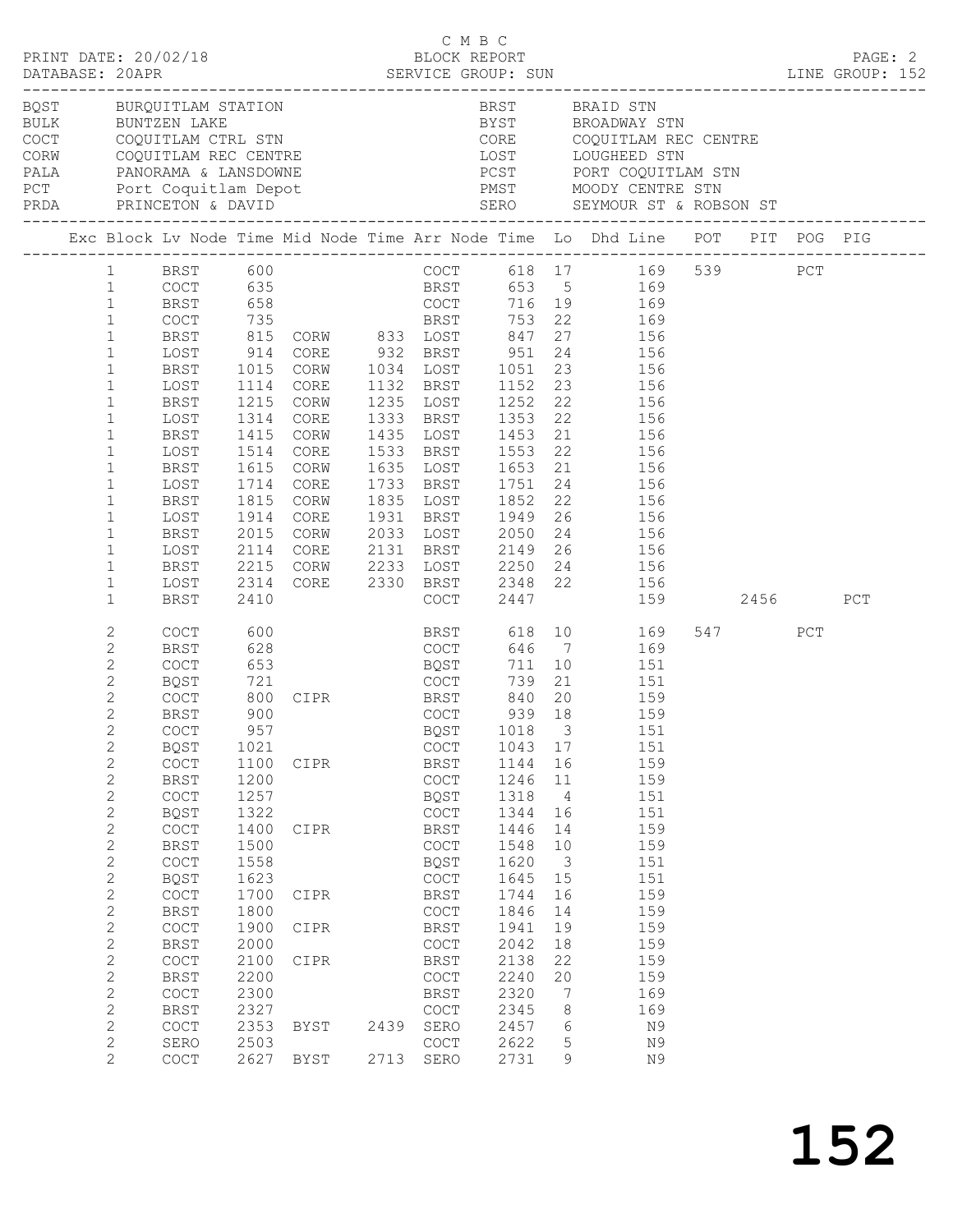#### C M B C<br>BLOCK REPORT

| PRINT DATE: 20/02/18 | BLOCK REPORT                                                                   | PAGE: 3         |
|----------------------|--------------------------------------------------------------------------------|-----------------|
| DATABASE: 20APR      | SERVICE GROUP: SUN                                                             | LINE GROUP: 152 |
|                      | Exc Block Lv Node Time Mid Node Time Arr Node Time Lo Dhd Line POT PIT POG PIG |                 |

|  |              |                                            |      | Exc Block Lv Node Time Mid Node Time Arr Node Time Lo Dhd Line POT |     |                                            |      |                              |    |     |     | PIT  | POG PIG |     |
|--|--------------|--------------------------------------------|------|--------------------------------------------------------------------|-----|--------------------------------------------|------|------------------------------|----|-----|-----|------|---------|-----|
|  | $\mathbf{2}$ | SERO                                       | 2740 |                                                                    |     | COCT                                       | 2859 |                              |    | N9  |     | 2908 |         | PCT |
|  | 3            | BRST                                       | 630  | CORW                                                               |     | 648 LOST                                   | 702  | 12                           |    | 156 | 609 |      | PCT     |     |
|  | 3            | LOST                                       | 714  | CORE                                                               | 729 | BRST                                       | 748  | 12                           |    | 156 |     |      |         |     |
|  | $\mathsf S$  | <b>BRST</b>                                | 800  |                                                                    |     | COCT                                       | 839  | 21                           |    | 159 |     |      |         |     |
|  | $\mathsf S$  | COCT                                       | 900  | CIPR                                                               |     | BRST                                       | 941  | 19                           |    | 159 |     |      |         |     |
|  | $\mathsf S$  | <b>BRST</b>                                | 1000 |                                                                    |     | COCT                                       | 1043 | 19                           |    | 159 |     |      |         |     |
|  | 3            | COCT                                       | 1102 |                                                                    |     | LOST                                       | 1130 | 22                           |    | 152 |     |      |         |     |
|  | $\mathsf S$  | LOST                                       | 1152 |                                                                    |     | COCT                                       | 1220 | 12                           |    | 152 |     |      |         |     |
|  | $\mathsf S$  | COCT                                       | 1232 |                                                                    |     | LOST                                       | 1302 | 20                           |    | 152 |     |      |         |     |
|  | $\mathsf S$  | LOST                                       | 1322 |                                                                    |     | COCT                                       | 1352 | 10                           |    | 152 |     |      |         |     |
|  | 3            | COCT                                       | 1402 |                                                                    |     | LOST                                       | 1432 | 20                           |    | 152 |     |      |         |     |
|  | 3            | LOST                                       | 1452 |                                                                    |     | COCT                                       | 1522 | 10                           |    | 152 |     |      |         |     |
|  | $\mathsf S$  | $\operatorname{COT}$                       | 1532 |                                                                    |     | LOST                                       | 1600 | 22                           |    | 152 |     |      |         |     |
|  | 3            | LOST                                       | 1622 |                                                                    |     | $\mathtt{C}\mathtt{O}\mathtt{C}\mathtt{T}$ | 1652 | 10                           |    | 152 |     |      |         |     |
|  | $\mathsf S$  | COCT                                       | 1702 |                                                                    |     | LOST                                       | 1729 | 23                           |    | 152 |     |      |         |     |
|  | $\mathsf S$  | LOST                                       | 1752 |                                                                    |     | COCT                                       | 1821 | 11                           |    | 152 |     |      |         |     |
|  | 3            | COCT                                       | 1832 |                                                                    |     | LOST                                       | 1859 | 23                           |    | 152 |     |      |         |     |
|  | 3            | LOST                                       | 1922 |                                                                    |     | COCT                                       | 1949 | 13                           |    | 152 |     |      |         |     |
|  | 3            | COCT                                       | 2002 |                                                                    |     | LOST                                       | 2028 |                              |    | 152 |     | 2048 |         | PCT |
|  |              |                                            |      |                                                                    |     |                                            |      |                              |    |     |     |      |         |     |
|  | 4            | COCT                                       | 652  | CIPR                                                               |     | BRST                                       | 731  | 27                           |    | 159 | 639 |      | PCT     |     |
|  | 4            | <b>BRST</b>                                | 758  |                                                                    |     | COCT                                       | 817  | 13                           |    | 169 |     |      |         |     |
|  | 4            | COCT                                       | 830  |                                                                    |     | BRST                                       | 848  | 10                           |    | 169 |     |      |         |     |
|  | 4            | <b>BRST</b>                                | 858  |                                                                    |     | <b>COCT</b>                                | 919  | 11                           |    | 169 |     |      |         |     |
|  | 4            | COCT                                       | 930  |                                                                    |     | BRST                                       | 950  | 8                            |    | 169 |     |      |         |     |
|  | 4            | <b>BRST</b>                                | 958  |                                                                    |     | COCT                                       | 1019 | 11                           |    | 169 |     |      |         |     |
|  | 4            | COCT                                       | 1030 |                                                                    |     | BRST                                       | 1051 | 7                            |    | 169 |     |      |         |     |
|  | 4            | BRST                                       | 1058 |                                                                    |     | <b>COCT</b>                                | 1121 | 9                            |    | 169 |     |      |         |     |
|  | 4            | COCT                                       | 1130 |                                                                    |     | <b>BRST</b>                                | 1151 | 6                            |    | 169 |     |      |         |     |
|  | 4            | <b>BRST</b>                                | 1157 |                                                                    |     | COCT                                       | 1222 | 8                            |    | 169 |     |      |         |     |
|  | 4            | COCT                                       | 1230 |                                                                    |     | BRST                                       | 1252 | 5                            |    | 169 |     |      |         |     |
|  | 4            | <b>BRST</b>                                | 1257 |                                                                    |     | COCT                                       | 1322 | 8                            |    | 169 |     |      |         |     |
|  | 4            | COCT                                       | 1330 |                                                                    |     | <b>BRST</b>                                | 1352 | 5                            |    | 169 |     |      |         |     |
|  | 4            | <b>BRST</b>                                | 1357 |                                                                    |     | COCT                                       | 1423 | 7                            |    | 169 |     |      |         |     |
|  | 4            | COCT                                       | 1430 |                                                                    |     | BRST                                       | 1452 | $\overline{5}$               |    | 169 |     |      |         |     |
|  | 4            | <b>BRST</b>                                | 1457 |                                                                    |     | COCT                                       | 1523 | 7                            |    | 169 |     |      |         |     |
|  | 4            | COCT                                       | 1530 |                                                                    |     | BRST                                       | 1552 | 5                            |    | 169 |     |      |         |     |
|  | 4            | <b>BRST</b>                                | 1557 |                                                                    |     | COCT                                       | 1623 | 7                            |    | 169 |     |      |         |     |
|  | 4            | <b>COCT</b>                                | 1630 |                                                                    |     | <b>BRST</b>                                | 1652 | 5                            |    | 169 |     |      |         |     |
|  | 4            | BRST                                       | 1657 |                                                                    |     | COCT                                       | 1722 | 8                            |    | 169 |     |      |         |     |
|  | 4            | COCT                                       | 1730 |                                                                    |     | BRST                                       | 1750 | 7                            |    | 169 |     |      |         |     |
|  | 4            | <b>BRST</b>                                | 1757 |                                                                    |     | $\mathtt{C}\mathtt{O}\mathtt{C}\mathtt{T}$ | 1819 | 11                           |    | 169 |     |      |         |     |
|  | 4            | $\mathtt{C}\mathtt{O}\mathtt{C}\mathtt{T}$ | 1830 |                                                                    |     | BRST                                       | 1850 | $7\phantom{.0}\phantom{.0}7$ |    | 169 |     |      |         |     |
|  | 4            | <b>BRST</b>                                | 1857 |                                                                    |     | COCT                                       | 1919 | 11                           |    | 169 |     |      |         |     |
|  | 4            | COCT                                       | 1930 |                                                                    |     | <b>BRST</b>                                | 1950 | $\overline{7}$               |    | 169 |     |      |         |     |
|  | 4            | <b>BRST</b>                                | 1957 |                                                                    |     | $\mathtt{C}\mathtt{O}\mathtt{C}\mathtt{T}$ | 2019 | 11                           |    | 169 |     |      |         |     |
|  | 4            | $\mathtt{C}\mathtt{O}\mathtt{C}\mathtt{T}$ | 2030 |                                                                    |     | BRST                                       | 2050 | $\overline{7}$               |    | 169 |     |      |         |     |
|  | 4            | <b>BRST</b>                                | 2057 |                                                                    |     | $\mathtt{C}\mathtt{O}\mathtt{C}\mathtt{T}$ | 2119 | 11                           |    | 169 |     |      |         |     |
|  | 4            | COCT                                       | 2130 |                                                                    |     | <b>BRST</b>                                | 2150 | $\overline{7}$               |    | 169 |     |      |         |     |
|  | 4            | <b>BRST</b>                                | 2157 |                                                                    |     | COCT                                       | 2219 | 11                           |    | 169 |     |      |         |     |
|  | 4            | $\mathtt{C}\mathtt{O}\mathtt{C}\mathtt{T}$ | 2230 |                                                                    |     | BRST                                       | 2250 | $\overline{7}$               |    | 169 |     |      |         |     |
|  | 4            | <b>BRST</b>                                | 2257 |                                                                    |     | $\mathtt{C}\mathtt{O}\mathtt{C}\mathtt{T}$ | 2316 | 14                           |    | 169 |     |      |         |     |
|  | 4            | COCT                                       | 2330 |                                                                    |     | <b>BRST</b>                                | 2350 | 10                           |    | 169 |     |      |         |     |
|  | 4            | <b>BRST</b>                                | 2400 |                                                                    |     | COCT                                       | 2418 | 10                           | 10 | 169 |     |      |         |     |
|  | 4            | PCST                                       | 2438 |                                                                    |     | COCT                                       | 2501 | 6                            |    | 188 |     |      |         |     |
|  | 4            | COCT                                       | 2507 |                                                                    |     | PCST                                       | 2529 |                              |    | 188 |     | 2533 |         | PCT |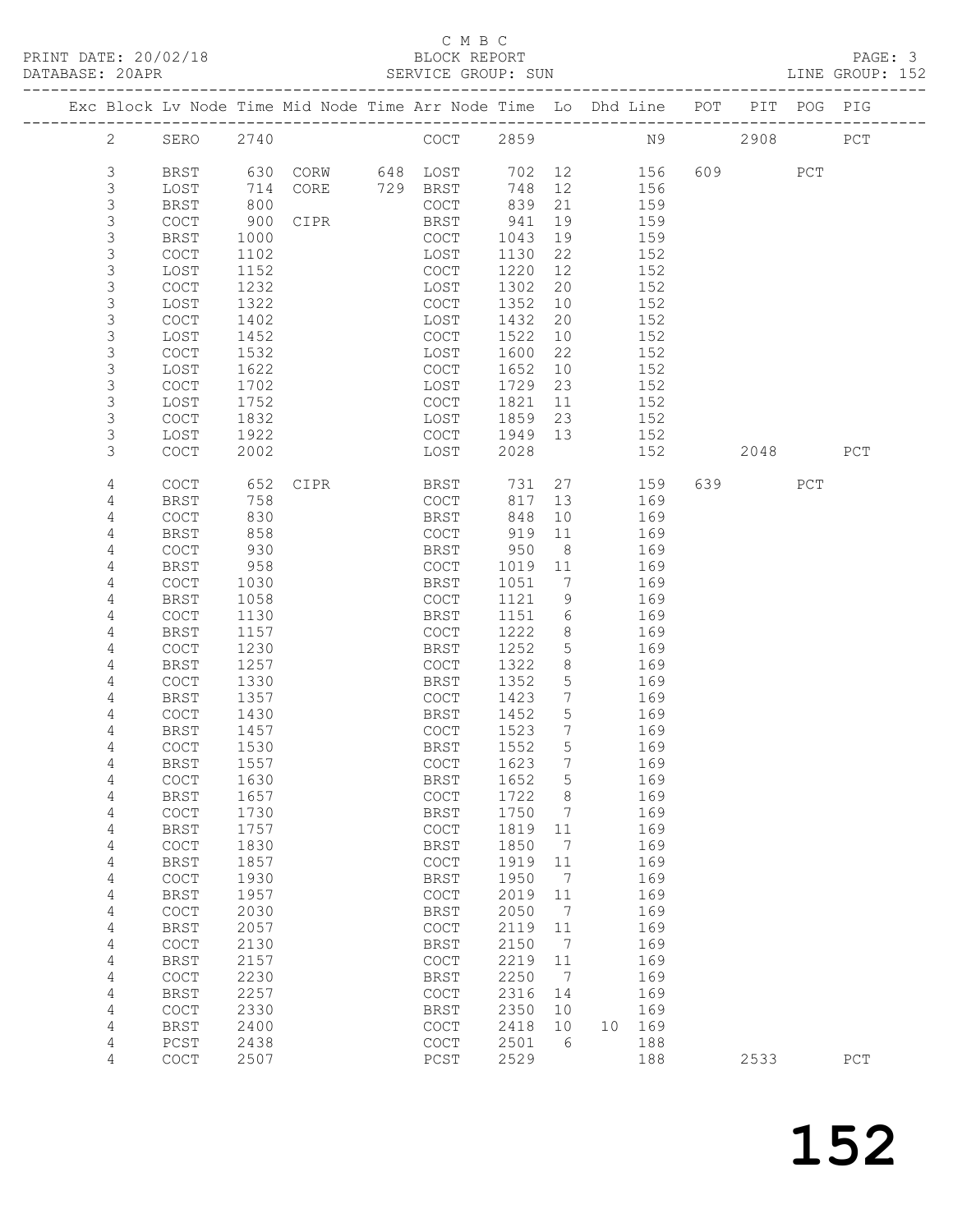### C M B C<br>BLOCK REPORT

| PRINT DATE: 20/02/18<br>DATABASE: 20APR |                |              |              |           | C M B C<br>The SERVICE GROUP: SUN SERVICE GROUP: SUN SERVICE GROUP: SUN LINE GROUP: 152 |              |                 |                                                                                               |     |     |  |
|-----------------------------------------|----------------|--------------|--------------|-----------|-----------------------------------------------------------------------------------------|--------------|-----------------|-----------------------------------------------------------------------------------------------|-----|-----|--|
|                                         |                |              |              |           | Exc Block Lv Node Time Mid Node Time Arr Node Time Lo Dhd Line POT PIT POG PIG          |              |                 |                                                                                               |     |     |  |
|                                         | 5 <sup>5</sup> | BRST         | 705          |           |                                                                                         |              |                 | COCT 744 11 159 644 PCT                                                                       |     |     |  |
|                                         | 5              | COCT         | 755<br>821   |           | BQST 814 7 151<br>COCT 839 18 151                                                       |              |                 |                                                                                               |     |     |  |
|                                         | $\mathsf S$    | BQST         |              |           |                                                                                         |              |                 |                                                                                               |     |     |  |
|                                         | 5              | COCT         | 857          |           | BQST 917                                                                                |              |                 | 4 151                                                                                         |     |     |  |
|                                         | 5              | BQST         | 921          |           | COCT 940                                                                                |              |                 | 20 151                                                                                        |     |     |  |
|                                         | $\mathsf S$    | COCT         | 1000         |           | CIPR BRST                                                                               | 1044         |                 | 16<br>16<br>159                                                                               |     |     |  |
|                                         | $\mathsf S$    | BRST         | 1100         |           | COCT                                                                                    | 1144         |                 | 159                                                                                           |     |     |  |
|                                         | 5              | COCT         | 1200         |           | BRST                                                                                    | 1221         |                 | 6 169                                                                                         |     |     |  |
|                                         | 5              | <b>BRST</b>  | 1227         |           | COCT                                                                                    | 1252         |                 | 8 169                                                                                         |     |     |  |
|                                         | 5<br>5         | COCT         | 1300<br>1327 |           | BRST                                                                                    | 1322<br>1353 | $7\overline{ }$ | $\frac{5}{7}$ 169<br>169                                                                      |     |     |  |
|                                         | 5              | BRST<br>COCT | 1400         |           | COCT<br>BRST                                                                            | 1422         | 5 <sup>5</sup>  | 169                                                                                           |     |     |  |
|                                         | 5              | BRST         | 1427         |           | COCT                                                                                    | 1453         |                 | 7 169                                                                                         |     |     |  |
|                                         | 5              | COCT         | 1500         |           | BRST                                                                                    | 1522         |                 | $\begin{array}{ccc} 7 & & & \\ 5 & & & 10 \\ & & & 169 \\ & & & 169 \\ & & & 160 \end{array}$ |     |     |  |
|                                         | 5              | <b>BRST</b>  | 1527         |           | COCT                                                                                    | 1553         | $7\overline{ }$ |                                                                                               |     |     |  |
|                                         | 5              | COCT         | 1600         |           | BRST                                                                                    | 1622         | 5 <sup>5</sup>  | 169                                                                                           |     |     |  |
|                                         | 5              | BRST         | 1627         |           | COCT                                                                                    | 1653         |                 | 7 169                                                                                         |     |     |  |
|                                         | 5              | COCT         | 1700         |           | BRST                                                                                    | 1720         |                 | $\begin{array}{ccc} 7 & 169 \end{array}$                                                      |     |     |  |
|                                         | 5              | <b>BRST</b>  | 1727         |           | COCT                                                                                    | 1752         | 8 <sup>8</sup>  | 169                                                                                           |     |     |  |
|                                         | 5              | COCT         | 1800         |           | BRST                                                                                    | 1820         |                 | $7$ 169                                                                                       |     |     |  |
|                                         | 5              | <b>BRST</b>  | 1827         |           | COCT                                                                                    | 1849         |                 | 11 169                                                                                        |     |     |  |
|                                         | 5              | COCT         | 1900         |           | BRST                                                                                    | 1920         |                 | 7 169                                                                                         |     |     |  |
|                                         | 5              | <b>BRST</b>  | 1927         |           | COCT                                                                                    | 1949         | 11              | 169                                                                                           |     |     |  |
|                                         | 5              | COCT         | 2000         |           | BRST                                                                                    | 2020         |                 | $\frac{11}{7}$ 169                                                                            |     |     |  |
|                                         | 5              | <b>BRST</b>  | 2027         |           | COCT                                                                                    | 2049         |                 | 5 169                                                                                         |     |     |  |
|                                         | 5              | COCT         | 2054         |           | LOST                                                                                    |              |                 | 2120 5 152                                                                                    |     |     |  |
|                                         | 5              | LOST         | 2125         |           | COCT                                                                                    | 2152         |                 | 152                                                                                           |     |     |  |
|                                         | 5              | COCT         | 2200         | CIPR      | <b>BRST</b>                                                                             | 2238         |                 | $\begin{array}{c} 8 \\ 22 \end{array}$<br>159                                                 |     |     |  |
|                                         | 5              | BRST         | 2300         |           | COCT                                                                                    |              |                 | 2337 17 159                                                                                   |     |     |  |
|                                         | 5              | <b>COCT</b>  |              | 2354 CIPR | <b>BRST</b>                                                                             | 2432         |                 | 159 2449 PCT                                                                                  |     |     |  |
|                                         | 6              | <b>COCT</b>  | 702          |           | LOST                                                                                    |              |                 | 727 7 152                                                                                     | 649 | PCT |  |
|                                         | 6              | LOST         | 734          |           | COCT                                                                                    | 759          |                 | 6 152                                                                                         |     |     |  |
|                                         | 6              | <b>COCT</b>  | 805          |           | BRST                                                                                    | 823          |                 | 5 169                                                                                         |     |     |  |
|                                         | 6              | <b>BRST</b>  | 828          |           | COCT                                                                                    | 849          | 11              | 169                                                                                           |     |     |  |
|                                         | 6              | <b>COCT</b>  | 900          |           | <b>BRST</b>                                                                             | 919          | 9               | 169                                                                                           |     |     |  |
|                                         | 6              | <b>BRST</b>  | 928          |           | COCT                                                                                    | 949          | 13              | 169                                                                                           |     |     |  |
|                                         | 6              | COCT         | 1002         |           | LOST                                                                                    | 1030         | 22              | 152                                                                                           |     |     |  |
|                                         | 6              | LOST         | 1052         |           | $_{\mathrm{COT}}$                                                                       | 1120         | 12              | 152                                                                                           |     |     |  |
|                                         | 6              | COCT         | 1132         |           | LOST                                                                                    | 1202         | 20              | 152                                                                                           |     |     |  |
|                                         | 6              | LOST         | 1222         |           | $\mathtt{C}\mathtt{O}\mathtt{C}\mathtt{T}$                                              | 1252         | 10              | 152                                                                                           |     |     |  |
|                                         | 6              | COCT         | 1302         |           | LOST                                                                                    | 1332         | 20              | 152                                                                                           |     |     |  |
|                                         | 6              | LOST         | 1352         |           | $\mathtt{C}\mathtt{O}\mathtt{C}\mathtt{T}$                                              | 1422         | 10              | 152                                                                                           |     |     |  |
|                                         | 6              | COCT         | 1432         |           | LOST                                                                                    | 1501         | 21              | 152                                                                                           |     |     |  |
|                                         | 6              | LOST         | 1522         |           | $\mathtt{C}\mathtt{O}\mathtt{C}\mathtt{T}$                                              | 1552         | 10              | 152                                                                                           |     |     |  |
|                                         | 6              | COCT         | 1602         |           | LOST                                                                                    | 1630         | 22              | 152                                                                                           |     |     |  |
|                                         | 6              | LOST         | 1652         |           | COCT                                                                                    | 1721         | 11              | 152                                                                                           |     |     |  |
|                                         | 6              | COCT         | 1732         |           | LOST                                                                                    | 1759         | 23              | 152                                                                                           |     |     |  |
|                                         | 6              | LOST         | 1822         |           | COCT                                                                                    | 1850         | 12              | 152                                                                                           |     |     |  |

6 COCT 1902 LOST 1928 24 152

6 LOST 1952 COCT 2019 152 2028 PCT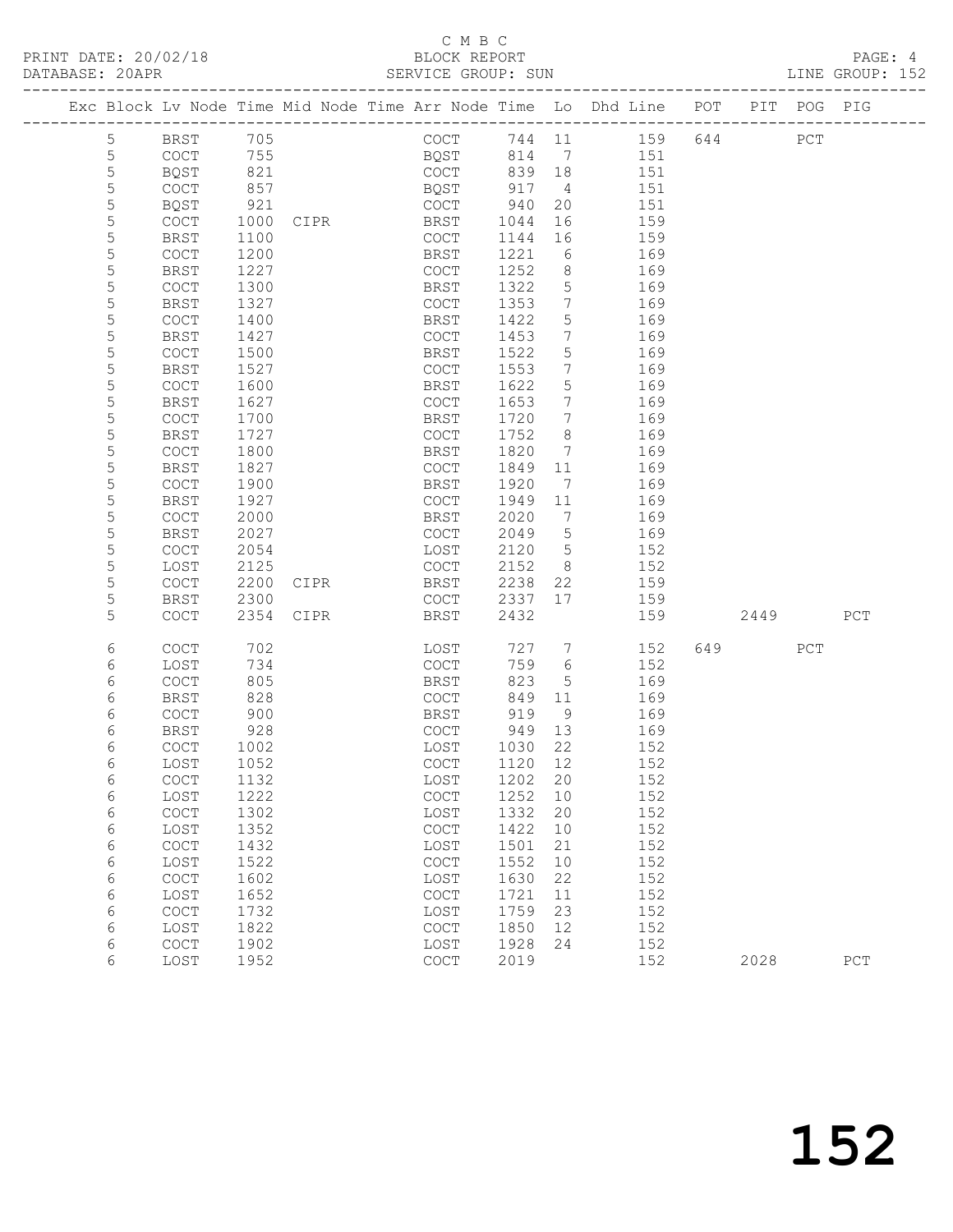# C M B C<br>BLOCK REPORT

LINE GROUP: 152

|                       |              |              |              |           |                        |              |                 | Exc Block Lv Node Time Mid Node Time Arr Node Time Lo Dhd Line POT PIT POG PIG |     |      |     |     |
|-----------------------|--------------|--------------|--------------|-----------|------------------------|--------------|-----------------|--------------------------------------------------------------------------------|-----|------|-----|-----|
| 7                     | COCT         | 705          |              |           | BRST                   |              | 723 5           | 169                                                                            | 652 |      | PCT |     |
| 7                     | BRST         | 728          |              |           | COCT                   | 747 15       |                 | 169                                                                            |     |      |     |     |
| 7                     | COCT         | 802          |              |           | LOST                   | 827          | 8 <sup>8</sup>  | 152                                                                            |     |      |     |     |
| $\boldsymbol{7}$      | LOST         | 835          |              |           | COCT                   | 900          | $6\overline{6}$ | 152                                                                            |     |      |     |     |
| $\boldsymbol{7}$      | COCT         | 906          |              |           | LOST                   | 932          | 20              | 152                                                                            |     |      |     |     |
| $\overline{7}$        | LOST         | 952          |              |           | COCT                   | 1019         | 13              | 152                                                                            |     |      |     |     |
| 7                     | <b>COCT</b>  | 1032         |              |           | LOST                   | 1100         | 22              | 152                                                                            |     |      |     |     |
| 7                     | LOST         | 1122         |              |           | COCT                   | 1150         | 12              | 152                                                                            |     |      |     |     |
| $\boldsymbol{7}$      | <b>COCT</b>  | 1202         |              |           | LOST                   | 1232         | 20              | 152                                                                            |     |      |     |     |
| $\overline{7}$        | LOST         | 1252         |              |           | COCT                   | 1322         | 10              | 152                                                                            |     |      |     |     |
| $\overline{7}$        | COCT         | 1332         |              |           | LOST                   | 1402         | 20              | 152                                                                            |     |      |     |     |
| 7                     | LOST         | 1422         |              |           | COCT                   | 1452         | 10              | 152                                                                            |     |      |     |     |
| $\boldsymbol{7}$      | <b>COCT</b>  | 1502         |              |           | LOST                   | 1530         | 22              | 152                                                                            |     |      |     |     |
| $\overline{7}$        | LOST         | 1552         |              |           | COCT                   | 1622         | 10              | 152                                                                            |     |      |     |     |
| $\overline{7}$        | <b>COCT</b>  | 1632         |              |           | LOST                   | 1700         | 22              | 152                                                                            |     |      |     |     |
| 7                     | LOST         | 1722         |              |           | COCT                   | 1751         | 11              | 152                                                                            |     |      |     |     |
| 7<br>$\boldsymbol{7}$ | COCT         | 1802         |              |           | LOST                   | 1829         | 23              | 152                                                                            |     |      |     |     |
| $\overline{7}$        | LOST         | 1852         |              |           | <b>COCT</b>            | 1920         | 12              | 152                                                                            |     |      |     |     |
| $\overline{7}$        | COCT<br>LOST | 1932<br>2022 |              |           | LOST<br>COCT           | 1958<br>2049 | 24<br>11        | 152<br>152                                                                     |     |      |     |     |
| 7                     | <b>COCT</b>  | 2100         |              |           | BRST                   | 2120         | $\overline{7}$  | 169                                                                            |     |      |     |     |
| 7                     | BRST         | 2127         |              |           | <b>COCT</b>            | 2149         | $5^{\circ}$     | 169                                                                            |     |      |     |     |
| $\boldsymbol{7}$      | COCT         | 2154         |              |           | LOST                   | 2220         | $5^{\circ}$     | 152                                                                            |     |      |     |     |
| 7                     | LOST         | 2225         |              |           | COCT                   | 2250         | 10              | 152                                                                            |     |      |     |     |
| 7                     | COCT         | 2300         | CIPR         |           | BRST                   | 2338         | 12              | 159                                                                            |     |      |     |     |
| 7                     | BRST         | 2350         | CORW         | 2408 LOST |                        | 2424         | 8 <sup>8</sup>  | 156                                                                            |     |      |     |     |
| $\overline{7}$        | LOST         | 2432         | CORE         | 2448      | BRST                   | 2506         | 5               | 156                                                                            |     |      |     |     |
| 7                     | BRST         | 2511         | CORW         | 2529      | LOST                   | 2545         |                 | 156                                                                            |     | 2605 |     | PCT |
|                       |              |              |              |           |                        |              |                 |                                                                                |     |      |     |     |
| $\,8\,$               | BRST         | 715          | CORW         | 733       | LOST                   | 747          | 27              | 156                                                                            | 654 |      | PCT |     |
| $\,8\,$               | LOST         | 814          | CORE         |           | 829 BRST               | 848          | 27              | 156                                                                            |     |      |     |     |
| 8                     | BRST         | 915          | CORW         |           | 934 LOST               | 948          | 26              | 156                                                                            |     |      |     |     |
| $\,8\,$               | LOST         | 1014         | CORE         |           | 1032 BRST              | 1052         | 23<br>23        | 156                                                                            |     |      |     |     |
| $\,8\,$<br>$\,8\,$    | BRST         | 1115<br>1214 | CORW         |           | 1134 LOST<br>1233 BRST | 1151         | 22              | 156                                                                            |     |      |     |     |
| $\,8\,$               | LOST<br>BRST | 1315         | CORE<br>CORW |           | 1336 LOST              | 1253<br>1354 | 20              | 156<br>156                                                                     |     |      |     |     |
| $\,8\,$               | LOST         | 1414         | CORE         | 1433      | BRST                   | 1453         | 22              | 156                                                                            |     |      |     |     |
| $\,8\,$               | BRST         | 1515         | CORW         |           | 1535 LOST              | 1553         | 21              | 156                                                                            |     |      |     |     |
| $\,8\,$               | LOST         | 1614         | CORE         |           | 1633 BRST              | 1653         | 22              | 156                                                                            |     |      |     |     |
| $\,8\,$               | BRST         | 1715         | CORW         |           | 1735 LOST              | 1753         | 21              | 156                                                                            |     |      |     |     |
| $\,8\,$               | LOST         | 1814         | CORE         |           | 1833 BRST              | 1851         | 24              | 156                                                                            |     |      |     |     |
| $\,8\,$               | BRST         | 1915         | CORW         |           | 1933 LOST              | 1950         | 24              | 156                                                                            |     |      |     |     |
| $\,8\,$               | LOST         | 2014         | CORE         |           | 2031 BRST              | 2049         | 26              | 156                                                                            |     |      |     |     |
| 8                     | BRST         | 2115         | CORW         |           | 2133 LOST              | 2150         | 24              | 156                                                                            |     |      |     |     |
| 8                     | LOST         | 2214         | CORE         |           | 2231 BRST              | 2249         |                 | 156                                                                            |     | 2306 |     | PCT |
|                       |              |              |              |           |                        |              |                 |                                                                                |     |      |     |     |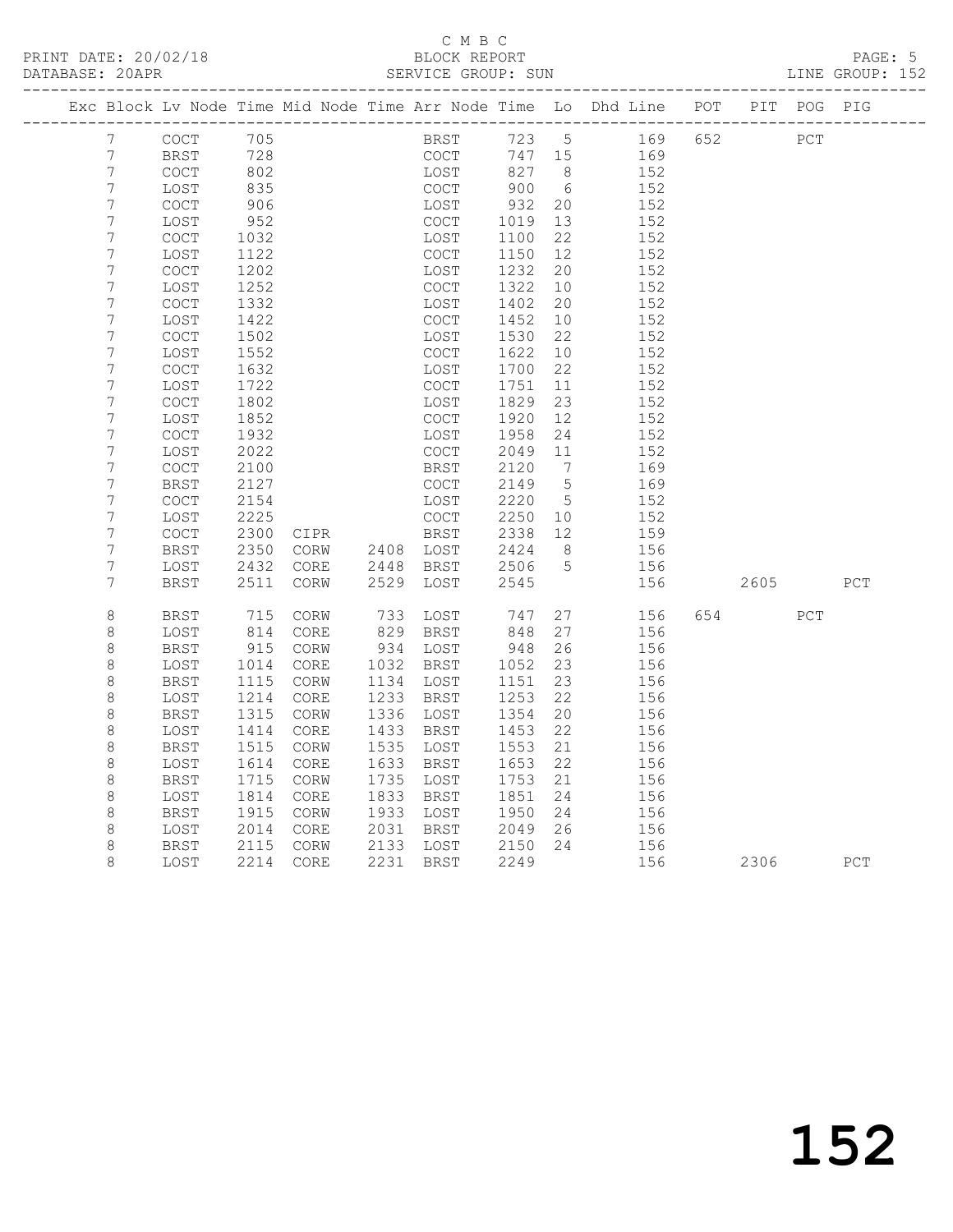#### C M B C<br>BLOCK REPORT SERVICE GROUP: SUN

|             |                                            |      |             | Exc Block Lv Node Time Mid Node Time Arr Node Time Lo Dhd Line POT PIT POG PIG |         |                         |                     |                                                                                                                     |     |             |
|-------------|--------------------------------------------|------|-------------|--------------------------------------------------------------------------------|---------|-------------------------|---------------------|---------------------------------------------------------------------------------------------------------------------|-----|-------------|
| 9           | COCT                                       | 735  |             |                                                                                |         |                         | PCST 759 10 188 722 |                                                                                                                     | PCT |             |
| 9           | PCST                                       | 809  |             | COCT 834<br>PRDA 906                                                           | 834 16  |                         | 188                 |                                                                                                                     |     |             |
| $\mathsf 9$ | COCT                                       | 850  |             |                                                                                |         | $\overline{0}$          | 191                 |                                                                                                                     |     |             |
| 9           | PRDA                                       | 906  |             | COCT                                                                           | 922     | 12                      | 191                 |                                                                                                                     |     |             |
| 9           | $\mathtt{C}\mathtt{O}\mathtt{C}\mathtt{T}$ | 934  |             | LOST                                                                           | 1002    | 20                      | 152                 |                                                                                                                     |     |             |
| $\mathsf 9$ | LOST                                       | 1022 |             | COCT                                                                           | 1049    | 8 <sup>8</sup>          | 152                 |                                                                                                                     |     |             |
| $\mathsf 9$ | $\mathtt{C}\mathtt{O}\mathtt{C}\mathtt{T}$ | 1057 |             | BQST                                                                           | 1118    | $\overline{\mathbf{3}}$ | 151                 |                                                                                                                     |     |             |
| 9           | <b>BQST</b>                                | 1121 |             | COCT                                                                           | 1143 17 |                         | 151                 |                                                                                                                     |     |             |
| $\mathsf 9$ | COCT                                       | 1200 | <b>CIPR</b> | BRST                                                                           | 1246    | 14                      | 159                 |                                                                                                                     |     |             |
| $\mathsf 9$ | <b>BRST</b>                                | 1300 |             | COCT                                                                           | 1346 12 |                         | 159                 |                                                                                                                     |     |             |
| $\mathsf 9$ | COCT                                       | 1358 |             | BQST                                                                           | 1419    | $\overline{4}$          | 151                 |                                                                                                                     |     |             |
| 9           | BQST                                       | 1423 |             | COCT                                                                           | 1445 15 |                         | 151                 |                                                                                                                     |     |             |
| $\mathsf 9$ | COCT                                       | 1500 | CIPR        | BRST                                                                           | 1546    | 14                      | 159                 |                                                                                                                     |     |             |
| $\mathsf 9$ | BRST                                       | 1600 |             | COCT                                                                           | 1647 11 |                         | 159                 |                                                                                                                     |     |             |
| $\mathsf 9$ | $\mathtt{C}\mathtt{O}\mathtt{C}\mathtt{T}$ | 1658 |             | BQST                                                                           | 1719    | $6\overline{6}$         | 151                 |                                                                                                                     |     |             |
| 9           | BQST                                       | 1725 |             | COCT                                                                           | 1747 13 |                         | 151                 |                                                                                                                     |     |             |
| 9           | COCT                                       | 1800 | <b>CIPR</b> | BRST                                                                           | 1844    | 16                      | 159                 |                                                                                                                     |     |             |
| 9           | <b>BRST</b>                                | 1900 |             | COCT                                                                           | 1943    |                         | 159                 | 1953 — 1953 — 1954 — 1955 — 1955 — 1957 — 1958 — 1958 — 1958 — 1958 — 1958 — 1958 — 1958 — 1958 — 1958 — 1958 — 195 |     | PCT         |
| 10          | LOST                                       | 922  |             | COCT                                                                           | 948 12  |                         | 152                 | 902 200                                                                                                             | PCT |             |
| 10          | COCT                                       | 1000 |             | BRST                                                                           | 1021    | 7                       | 169                 |                                                                                                                     |     |             |
| 10          | <b>BRST</b>                                | 1028 |             | COCT                                                                           | 1051    | 9                       | 169                 |                                                                                                                     |     |             |
| 10          | COCT                                       | 1100 |             | BRST                                                                           | 1121 6  |                         | 169                 |                                                                                                                     |     |             |
| 10          | <b>BRST</b>                                | 1127 |             | COCT                                                                           | 1152    | $5^{\circ}$             | 169                 |                                                                                                                     |     |             |
| 10          | COCT                                       | 1157 |             | BQST                                                                           | 1218    | $\overline{\mathbf{3}}$ | 151                 |                                                                                                                     |     |             |
| 10          | <b>BQST</b>                                | 1221 |             | COCT                                                                           | 1243    | 17                      | 151                 |                                                                                                                     |     |             |
| 10          | COCT                                       | 1300 | CIPR        | BRST                                                                           | 1346    | 14                      | 159                 |                                                                                                                     |     |             |
| 10          | <b>BRST</b>                                | 1400 |             | COCT                                                                           | 1448    | 10                      | 159                 |                                                                                                                     |     |             |
| 10          | <b>COCT</b>                                | 1458 |             | BQST                                                                           | 1520    | $\overline{\mathbf{3}}$ | 151                 |                                                                                                                     |     |             |
| 10          | <b>BQST</b>                                | 1523 |             | COCT                                                                           | 1547    | 13                      | 151                 |                                                                                                                     |     |             |
| 10          | COCT                                       | 1600 | CIPR        | BRST                                                                           | 1645    | 15                      | 159                 |                                                                                                                     |     |             |
| 10          | <b>BRST</b>                                | 1700 |             | COCT                                                                           | 1746    | 11                      | 159                 |                                                                                                                     |     |             |
| 10          | COCT                                       | 1757 |             | BQST                                                                           | 1817    | 11                      | 151                 |                                                                                                                     |     |             |
| 10          | BQST                                       | 1828 |             | COCT                                                                           | 1849    | 9                       | 151                 |                                                                                                                     |     |             |
| 10          | COCT                                       | 1858 |             | BQST                                                                           | 1918    | 10                      | 151                 |                                                                                                                     |     |             |
| 10          | BQST                                       | 1928 |             | COCT                                                                           | 1949 12 |                         | 151                 |                                                                                                                     |     |             |
| 10          | COCT                                       | 2001 |             | BQST                                                                           | 2020    | 8 <sup>8</sup>          | 151                 |                                                                                                                     |     |             |
| 10          | BQST                                       | 2028 |             | COCT                                                                           | 2049 14 |                         | 151                 |                                                                                                                     |     |             |
| 10          | COCT                                       | 2103 |             | BQST                                                                           | 2122 6  |                         | 151                 |                                                                                                                     |     |             |
|             | 10 BQST                                    | 2128 |             | COCT 2148 15                                                                   |         |                         | 151                 |                                                                                                                     |     |             |
| 10          | COCT                                       | 2203 |             | <b>BQST</b>                                                                    | 2222    | 6                       | 151                 |                                                                                                                     |     |             |
| 10          | <b>BQST</b>                                | 2228 |             | COCT                                                                           | 2248    | 13                      | 151                 |                                                                                                                     |     |             |
| 10          | COCT                                       | 2301 |             | BQST                                                                           | 2319    | 9                       | 151                 |                                                                                                                     |     |             |
| 10          | BQST                                       | 2328 |             | COCT                                                                           | 2348    | 13                      | 151                 |                                                                                                                     |     |             |
| 10          | COCT                                       | 2401 |             | BQST                                                                           | 2419    | 9                       | 151                 |                                                                                                                     |     |             |
| 10          | <b>BQST</b>                                | 2428 |             | <b>COCT</b>                                                                    | 2447    |                         | 151                 | 2456                                                                                                                |     | ${\tt PCT}$ |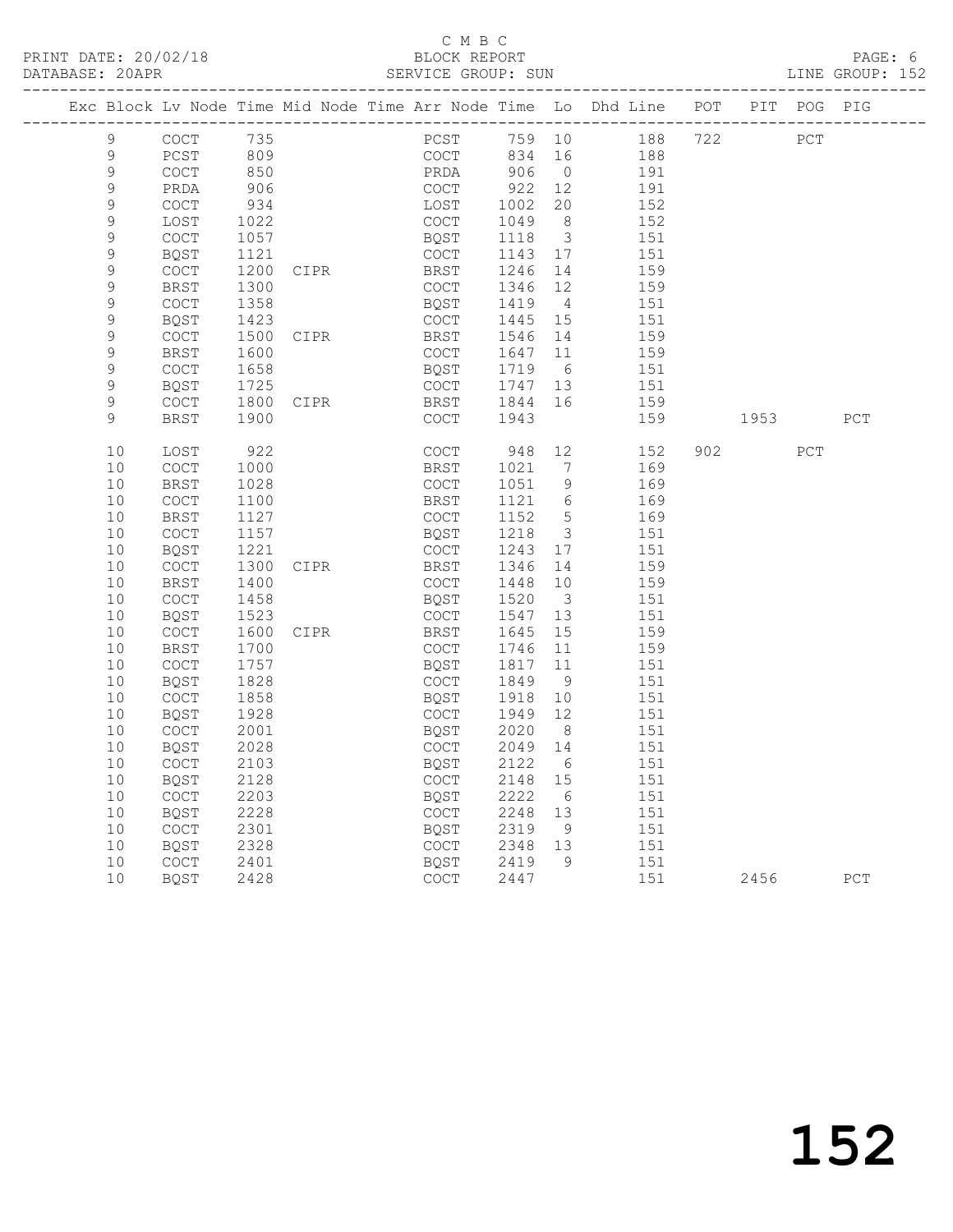#### C M B C<br>BLOCK REPORT SERVICE GROUP: SUN

| COCT 300 BYST 346 SERO 404 11 N9 247 PCT<br>20<br>415<br>COCT<br>534 14 N9<br>20<br>SERO<br>20<br>616 12 183<br>COCT<br>20<br>658 20<br>PMST<br>183<br>183<br>20<br>748 10<br>COCT<br>718<br>PMST<br>PALA 818 COCT<br>20<br>831<br>PMST<br>17<br>183<br>$\frac{1}{848}$<br>20<br>918 10<br>1001 17<br>183<br>COCT<br>PMST<br>928 PALA 948 COCT<br>20<br>PMST<br>183<br>1049 9<br>20<br>COCT<br>1018<br>183<br>PMST<br>PALA 1118 COCT<br>1131 17<br>1220 8<br>20<br>1058<br>183<br>PMST<br>20<br>1148<br>COCT<br>183<br>PMST<br>PALA 1248 COCT<br>1301 17<br>20<br>1228<br>PMST<br>183<br>1352 6<br>1431 17<br>20<br>COCT<br>1318<br>PMST<br>183<br>PALA 1418 COCT<br>20<br>1358<br>PMST<br>183<br>1522 6<br>183<br>20<br>1448<br>COCT<br>PMST<br>PMST<br>PALA 1550 COCT<br>20<br>1528<br>1603 15<br>PMST<br>183<br>20<br>1618<br>1653 5<br>183<br>COCT<br>PMST<br>PALA 1720 COCT<br>1734 14<br>183<br>20<br>PMST<br>1658<br>20<br>COCT<br>183<br>20<br>PMST<br>183<br>20<br>$\mathtt{C}\mathtt{O}\mathtt{C}\mathtt{T}$<br>183<br>2008 PCT<br>PMST 548 10 183<br>COCT 627 21 183<br>507 30<br>21<br>COCT<br>PCT<br>627 21<br>21<br>183<br>PMST<br>21<br>648<br>718<br>10<br>COCT<br>PMST<br>183<br>PALA 747 COCT<br>21<br>728<br>818<br>PMST<br>800 18<br>848 10<br>183<br>21<br>COCT<br>PMST<br>183<br>PALA 918 COCT<br>858<br>931 17<br>183<br>21<br>PMST<br>1019 9<br>1101 17<br>21<br>$\mathtt{C}\mathtt{O}\mathtt{C}\mathtt{T}$<br>948<br>183<br>PMST<br>PALA 1048 COCT<br>21<br>PMST<br>1028<br>183<br>1149 9<br>183<br>21<br>1118<br>PMST<br>COCT<br>PALA 1218 COCT<br>21<br>1231 17<br>PMST<br>1158<br>183<br>1322 6<br>21<br>COCT<br>1248<br>PMST<br>183<br>PALA 1348 COCT<br>1401 17<br>183<br>21<br>1328<br>PMST<br>21<br>1452 6<br>COCT<br>1418<br>PMST<br>183<br>PALA 1518 COCT<br>21<br>1458<br>1531 17<br>183<br>PMST<br>183<br>1623<br>21<br>1548<br>$5\overline{)}$<br>COCT<br>PMST<br>PALA 1650 COCT<br>1703 15<br>21<br>PMST<br>1628<br>183<br>PMST 1753 5<br>PALA 1820 COCT 1834 14<br>21<br>183<br>COCT<br>1718<br>1758<br>21<br>183<br>PMST<br>PMST 1921<br>183 1941 PCT |  |    |      |      |  |  | Exc Block Lv Node Time Mid Node Time Arr Node Time Lo Dhd Line POT PIT POG PIG |  |  |
|-----------------------------------------------------------------------------------------------------------------------------------------------------------------------------------------------------------------------------------------------------------------------------------------------------------------------------------------------------------------------------------------------------------------------------------------------------------------------------------------------------------------------------------------------------------------------------------------------------------------------------------------------------------------------------------------------------------------------------------------------------------------------------------------------------------------------------------------------------------------------------------------------------------------------------------------------------------------------------------------------------------------------------------------------------------------------------------------------------------------------------------------------------------------------------------------------------------------------------------------------------------------------------------------------------------------------------------------------------------------------------------------------------------------------------------------------------------------------------------------------------------------------------------------------------------------------------------------------------------------------------------------------------------------------------------------------------------------------------------------------------------------------------------------------------------------------------------------------------------------------------------------------------------------------------------------------------------------------------------------------------------------------------------------------------------------------------------------------|--|----|------|------|--|--|--------------------------------------------------------------------------------|--|--|
|                                                                                                                                                                                                                                                                                                                                                                                                                                                                                                                                                                                                                                                                                                                                                                                                                                                                                                                                                                                                                                                                                                                                                                                                                                                                                                                                                                                                                                                                                                                                                                                                                                                                                                                                                                                                                                                                                                                                                                                                                                                                                               |  |    |      |      |  |  |                                                                                |  |  |
|                                                                                                                                                                                                                                                                                                                                                                                                                                                                                                                                                                                                                                                                                                                                                                                                                                                                                                                                                                                                                                                                                                                                                                                                                                                                                                                                                                                                                                                                                                                                                                                                                                                                                                                                                                                                                                                                                                                                                                                                                                                                                               |  |    |      |      |  |  |                                                                                |  |  |
|                                                                                                                                                                                                                                                                                                                                                                                                                                                                                                                                                                                                                                                                                                                                                                                                                                                                                                                                                                                                                                                                                                                                                                                                                                                                                                                                                                                                                                                                                                                                                                                                                                                                                                                                                                                                                                                                                                                                                                                                                                                                                               |  |    |      |      |  |  |                                                                                |  |  |
|                                                                                                                                                                                                                                                                                                                                                                                                                                                                                                                                                                                                                                                                                                                                                                                                                                                                                                                                                                                                                                                                                                                                                                                                                                                                                                                                                                                                                                                                                                                                                                                                                                                                                                                                                                                                                                                                                                                                                                                                                                                                                               |  |    |      |      |  |  |                                                                                |  |  |
|                                                                                                                                                                                                                                                                                                                                                                                                                                                                                                                                                                                                                                                                                                                                                                                                                                                                                                                                                                                                                                                                                                                                                                                                                                                                                                                                                                                                                                                                                                                                                                                                                                                                                                                                                                                                                                                                                                                                                                                                                                                                                               |  |    |      |      |  |  |                                                                                |  |  |
|                                                                                                                                                                                                                                                                                                                                                                                                                                                                                                                                                                                                                                                                                                                                                                                                                                                                                                                                                                                                                                                                                                                                                                                                                                                                                                                                                                                                                                                                                                                                                                                                                                                                                                                                                                                                                                                                                                                                                                                                                                                                                               |  |    |      |      |  |  |                                                                                |  |  |
|                                                                                                                                                                                                                                                                                                                                                                                                                                                                                                                                                                                                                                                                                                                                                                                                                                                                                                                                                                                                                                                                                                                                                                                                                                                                                                                                                                                                                                                                                                                                                                                                                                                                                                                                                                                                                                                                                                                                                                                                                                                                                               |  |    |      |      |  |  |                                                                                |  |  |
|                                                                                                                                                                                                                                                                                                                                                                                                                                                                                                                                                                                                                                                                                                                                                                                                                                                                                                                                                                                                                                                                                                                                                                                                                                                                                                                                                                                                                                                                                                                                                                                                                                                                                                                                                                                                                                                                                                                                                                                                                                                                                               |  |    |      |      |  |  |                                                                                |  |  |
|                                                                                                                                                                                                                                                                                                                                                                                                                                                                                                                                                                                                                                                                                                                                                                                                                                                                                                                                                                                                                                                                                                                                                                                                                                                                                                                                                                                                                                                                                                                                                                                                                                                                                                                                                                                                                                                                                                                                                                                                                                                                                               |  |    |      |      |  |  |                                                                                |  |  |
|                                                                                                                                                                                                                                                                                                                                                                                                                                                                                                                                                                                                                                                                                                                                                                                                                                                                                                                                                                                                                                                                                                                                                                                                                                                                                                                                                                                                                                                                                                                                                                                                                                                                                                                                                                                                                                                                                                                                                                                                                                                                                               |  |    |      |      |  |  |                                                                                |  |  |
|                                                                                                                                                                                                                                                                                                                                                                                                                                                                                                                                                                                                                                                                                                                                                                                                                                                                                                                                                                                                                                                                                                                                                                                                                                                                                                                                                                                                                                                                                                                                                                                                                                                                                                                                                                                                                                                                                                                                                                                                                                                                                               |  |    |      |      |  |  |                                                                                |  |  |
|                                                                                                                                                                                                                                                                                                                                                                                                                                                                                                                                                                                                                                                                                                                                                                                                                                                                                                                                                                                                                                                                                                                                                                                                                                                                                                                                                                                                                                                                                                                                                                                                                                                                                                                                                                                                                                                                                                                                                                                                                                                                                               |  |    |      |      |  |  |                                                                                |  |  |
|                                                                                                                                                                                                                                                                                                                                                                                                                                                                                                                                                                                                                                                                                                                                                                                                                                                                                                                                                                                                                                                                                                                                                                                                                                                                                                                                                                                                                                                                                                                                                                                                                                                                                                                                                                                                                                                                                                                                                                                                                                                                                               |  |    |      |      |  |  |                                                                                |  |  |
|                                                                                                                                                                                                                                                                                                                                                                                                                                                                                                                                                                                                                                                                                                                                                                                                                                                                                                                                                                                                                                                                                                                                                                                                                                                                                                                                                                                                                                                                                                                                                                                                                                                                                                                                                                                                                                                                                                                                                                                                                                                                                               |  |    |      |      |  |  |                                                                                |  |  |
|                                                                                                                                                                                                                                                                                                                                                                                                                                                                                                                                                                                                                                                                                                                                                                                                                                                                                                                                                                                                                                                                                                                                                                                                                                                                                                                                                                                                                                                                                                                                                                                                                                                                                                                                                                                                                                                                                                                                                                                                                                                                                               |  |    |      |      |  |  |                                                                                |  |  |
|                                                                                                                                                                                                                                                                                                                                                                                                                                                                                                                                                                                                                                                                                                                                                                                                                                                                                                                                                                                                                                                                                                                                                                                                                                                                                                                                                                                                                                                                                                                                                                                                                                                                                                                                                                                                                                                                                                                                                                                                                                                                                               |  |    |      |      |  |  |                                                                                |  |  |
|                                                                                                                                                                                                                                                                                                                                                                                                                                                                                                                                                                                                                                                                                                                                                                                                                                                                                                                                                                                                                                                                                                                                                                                                                                                                                                                                                                                                                                                                                                                                                                                                                                                                                                                                                                                                                                                                                                                                                                                                                                                                                               |  |    |      |      |  |  |                                                                                |  |  |
|                                                                                                                                                                                                                                                                                                                                                                                                                                                                                                                                                                                                                                                                                                                                                                                                                                                                                                                                                                                                                                                                                                                                                                                                                                                                                                                                                                                                                                                                                                                                                                                                                                                                                                                                                                                                                                                                                                                                                                                                                                                                                               |  |    |      |      |  |  |                                                                                |  |  |
|                                                                                                                                                                                                                                                                                                                                                                                                                                                                                                                                                                                                                                                                                                                                                                                                                                                                                                                                                                                                                                                                                                                                                                                                                                                                                                                                                                                                                                                                                                                                                                                                                                                                                                                                                                                                                                                                                                                                                                                                                                                                                               |  |    |      |      |  |  |                                                                                |  |  |
|                                                                                                                                                                                                                                                                                                                                                                                                                                                                                                                                                                                                                                                                                                                                                                                                                                                                                                                                                                                                                                                                                                                                                                                                                                                                                                                                                                                                                                                                                                                                                                                                                                                                                                                                                                                                                                                                                                                                                                                                                                                                                               |  |    |      |      |  |  |                                                                                |  |  |
|                                                                                                                                                                                                                                                                                                                                                                                                                                                                                                                                                                                                                                                                                                                                                                                                                                                                                                                                                                                                                                                                                                                                                                                                                                                                                                                                                                                                                                                                                                                                                                                                                                                                                                                                                                                                                                                                                                                                                                                                                                                                                               |  |    |      |      |  |  |                                                                                |  |  |
|                                                                                                                                                                                                                                                                                                                                                                                                                                                                                                                                                                                                                                                                                                                                                                                                                                                                                                                                                                                                                                                                                                                                                                                                                                                                                                                                                                                                                                                                                                                                                                                                                                                                                                                                                                                                                                                                                                                                                                                                                                                                                               |  |    |      |      |  |  |                                                                                |  |  |
|                                                                                                                                                                                                                                                                                                                                                                                                                                                                                                                                                                                                                                                                                                                                                                                                                                                                                                                                                                                                                                                                                                                                                                                                                                                                                                                                                                                                                                                                                                                                                                                                                                                                                                                                                                                                                                                                                                                                                                                                                                                                                               |  |    |      |      |  |  |                                                                                |  |  |
|                                                                                                                                                                                                                                                                                                                                                                                                                                                                                                                                                                                                                                                                                                                                                                                                                                                                                                                                                                                                                                                                                                                                                                                                                                                                                                                                                                                                                                                                                                                                                                                                                                                                                                                                                                                                                                                                                                                                                                                                                                                                                               |  |    |      |      |  |  |                                                                                |  |  |
|                                                                                                                                                                                                                                                                                                                                                                                                                                                                                                                                                                                                                                                                                                                                                                                                                                                                                                                                                                                                                                                                                                                                                                                                                                                                                                                                                                                                                                                                                                                                                                                                                                                                                                                                                                                                                                                                                                                                                                                                                                                                                               |  |    |      |      |  |  |                                                                                |  |  |
|                                                                                                                                                                                                                                                                                                                                                                                                                                                                                                                                                                                                                                                                                                                                                                                                                                                                                                                                                                                                                                                                                                                                                                                                                                                                                                                                                                                                                                                                                                                                                                                                                                                                                                                                                                                                                                                                                                                                                                                                                                                                                               |  |    |      |      |  |  |                                                                                |  |  |
|                                                                                                                                                                                                                                                                                                                                                                                                                                                                                                                                                                                                                                                                                                                                                                                                                                                                                                                                                                                                                                                                                                                                                                                                                                                                                                                                                                                                                                                                                                                                                                                                                                                                                                                                                                                                                                                                                                                                                                                                                                                                                               |  |    |      |      |  |  |                                                                                |  |  |
|                                                                                                                                                                                                                                                                                                                                                                                                                                                                                                                                                                                                                                                                                                                                                                                                                                                                                                                                                                                                                                                                                                                                                                                                                                                                                                                                                                                                                                                                                                                                                                                                                                                                                                                                                                                                                                                                                                                                                                                                                                                                                               |  |    |      |      |  |  |                                                                                |  |  |
|                                                                                                                                                                                                                                                                                                                                                                                                                                                                                                                                                                                                                                                                                                                                                                                                                                                                                                                                                                                                                                                                                                                                                                                                                                                                                                                                                                                                                                                                                                                                                                                                                                                                                                                                                                                                                                                                                                                                                                                                                                                                                               |  |    |      |      |  |  |                                                                                |  |  |
|                                                                                                                                                                                                                                                                                                                                                                                                                                                                                                                                                                                                                                                                                                                                                                                                                                                                                                                                                                                                                                                                                                                                                                                                                                                                                                                                                                                                                                                                                                                                                                                                                                                                                                                                                                                                                                                                                                                                                                                                                                                                                               |  |    |      |      |  |  |                                                                                |  |  |
|                                                                                                                                                                                                                                                                                                                                                                                                                                                                                                                                                                                                                                                                                                                                                                                                                                                                                                                                                                                                                                                                                                                                                                                                                                                                                                                                                                                                                                                                                                                                                                                                                                                                                                                                                                                                                                                                                                                                                                                                                                                                                               |  |    |      |      |  |  |                                                                                |  |  |
|                                                                                                                                                                                                                                                                                                                                                                                                                                                                                                                                                                                                                                                                                                                                                                                                                                                                                                                                                                                                                                                                                                                                                                                                                                                                                                                                                                                                                                                                                                                                                                                                                                                                                                                                                                                                                                                                                                                                                                                                                                                                                               |  |    |      |      |  |  |                                                                                |  |  |
|                                                                                                                                                                                                                                                                                                                                                                                                                                                                                                                                                                                                                                                                                                                                                                                                                                                                                                                                                                                                                                                                                                                                                                                                                                                                                                                                                                                                                                                                                                                                                                                                                                                                                                                                                                                                                                                                                                                                                                                                                                                                                               |  |    |      |      |  |  |                                                                                |  |  |
|                                                                                                                                                                                                                                                                                                                                                                                                                                                                                                                                                                                                                                                                                                                                                                                                                                                                                                                                                                                                                                                                                                                                                                                                                                                                                                                                                                                                                                                                                                                                                                                                                                                                                                                                                                                                                                                                                                                                                                                                                                                                                               |  |    |      |      |  |  |                                                                                |  |  |
|                                                                                                                                                                                                                                                                                                                                                                                                                                                                                                                                                                                                                                                                                                                                                                                                                                                                                                                                                                                                                                                                                                                                                                                                                                                                                                                                                                                                                                                                                                                                                                                                                                                                                                                                                                                                                                                                                                                                                                                                                                                                                               |  |    |      |      |  |  |                                                                                |  |  |
|                                                                                                                                                                                                                                                                                                                                                                                                                                                                                                                                                                                                                                                                                                                                                                                                                                                                                                                                                                                                                                                                                                                                                                                                                                                                                                                                                                                                                                                                                                                                                                                                                                                                                                                                                                                                                                                                                                                                                                                                                                                                                               |  |    |      |      |  |  |                                                                                |  |  |
|                                                                                                                                                                                                                                                                                                                                                                                                                                                                                                                                                                                                                                                                                                                                                                                                                                                                                                                                                                                                                                                                                                                                                                                                                                                                                                                                                                                                                                                                                                                                                                                                                                                                                                                                                                                                                                                                                                                                                                                                                                                                                               |  |    |      |      |  |  |                                                                                |  |  |
|                                                                                                                                                                                                                                                                                                                                                                                                                                                                                                                                                                                                                                                                                                                                                                                                                                                                                                                                                                                                                                                                                                                                                                                                                                                                                                                                                                                                                                                                                                                                                                                                                                                                                                                                                                                                                                                                                                                                                                                                                                                                                               |  |    |      |      |  |  |                                                                                |  |  |
|                                                                                                                                                                                                                                                                                                                                                                                                                                                                                                                                                                                                                                                                                                                                                                                                                                                                                                                                                                                                                                                                                                                                                                                                                                                                                                                                                                                                                                                                                                                                                                                                                                                                                                                                                                                                                                                                                                                                                                                                                                                                                               |  |    |      |      |  |  |                                                                                |  |  |
|                                                                                                                                                                                                                                                                                                                                                                                                                                                                                                                                                                                                                                                                                                                                                                                                                                                                                                                                                                                                                                                                                                                                                                                                                                                                                                                                                                                                                                                                                                                                                                                                                                                                                                                                                                                                                                                                                                                                                                                                                                                                                               |  | 21 | COCT | 1848 |  |  |                                                                                |  |  |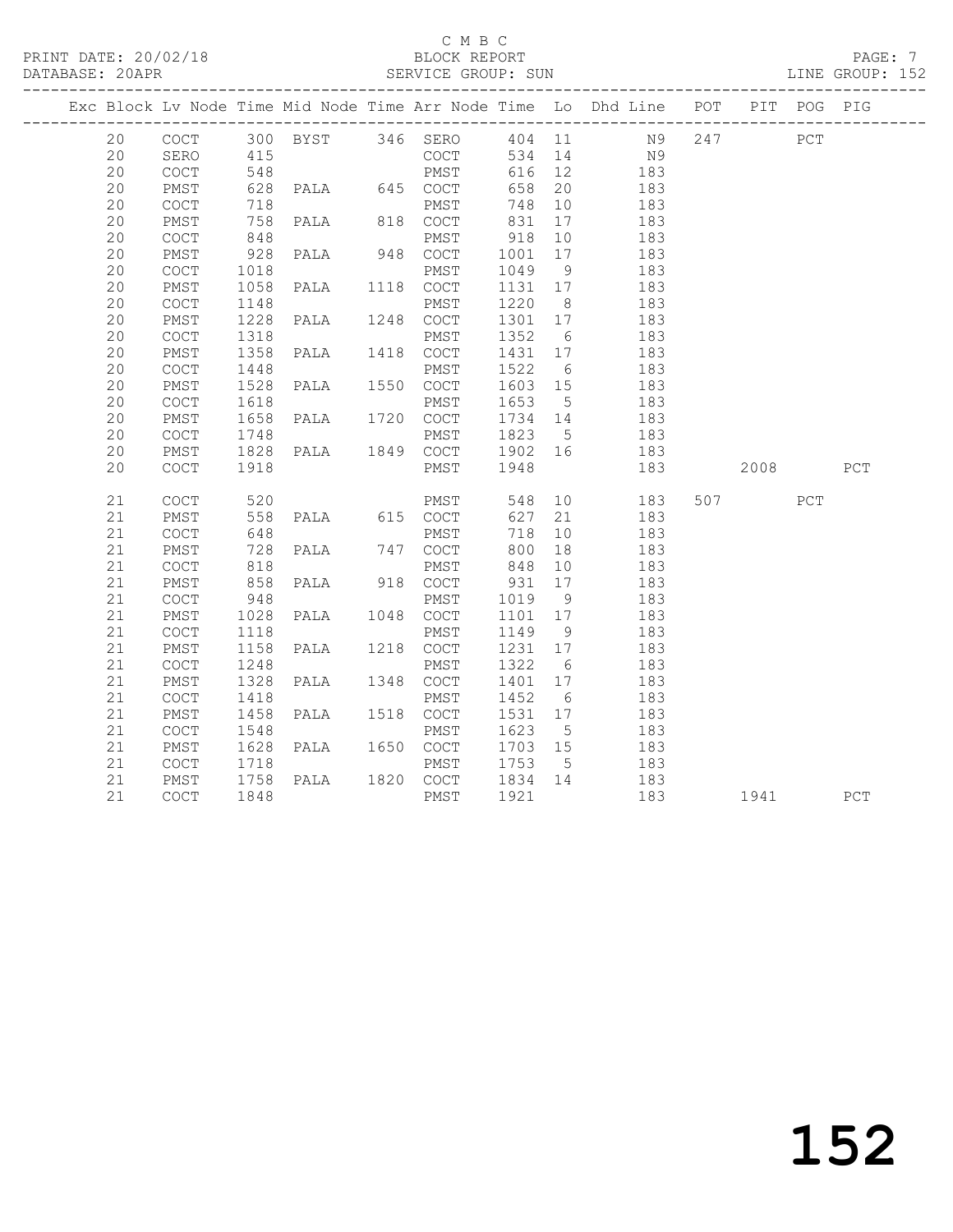#### C M B C<br>BLOCK REPORT SERVICE GROUP: SUN

|  |    |             |      |                           |             |         |                 | Exc Block Lv Node Time Mid Node Time Arr Node Time Lo Dhd Line POT PIT POG PIG | ---------------------- |      |     |
|--|----|-------------|------|---------------------------|-------------|---------|-----------------|--------------------------------------------------------------------------------|------------------------|------|-----|
|  |    |             |      | 22 PMST 530 PALA 547 COCT |             |         |                 | 559 19 183                                                                     | 510 PCT                |      |     |
|  | 22 | COCT        | 618  |                           | PMST        |         |                 | 646 12 183                                                                     |                        |      |     |
|  | 22 | PMST        | 658  | PALA 717 COCT             |             | 730     |                 | 18 183                                                                         |                        |      |     |
|  | 22 | <b>COCT</b> | 748  |                           | PMST        | 818     |                 | 10<br>183                                                                      |                        |      |     |
|  | 22 | PMST        | 828  | PALA 848 COCT             |             | 901     | 17              | 183                                                                            |                        |      |     |
|  | 22 | <b>COCT</b> | 918  |                           | PMST        | 949     | 9               | 183                                                                            |                        |      |     |
|  | 22 | PMST        | 958  | PALA 1018                 | COCT        | 1031 17 |                 | 183                                                                            |                        |      |     |
|  | 22 | <b>COCT</b> | 1048 |                           | PMST        | 1119 9  |                 | 183                                                                            |                        |      |     |
|  | 22 | PMST        | 1128 | PALA 1148 COCT            |             |         |                 | 1201 17<br>183                                                                 |                        |      |     |
|  | 22 | <b>COCT</b> | 1218 |                           | PMST        | 1252 6  |                 | 183                                                                            |                        |      |     |
|  | 22 | PMST        | 1258 | PALA 1318                 | <b>COCT</b> | 1331 17 |                 | 183                                                                            |                        |      |     |
|  | 22 | <b>COCT</b> | 1348 |                           | PMST        | 1422 6  |                 | 183                                                                            |                        |      |     |
|  | 22 | PMST        | 1428 | PALA 1448 COCT            |             | 1501 17 |                 | 183                                                                            |                        |      |     |
|  | 22 | <b>COCT</b> | 1518 |                           | PMST        | 1553    | $5^{\circ}$     | 183                                                                            |                        |      |     |
|  | 22 | PMST        | 1558 | PALA 1620                 | COCT        | 1633 15 |                 | 183                                                                            |                        |      |     |
|  | 22 | <b>COCT</b> | 1648 |                           | PMST        | 1723 5  |                 | 183                                                                            |                        |      |     |
|  | 22 | PMST        | 1728 | PALA 1750 COCT            |             | 1804 14 |                 | 183                                                                            |                        |      |     |
|  | 22 | <b>COCT</b> | 1818 |                           | PMST        | 1853    |                 | $5^{\circ}$<br>183                                                             |                        |      |     |
|  | 22 | PMST        | 1858 | PALA 1919 COCT            |             | 1932    |                 | 28 and $\sim$<br>183                                                           |                        |      |     |
|  | 22 | <b>COCT</b> | 2000 | CIPR                      | BRST        | 2038    | 22              | 159                                                                            |                        |      |     |
|  | 22 | <b>BRST</b> | 2100 |                           | COCT        | 2140    | 20              | 159                                                                            |                        |      |     |
|  | 22 | <b>COCT</b> | 2200 |                           | BRST        | 2220    | $\overline{7}$  | 169                                                                            |                        |      |     |
|  | 22 | <b>BRST</b> | 2227 |                           | COCT        | 2246    | 9               | 169                                                                            |                        |      |     |
|  | 22 | COCT        | 2255 |                           | LOST        | 2320    | $5\overline{)}$ | 152                                                                            |                        |      |     |
|  | 22 | LOST        | 2325 |                           | COCT        | 2350    | 5 <sup>5</sup>  | 152                                                                            |                        |      |     |
|  | 22 | COCT        | 2355 |                           | LOST        | 2420    |                 | $5 - 5$<br>152                                                                 |                        |      |     |
|  | 22 | LOST        | 2425 |                           | COCT        | 2450    |                 | 0 18 152                                                                       |                        |      |     |
|  | 22 | LOST        | 2508 |                           | COCT        | 2530    | 22              | N9                                                                             |                        |      |     |
|  | 22 | <b>COCT</b> | 2552 | BYST 2638                 | SERO        | 2656    | - 9             | N 9                                                                            |                        |      |     |
|  | 22 | SERO        | 2705 |                           | COCT        | 2824    |                 | N9                                                                             |                        | 2833 | PCT |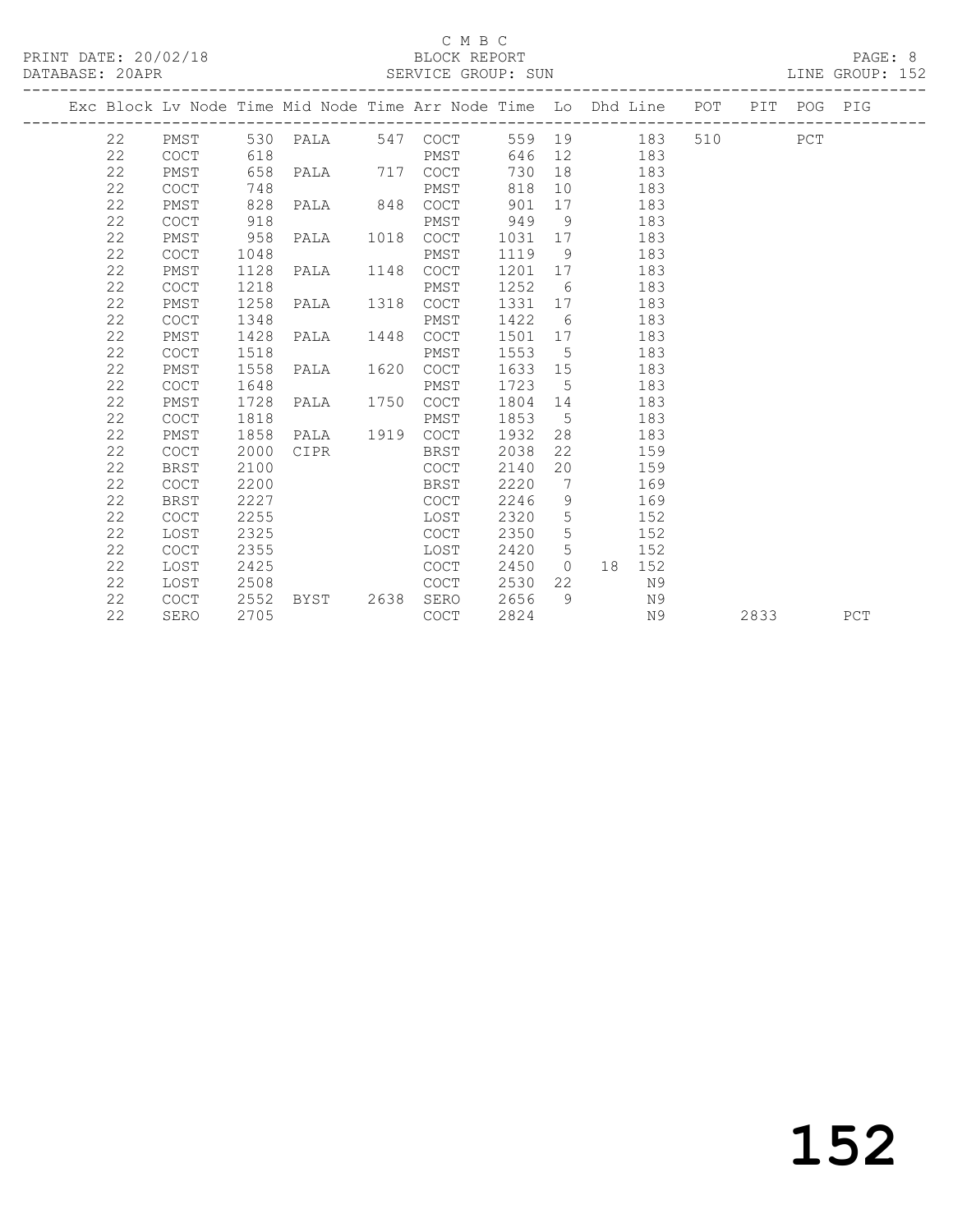PRINT DATE: 20/02/18 BLOCK REPORT PAGE: 9 DATABASE: 20APR

# C M B C<br>BLOCK REPORT

| DAIADAJE. ZUAPR |             |      |  | OLAVICL GAUUF, OUN |      |                |                                                                                |         |  | TIME GRAAL. TAR |
|-----------------|-------------|------|--|--------------------|------|----------------|--------------------------------------------------------------------------------|---------|--|-----------------|
|                 |             |      |  |                    |      |                | Exc Block Lv Node Time Mid Node Time Arr Node Time Lo Dhd Line POT PIT POG PIG |         |  |                 |
| 23              | COCT        | 635  |  | PCST               |      |                | 659 12<br>188                                                                  | 622 PCT |  |                 |
| 23              | PCST        | 711  |  | COCT               | 735  | 15             | 188                                                                            |         |  |                 |
| 23              | <b>COCT</b> | 750  |  | PRDA               | 806  | $\overline{0}$ | 191                                                                            |         |  |                 |
| 23              | PRDA        | 806  |  | COCT               | 822  | 13             | 191                                                                            |         |  |                 |
| 23              | <b>COCT</b> | 835  |  | PCST               | 902  | 8 <sup>8</sup> | 188                                                                            |         |  |                 |
| 23              | PCST        | 910  |  | COCT               | 937  | 13             | 188                                                                            |         |  |                 |
| 23              | <b>COCT</b> | 950  |  | PRDA               | 1006 | $\overline{0}$ | 191                                                                            |         |  |                 |
| 23              | PRDA        | 1006 |  | COCT               | 1024 | 11             | 191                                                                            |         |  |                 |
| 23              | <b>COCT</b> | 1035 |  | PCST               | 1103 | 8              | 188                                                                            |         |  |                 |
| 23              | PCST        | 1111 |  | COCT               | 1141 | 9              | 188                                                                            |         |  |                 |
| 23              | <b>COCT</b> | 1150 |  | PRDA               | 1206 | $\circ$        | 191                                                                            |         |  |                 |
| 23              | PRDA        | 1206 |  | COCT               | 1224 | 11             | 191                                                                            |         |  |                 |
| 23              | <b>COCT</b> | 1235 |  | PCST               | 1306 | 5              | 188                                                                            |         |  |                 |
| 23              | PCST        | 1311 |  | COCT               | 1343 | $7\phantom{0}$ | 188                                                                            |         |  |                 |
| 23              | <b>COCT</b> | 1350 |  | PRDA               | 1409 | $\circ$        | 191                                                                            |         |  |                 |
| 23              | PRDA        | 1409 |  | COCT               | 1427 | 8              | 191                                                                            |         |  |                 |
| 23              | <b>COCT</b> | 1435 |  | PCST               | 1506 | 5              | 188                                                                            |         |  |                 |
| 23              | PCST        | 1511 |  | COCT               | 1543 | $7^{\circ}$    | 188                                                                            |         |  |                 |
| 23              | <b>COCT</b> | 1550 |  | PRDA               | 1609 | $\Omega$       | 191                                                                            |         |  |                 |

 23 COCT 1550 PRDA 1609 0 191 23 PRDA 1609 COCT 1627 10 191 23 COCT 1637 PCST 1710 5 188 23 PCST 1715 COCT 1745 5 188 23 COCT 1750 PRDA 1810 0 191

 23 COCT 1837 PCST 1907 8 188 23 PCST 1915 COCT 1945 5 188 23 COCT 1950 PRDA 2007 0 191

23 PRDA 1810 COCT 1827 10 191

 23 PRDA 2007 COCT 2024 13 191 23 COCT 2037 PCST 2103 6 188

23 PCST 2109 COCT 2133 188 2142 PCT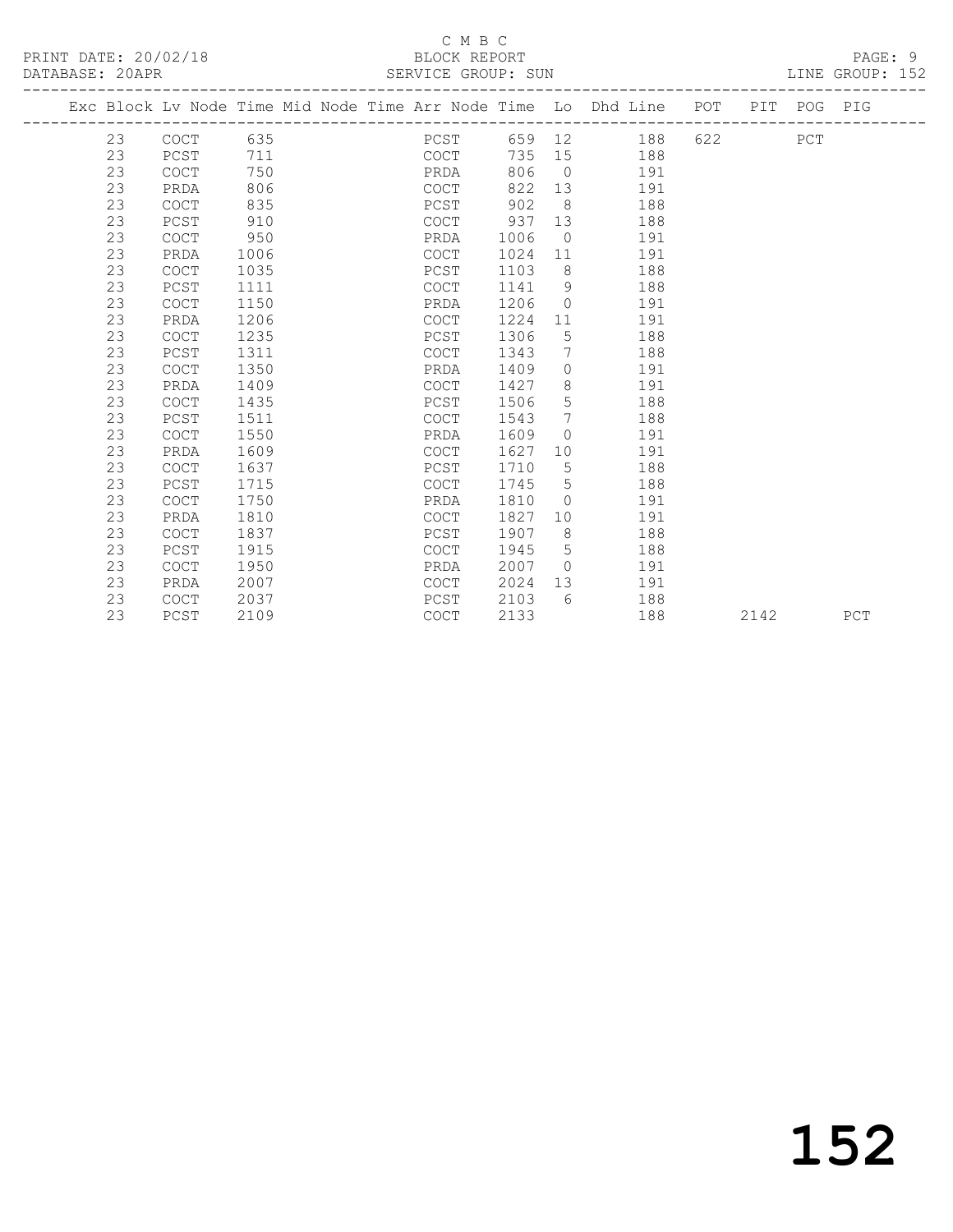PRINT DATE: 20/02/18 BLOCK REPORT BATABASE: 20APR

### C M B C<br>BLOCK REPORT

PAGE: 10<br>LINE GROUP: 152

|  |    |                                            |      |  |      |         |                 | Exc Block Lv Node Time Mid Node Time Arr Node Time Lo Dhd Line POT |     | PIT  | POG PIG |     |
|--|----|--------------------------------------------|------|--|------|---------|-----------------|--------------------------------------------------------------------|-----|------|---------|-----|
|  | 24 | PCST 635                                   |      |  | COCT |         |                 | 659 21 188                                                         | 631 |      | PCT     |     |
|  | 24 | COCT                                       | 720  |  | PRDA |         |                 | 736 0 191                                                          |     |      |         |     |
|  | 24 | PRDA                                       | 736  |  | COCT | 751     | 14              | 191                                                                |     |      |         |     |
|  | 24 | COCT                                       | 805  |  | PCST | 829     | 10 <sup>°</sup> | 188                                                                |     |      |         |     |
|  | 24 | PCST                                       | 839  |  | COCT | 906     | 14              | 188                                                                |     |      |         |     |
|  | 24 | COCT                                       | 920  |  | PRDA | 936     | $\overline{0}$  | 191                                                                |     |      |         |     |
|  | 24 | PRDA                                       | 936  |  | COCT | 954     | 11              | 191                                                                |     |      |         |     |
|  | 24 | <b>COCT</b>                                | 1005 |  | PCST | 1033    | 8 <sup>8</sup>  | 188                                                                |     |      |         |     |
|  | 24 | PCST                                       | 1041 |  | COCT | 1111    | $\overline{9}$  | 188                                                                |     |      |         |     |
|  | 24 | COCT                                       | 1120 |  | PRDA | 1136    | $\bigcirc$      | 191                                                                |     |      |         |     |
|  | 24 | PRDA                                       | 1136 |  | COCT | 1154    | 11              | 191                                                                |     |      |         |     |
|  | 24 | <b>COCT</b>                                | 1205 |  | PCST | 1233    | 8 <sup>8</sup>  | 188                                                                |     |      |         |     |
|  | 24 | PCST                                       | 1241 |  | COCT | 1313    | $\overline{7}$  | 188                                                                |     |      |         |     |
|  | 24 | <b>COCT</b>                                | 1320 |  | PRDA | 1339    | $\circ$         | 191                                                                |     |      |         |     |
|  | 24 | PRDA                                       | 1339 |  | COCT | 1357    | 8               | 191                                                                |     |      |         |     |
|  | 24 | <b>COCT</b>                                | 1405 |  | PCST | 1436    | 5               | 188                                                                |     |      |         |     |
|  | 24 | PCST                                       | 1441 |  | COCT | 1513    | $\overline{7}$  | 188                                                                |     |      |         |     |
|  | 24 | COCT                                       | 1520 |  | PRDA | 1539    | $\circ$         | 191                                                                |     |      |         |     |
|  | 24 | PRDA                                       | 1539 |  | COCT | 1557    | 10              | 191                                                                |     |      |         |     |
|  | 24 | COCT                                       | 1607 |  | PCST | 1640    | $5\phantom{.0}$ | 188                                                                |     |      |         |     |
|  | 24 | PCST                                       | 1645 |  | COCT | 1718    | 5               | 188                                                                |     |      |         |     |
|  | 24 | COCT                                       | 1723 |  | PRDA | 1743    | $\overline{0}$  | 191                                                                |     |      |         |     |
|  | 24 | PRDA                                       | 1743 |  | COCT | 1800    | 7               | 191                                                                |     |      |         |     |
|  | 24 | COCT                                       | 1807 |  | PCST | 1837    | 8 <sup>8</sup>  | 188                                                                |     |      |         |     |
|  | 24 | PCST                                       | 1845 |  | COCT | 1915    | $5^{\circ}$     | 188                                                                |     |      |         |     |
|  | 24 | $\mathtt{C}\mathtt{O}\mathtt{C}\mathtt{T}$ | 1920 |  | PRDA | 1937    | $\overline{0}$  | 191                                                                |     |      |         |     |
|  | 24 | PRDA                                       | 1937 |  | COCT | 1954    | 11              | 191                                                                |     |      |         |     |
|  | 24 | COCT                                       | 2005 |  | PCST | 2034    | 8 <sup>8</sup>  | 188                                                                |     |      |         |     |
|  | 24 | PCST                                       | 2042 |  | COCT | 2106    | 16              | 188                                                                |     |      |         |     |
|  | 24 | $\mathtt{C}\mathtt{O}\mathtt{C}\mathtt{T}$ | 2122 |  | PRDA | 2139    | $\overline{0}$  | 191                                                                |     |      |         |     |
|  | 24 | PRDA                                       | 2139 |  | COCT | 2156    | 11              | 191                                                                |     |      |         |     |
|  | 24 | <b>COCT</b>                                | 2207 |  | PCST | 2233    | $6\overline{6}$ | 188                                                                |     |      |         |     |
|  | 24 | PCST                                       | 2239 |  | COCT | 2302    | $5^{\circ}$     | 188                                                                |     |      |         |     |
|  | 24 | COCT                                       | 2307 |  | PCST | 2329 10 |                 | 188                                                                |     |      |         |     |
|  | 24 | PCST                                       | 2339 |  | COCT | 2402    | $5^{\circ}$     | 188                                                                |     |      |         |     |
|  | 24 | COCT                                       | 2407 |  | PCST | 2429    |                 | 188                                                                |     | 2433 |         | PCT |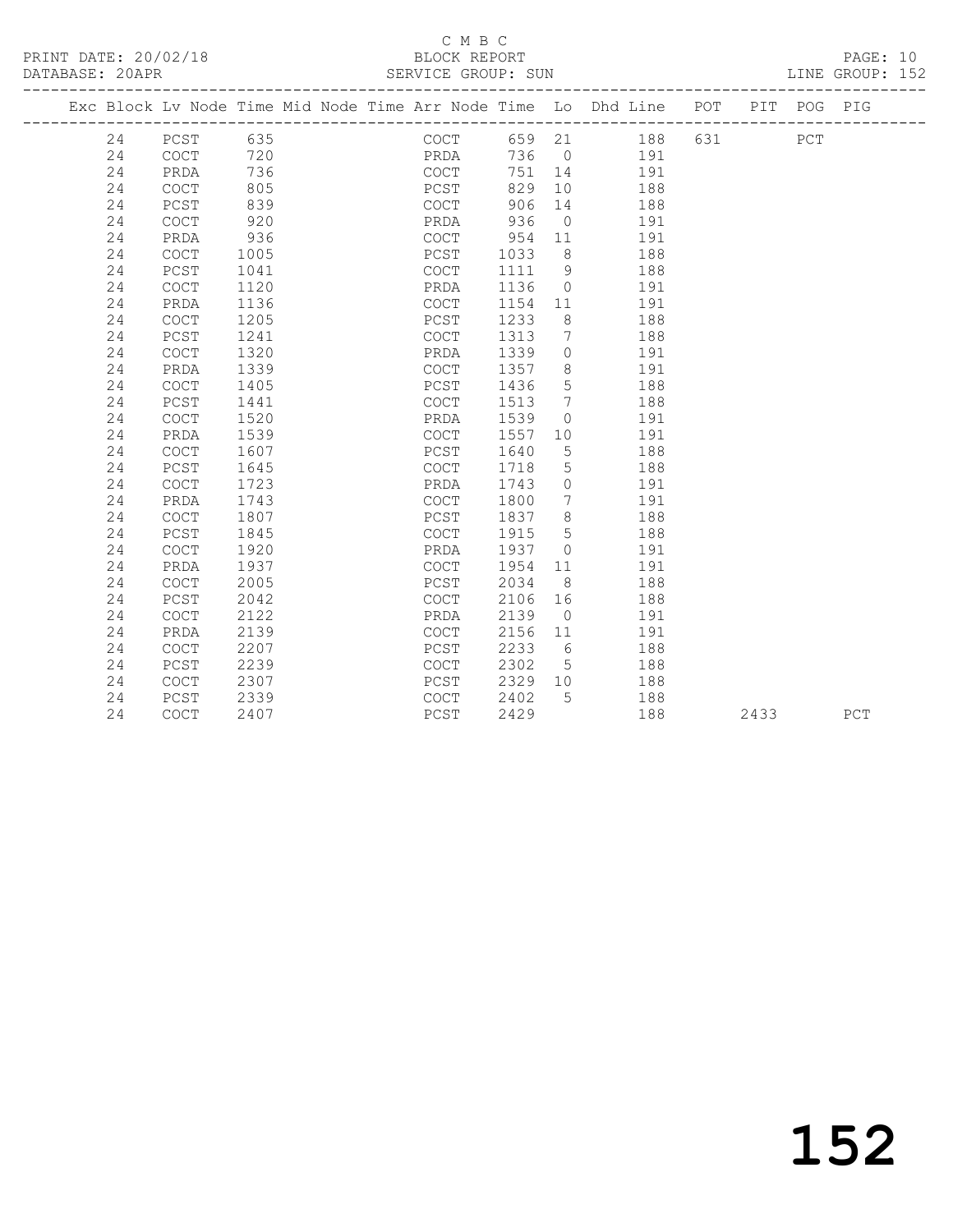#### C M B C<br>BLOCK REPORT SERVICE GROUP: SUN

|    |             |      | Exc Block Lv Node Time Mid Node Time Arr Node Time Lo Dhd Line |        |                 |     | POT                          | PIT POG PIG |  |
|----|-------------|------|----------------------------------------------------------------|--------|-----------------|-----|------------------------------|-------------|--|
| 25 | <b>COCT</b> | 705  | ----------------------------<br>PCST                           | 729 12 |                 | 188 | _____________________<br>652 | PCT         |  |
| 25 | PCST        | 741  | COCT                                                           | 805    | 15              | 188 |                              |             |  |
| 25 | <b>COCT</b> | 820  | PRDA                                                           | 836    | $\overline{0}$  | 191 |                              |             |  |
| 25 | PRDA        | 836  | COCT                                                           | 852    | 13              | 191 |                              |             |  |
| 25 | <b>COCT</b> | 905  | PCST                                                           | 932    | 9               | 188 |                              |             |  |
| 25 | PCST        | 941  | <b>COCT</b>                                                    | 1011   | 9               | 188 |                              |             |  |
| 25 | <b>COCT</b> | 1020 | PRDA                                                           | 1036   | 0               | 191 |                              |             |  |
| 25 | PRDA        | 1036 | <b>COCT</b>                                                    | 1054   | 11              | 191 |                              |             |  |
| 25 | <b>COCT</b> | 1105 | PCST                                                           | 1133   | 8               | 188 |                              |             |  |
| 25 | PCST        | 1141 | COCT                                                           | 1211   | 9               | 188 |                              |             |  |
| 25 | <b>COCT</b> | 1220 | PRDA                                                           | 1236   | $\mathbf 0$     | 191 |                              |             |  |
| 25 | PRDA        | 1236 | <b>COCT</b>                                                    | 1254   | 11              | 191 |                              |             |  |
| 25 | <b>COCT</b> | 1305 | PCST                                                           | 1336   | 5               | 188 |                              |             |  |
| 25 | PCST        | 1341 | <b>COCT</b>                                                    | 1413   | 7               | 188 |                              |             |  |
| 25 | <b>COCT</b> | 1420 | PRDA                                                           | 1439   | $\circ$         | 191 |                              |             |  |
| 25 | PRDA        | 1439 | <b>COCT</b>                                                    | 1457   | 8               | 191 |                              |             |  |
| 25 | <b>COCT</b> | 1505 | PCST                                                           | 1536   | 5               | 188 |                              |             |  |
| 25 | PCST        | 1541 | <b>COCT</b>                                                    | 1614   | $7\phantom{.0}$ | 188 |                              |             |  |
| 25 | <b>COCT</b> | 1621 | PRDA                                                           | 1640   | $\circ$         | 191 |                              |             |  |

 25 PRDA 1640 COCT 1658 9 191 25 COCT 1707 PCST 1740 5 188 25 PCST 1745 COCT 1815 5 188 25 COCT 1820 PRDA 1837 0 191

 25 PCST 1945 COCT 2011 9 188 25 COCT 2020 PRDA 2037 0 191

 25 PRDA 1837 COCT 1854 13 191 25 COCT 1907 PCST 1937 8 188

 25 PRDA 2037 COCT 2054 13 191 25 COCT 2107 PCST 2133 6 188

2212 PCT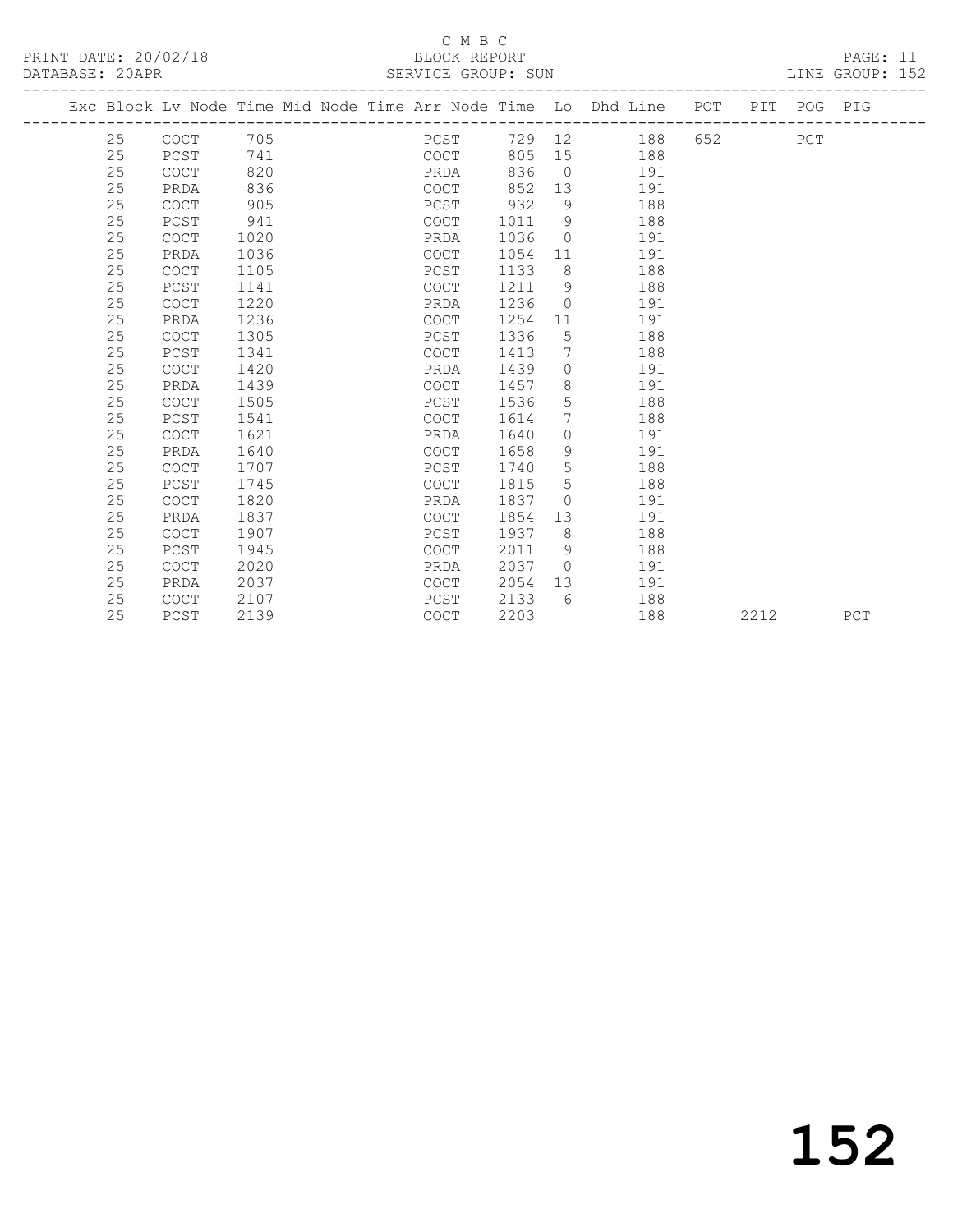### C M B C<br>BLOCK REPORT

| PRINT DATE: 20/02/18<br>DATABASE: 20APR |          |                                            | 2/18                                                                           | BLOCK REPORT<br>SERVICE GROUP: SUN         |              |                              |                 |     |                           |     | PAGE: 12<br>LINE GROUP: 152 |  |
|-----------------------------------------|----------|--------------------------------------------|--------------------------------------------------------------------------------|--------------------------------------------|--------------|------------------------------|-----------------|-----|---------------------------|-----|-----------------------------|--|
|                                         |          |                                            | Exc Block Lv Node Time Mid Node Time Arr Node Time Lo Dhd Line POT PIT POG PIG |                                            |              |                              |                 |     |                           |     |                             |  |
|                                         | 26       | COCT 935                                   |                                                                                |                                            |              |                              | PCST 1003 8 188 | 922 | PCT                       |     |                             |  |
|                                         | 26       | PCST 1011                                  |                                                                                |                                            |              |                              | COCT 1041 9 188 |     |                           |     |                             |  |
|                                         | 26       | COCT                                       | 1050                                                                           | PRDA 1106 0 191                            |              |                              |                 |     |                           |     |                             |  |
|                                         | 26       | PRDA                                       | 1106                                                                           | COCT                                       | 1124 11      |                              | 191             |     |                           |     |                             |  |
|                                         | 26       | COCT                                       | 1135                                                                           | PCST                                       | 1203         | 8 <sup>8</sup>               | 188             |     |                           |     |                             |  |
|                                         | 26       | PCST                                       | 1211                                                                           | COCT                                       | 1241         |                              | 9 188           |     |                           |     |                             |  |
|                                         | 26       | COCT                                       | 1250                                                                           | PRDA                                       | 1309         |                              | 0 191           |     |                           |     |                             |  |
|                                         | 26       | PRDA                                       | 1309                                                                           | COCT                                       | 1327         | 8                            | 191             |     |                           |     |                             |  |
|                                         | 26       | <b>COCT</b>                                | 1335                                                                           | PCST                                       | 1406         | $5\overline{)}$              | 188             |     |                           |     |                             |  |
|                                         | 26       | PCST                                       | 1411                                                                           | COCT                                       | 1443         | $7\phantom{.0}\phantom{.0}7$ | 188             |     |                           |     |                             |  |
|                                         | 26       | <b>COCT</b>                                | 1450                                                                           | PRDA                                       | 1509         | $\circ$                      | 191             |     |                           |     |                             |  |
|                                         | 26       | PRDA                                       | 1509                                                                           | COCT                                       | 1527         | 8                            | 191             |     |                           |     |                             |  |
|                                         | 26       | COCT                                       | 1535                                                                           | PCST                                       | 1608         | $5 -$                        | 188             |     |                           |     |                             |  |
|                                         | 26       | PCST                                       | 1613                                                                           | COCT                                       | 1646         | 6                            | 188             |     |                           |     |                             |  |
|                                         | 26       | COCT                                       | 1652                                                                           | PRDA                                       | 1712         | $\circ$                      | 191             |     |                           |     |                             |  |
|                                         | 26       | PRDA                                       | 1712                                                                           | COCT                                       | 1730         | $7\overline{ }$              | 191             |     |                           |     |                             |  |
|                                         | 26       | COCT                                       | 1737                                                                           | PCST                                       | 1810 5       |                              | 188             |     |                           |     |                             |  |
|                                         | 26       | PCST                                       | 1815                                                                           | COCT                                       | 1845 5       |                              | 188             |     |                           |     |                             |  |
|                                         | 26       | COCT                                       | 1850                                                                           | PRDA                                       | 1907 0       |                              | 191             |     |                           |     |                             |  |
|                                         | 26       | PRDA                                       | 1907                                                                           | COCT                                       | 1924         |                              | 11 191          |     |                           |     |                             |  |
|                                         | 26       | COCT                                       | 1935                                                                           | PCST                                       | 2004         | 11                           | 188             |     |                           |     |                             |  |
|                                         | 26       | PCST                                       | 2015                                                                           | COCT                                       | 2041         | 9                            | 188<br>$0$ 191  |     |                           |     |                             |  |
|                                         | 26       | COCT                                       | 2050                                                                           | PRDA                                       | 2107         |                              |                 |     |                           |     |                             |  |
|                                         | 26<br>26 | PRDA                                       | 2107                                                                           | COCT                                       | 2124<br>2203 | 13<br>6                      | 191             |     |                           |     |                             |  |
|                                         | 26       | COCT<br>PCST                               | 2137<br>2209                                                                   | PCST<br>COCT                               | 2232 5       |                              | 188<br>188      |     |                           |     |                             |  |
|                                         | 26       | COCT                                       | 2237                                                                           | PCST                                       | 2303 6       |                              | 188             |     |                           |     |                             |  |
|                                         | 26       | PCST                                       | 2309                                                                           | COCT                                       | 2332         | $5\overline{)}$              | 188             |     |                           |     |                             |  |
|                                         | 26       | $\mathtt{C}\mathtt{O}\mathtt{C}\mathtt{T}$ | 2337                                                                           | PCST                                       | 2359 10      |                              | 188             |     |                           |     |                             |  |
|                                         | 26       | PCST                                       | 2409                                                                           | COCT                                       | 2432         | $5^{\circ}$                  | 188             |     |                           |     |                             |  |
|                                         | 26       | COCT                                       | 2437                                                                           | PCST                                       | 2459         |                              | 188             |     | 2503                      |     | PCT                         |  |
| BL 30                                   |          | COCT                                       | 935                                                                            | BULK                                       | 958 2        |                              | 179             |     | 922 and the set of $\sim$ | PCT |                             |  |
| <b>BL 30</b>                            |          | <b>BULK</b>                                | 1000                                                                           | COCT                                       | 1025         | 10                           | 179             |     |                           |     |                             |  |
| <b>BL 30</b>                            |          | COCT                                       | 1035                                                                           | BULK                                       | 1058 2       |                              | 179             |     |                           |     |                             |  |
| <b>BL 30</b>                            |          | BULK                                       | 1100                                                                           | COCT                                       | 1125 10      |                              | 179             |     |                           |     |                             |  |
| <b>BL 30</b>                            |          | COCT                                       | 1135                                                                           | BULK                                       | 1159         | $\overline{2}$               | 179             |     |                           |     |                             |  |
|                                         |          | BL 30 BULK 1201                            |                                                                                | COCT 1224 11                               |              |                              | 179             |     |                           |     |                             |  |
| <b>BL 30</b>                            |          | COCT                                       | 1235                                                                           | <b>BULK</b>                                | 1259         | 2                            | 179             |     |                           |     |                             |  |
| <b>BL 30</b>                            |          | <b>BULK</b>                                | 1301                                                                           | $\mathtt{C}\mathtt{O}\mathtt{C}\mathtt{T}$ | 1325         | 10                           | 179             |     |                           |     |                             |  |
| <b>BL 30</b>                            |          | COCT                                       | 1335                                                                           | <b>BULK</b>                                | 1359         | 2                            | 179             |     |                           |     |                             |  |
| <b>BL 30</b>                            |          | $\operatorname{BULK}$                      | 1401                                                                           | $\mathtt{C}\mathtt{O}\mathtt{C}\mathtt{T}$ | 1424         | 11                           | 179             |     |                           |     |                             |  |
| <b>BL 30</b>                            |          | $\mathtt{C}\mathtt{O}\mathtt{C}\mathtt{T}$ | 1435                                                                           | <b>BULK</b>                                | 1459         | $\mathbf{2}$                 | 179             |     |                           |     |                             |  |
| <b>BL 30</b>                            |          | <b>BULK</b>                                | 1501                                                                           | $\mathtt{C}\mathtt{O}\mathtt{C}\mathtt{T}$ | 1524         | 11                           | 179             |     |                           |     |                             |  |
| <b>BL 30</b>                            |          | COCT                                       | 1535                                                                           | <b>BULK</b>                                | 1559         | 2                            | 179             |     |                           |     |                             |  |
| <b>BL 30</b>                            |          | <b>BULK</b>                                | 1601                                                                           | $\mathtt{C}\mathtt{O}\mathtt{C}\mathtt{T}$ | 1624         | 11                           | 179             |     |                           |     |                             |  |
| <b>BL 30</b>                            |          | COCT                                       | 1635                                                                           | <b>BULK</b>                                | 1658         | 2                            | 179             |     |                           |     |                             |  |
| <b>BL 30</b>                            |          | <b>BULK</b>                                | 1700                                                                           | $\mathtt{C}\mathtt{O}\mathtt{C}\mathtt{T}$ | 1724         | 11                           | 179             |     |                           |     |                             |  |
| <b>BL 30</b>                            |          | COCT                                       | 1735                                                                           | <b>BULK</b>                                | 1758         | 2                            | 179             |     |                           |     |                             |  |
| <b>BL 30</b>                            |          | <b>BULK</b>                                | 1800                                                                           | COCT                                       | 1824         | 11                           | 179             |     |                           |     |                             |  |
| <b>BL 30</b>                            |          | COCT                                       | 1835                                                                           | <b>BULK</b>                                | 1858         | 2                            | 179             |     |                           |     |                             |  |
| <b>BL 30</b>                            |          | <b>BULK</b>                                | 1900                                                                           | COCT                                       | 1921         |                              | 179             |     | 1931                      |     | ${\tt PCT}$                 |  |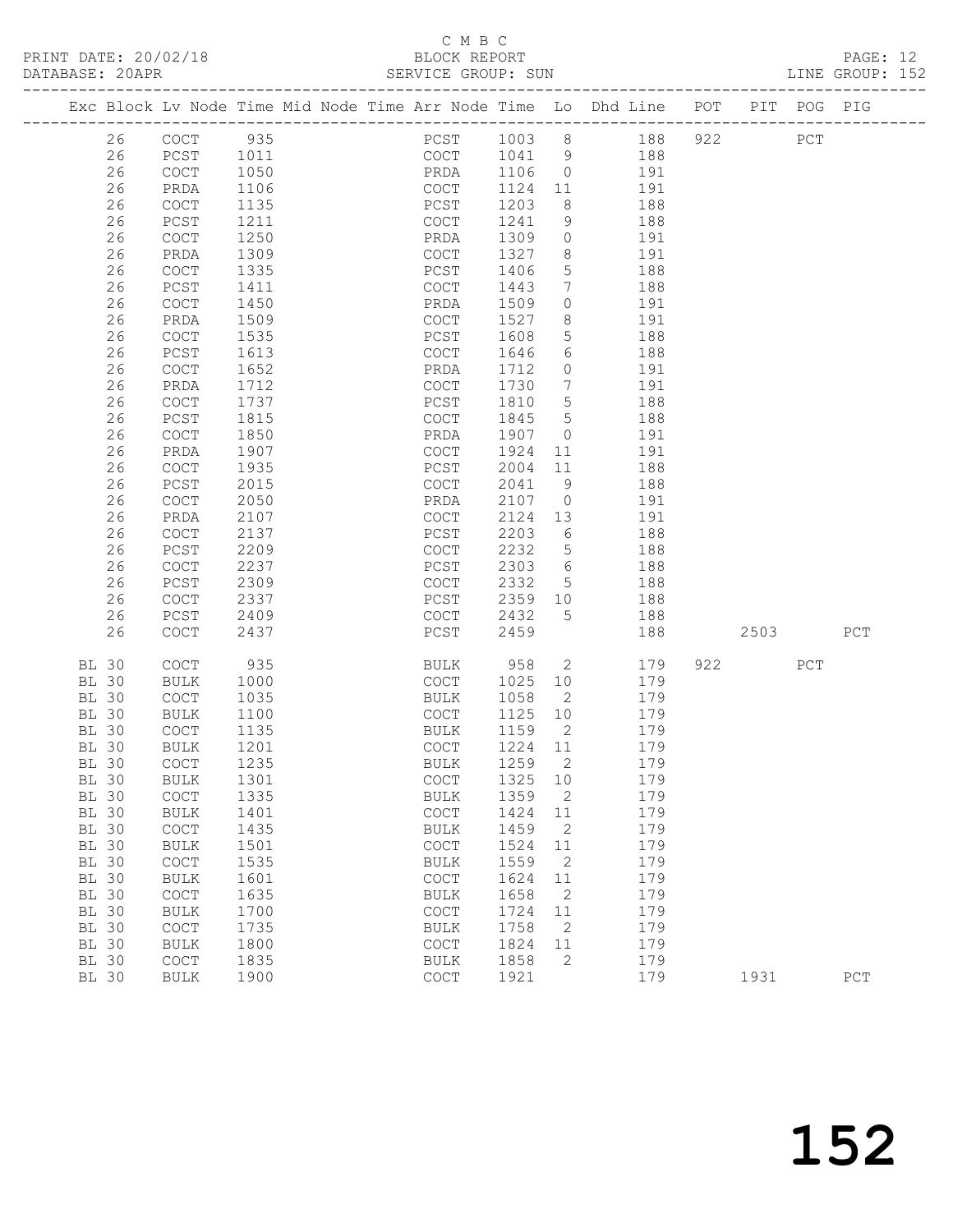|                   |                |        |                                            |                                                                                                                                                                                                                                |      | C M B C                                                              |              |                 |                   |     |              |      |     |     |  |
|-------------------|----------------|--------|--------------------------------------------|--------------------------------------------------------------------------------------------------------------------------------------------------------------------------------------------------------------------------------|------|----------------------------------------------------------------------|--------------|-----------------|-------------------|-----|--------------|------|-----|-----|--|
| BYST BROADWAY STN |                |        |                                            | EN COUNTREASE CONFIDENT CONFIDENT CONFIDENT CONFIDENT CONFIDENT CONFIDENT CONFIDENT CONFIDENT CONFIDENT CONFIDENT CONFIDENT CONFIDENT CONFIDENT CONFIDENT CONFIDENT CONFIDENT CONFIDENT CONFIDENT CONFIDENT CONFIDENT CONFIDEN |      | COCT COQUITLAM CTRL STN                                              |              |                 |                   |     |              |      |     |     |  |
|                   |                |        |                                            |                                                                                                                                                                                                                                |      |                                                                      |              |                 |                   |     |              |      |     |     |  |
|                   |                |        |                                            | 1 COCT 430 BYST 516 SERO 534 11 N9 417 PCT<br>1 SERO 545 COCT 704 14 10 N9<br>1 PCST 728 COCT 738 KTLP 817 13 160                                                                                                              |      |                                                                      |              |                 |                   |     |              |      |     |     |  |
|                   |                |        |                                            |                                                                                                                                                                                                                                |      |                                                                      |              |                 |                   |     |              |      |     |     |  |
|                   |                |        |                                            |                                                                                                                                                                                                                                |      |                                                                      |              |                 |                   |     |              |      |     |     |  |
|                   | $\mathbf{1}$   | KTLP   | 830                                        |                                                                                                                                                                                                                                |      |                                                                      |              |                 |                   |     |              |      |     |     |  |
|                   | $\mathbf{1}$   | PCST   | $\begin{array}{c} 941 \\ 1057 \end{array}$ | COCT 908 PCST 923 18 160<br>COCT 953 KTLP 1039 18 160<br>COCT 1143 PCST 1159 9 160                                                                                                                                             |      |                                                                      |              |                 |                   |     |              |      |     |     |  |
|                   | $\mathbf{1}$   | KTLP   | 1057                                       |                                                                                                                                                                                                                                |      |                                                                      |              |                 |                   |     |              |      |     |     |  |
|                   | $\mathbf{1}$   | PCST   | 1208                                       | COCT                                                                                                                                                                                                                           |      | 1223 KTLP 1312 15                                                    |              |                 | 160               |     |              |      |     |     |  |
|                   | $\mathbf{1}$   | KTLP   | 1327                                       | COCT                                                                                                                                                                                                                           |      | 1413 PCST                                                            | 1428         |                 | 11   160          |     |              |      |     |     |  |
|                   | $\mathbf{1}$   | PCST   | 1439                                       | COCT                                                                                                                                                                                                                           |      | 1453 KTLP 1542 15 160<br>1643 PCST 1658 12 160                       |              |                 |                   |     |              |      |     |     |  |
|                   | $\mathbf{1}$   | KTLP   | 1557                                       | COCT                                                                                                                                                                                                                           |      |                                                                      |              |                 |                   |     |              |      |     |     |  |
|                   | $\mathbf{1}$   | PCST   | 1710                                       | COCT                                                                                                                                                                                                                           |      | 1723 KTLP 1811 19 160                                                |              |                 |                   |     |              |      |     |     |  |
|                   | $\mathbf{1}$   | KTLP   | 1830                                       | COCT                                                                                                                                                                                                                           |      | 1913 PCST 1927                                                       |              |                 |                   |     | 160 1931     |      |     | PCT |  |
|                   | $\mathbf{2}$   | COCT   | 500                                        |                                                                                                                                                                                                                                |      | BYST 546 SERO 604 11 N9                                              |              |                 |                   |     |              | 447  | PCT |     |  |
|                   | $\mathbf{2}$   | SERO   | 615                                        |                                                                                                                                                                                                                                |      | COCT                                                                 |              |                 | 734 14 10 N9      |     |              |      |     |     |  |
|                   | $\overline{c}$ | PCST   | 758                                        | COCT 808 KTLP                                                                                                                                                                                                                  |      |                                                                      | 847          |                 | 13                | 160 |              |      |     |     |  |
|                   | $\mathbf{2}$   | KTLP   | 900                                        | COCT                                                                                                                                                                                                                           |      | 939 PCST                                                             | 955          | 16              | 160               |     |              |      |     |     |  |
|                   | $\mathbf{2}$   | PCST   | 1011                                       | COCT                                                                                                                                                                                                                           |      | 1023 KTLP                                                            | 1109 18      |                 |                   | 160 |              |      |     |     |  |
|                   | $\mathbf{2}$   | KTLP   | 1127                                       | COCT                                                                                                                                                                                                                           |      | 1213 PCST                                                            | $1229$ 9 160 |                 |                   |     |              |      |     |     |  |
|                   | $\overline{c}$ | PCST   | 1238                                       | COCT                                                                                                                                                                                                                           |      | 1253 KTLP 1342 15                                                    |              |                 | 160               |     |              |      |     |     |  |
|                   | 2              | KTLP   | 1357                                       | COCT                                                                                                                                                                                                                           |      | 1443 PCST                                                            | 1458         | 11              | 160               |     |              |      |     |     |  |
|                   | $\mathbf{2}$   | $PCST$ | 1509                                       | COCT                                                                                                                                                                                                                           |      | 1523 KTLP                                                            | 1612 16      |                 |                   |     |              |      |     |     |  |
|                   | $\mathbf{2}$   | KTLP   | 1628                                       | COCT                                                                                                                                                                                                                           |      | 1714 PCST                                                            | 1729         | 13              | $\frac{160}{160}$ |     |              |      |     |     |  |
|                   | $\mathbf{2}$   | PCST   | 1742                                       | COCT                                                                                                                                                                                                                           |      | 1755 KTLP 1842                                                       |              | 18              | 160               |     |              |      |     |     |  |
|                   | 2              | KTLP   | 1900                                       | COCT                                                                                                                                                                                                                           |      |                                                                      |              |                 |                   |     |              |      |     |     |  |
|                   | $\mathbf{2}$   | PCST   | 2009                                       | COCT                                                                                                                                                                                                                           |      |                                                                      |              |                 |                   |     |              |      |     |     |  |
|                   | $\mathbf{2}$   | KTLP   | 2120                                       | COCT                                                                                                                                                                                                                           |      | 1939 PCST 1953 16 160<br>2020 KTLP 2103 17 160<br>2158 PCST 2211 160 |              |                 |                   |     | 160 2215 PCT |      |     |     |  |
|                   | 3              | COCT   | 555                                        | BYST 641 SERO 659 15 N9                                                                                                                                                                                                        |      |                                                                      |              |                 |                   |     |              | 542  | PCT |     |  |
|                   | $\mathfrak{Z}$ | SERO   |                                            |                                                                                                                                                                                                                                |      |                                                                      |              |                 |                   |     |              |      |     |     |  |
|                   | 3              | PCST   |                                            |                                                                                                                                                                                                                                |      |                                                                      |              |                 |                   |     |              |      |     |     |  |
|                   | 3              | KTLP   |                                            | 958 COCT 1042 PCST 1058 11 160                                                                                                                                                                                                 |      |                                                                      |              |                 |                   |     |              |      |     |     |  |
|                   | 3              | PCST   | 1109                                       | COCT                                                                                                                                                                                                                           | 1123 | KTLP                                                                 | 1212         | 15              |                   | 160 |              |      |     |     |  |
|                   | 3              | KTLP   | 1227                                       | COCT                                                                                                                                                                                                                           | 1313 | PCST                                                                 | 1330         | 8 <sup>8</sup>  |                   | 160 |              |      |     |     |  |
|                   | 3              | $PCST$ | 1338                                       | COCT                                                                                                                                                                                                                           | 1353 | KTLP                                                                 | 1442         | 15              |                   | 160 |              |      |     |     |  |
|                   | 3              | KTLP   | 1457                                       | COCT                                                                                                                                                                                                                           | 1544 | PCST                                                                 | 1559         | 10              |                   | 160 |              |      |     |     |  |
|                   | 3              | PCST   | 1609                                       | $\operatorname{COT}$                                                                                                                                                                                                           | 1623 | KTLP                                                                 | 1711         | 19              |                   | 160 |              |      |     |     |  |
|                   | $\mathfrak{Z}$ | KTLP   | 1730                                       | COCT                                                                                                                                                                                                                           | 1816 | PCST                                                                 | 1831         | 10              |                   | 160 |              |      |     |     |  |
|                   | 3              | $PCST$ | 1841                                       | COCT                                                                                                                                                                                                                           | 1852 | $\texttt{KTLP}$                                                      | 1937         | 23              |                   | 160 |              |      |     |     |  |
|                   | 3              | KTLP   | 2000                                       | COCT                                                                                                                                                                                                                           | 2039 | PCST                                                                 | 2052         | 18              |                   | 160 |              |      |     |     |  |
|                   | 3              | $PCST$ | 2110                                       | $\operatorname{COT}$                                                                                                                                                                                                           | 2121 | KTLP                                                                 | 2202         | 8 <sup>8</sup>  |                   | 160 |              |      |     |     |  |
|                   | 3              | KTLP   | 2210                                       | $\operatorname{COT}$                                                                                                                                                                                                           | 2247 | $_{\rm PCST}$                                                        | 2300         | 10              |                   | 160 |              |      |     |     |  |
|                   | 3              | $PCST$ | 2310                                       | COCT                                                                                                                                                                                                                           | 2320 | KTLP                                                                 | 2357         | 13              |                   | 160 |              |      |     |     |  |
|                   | 3              | KTLP   | 2410                                       | COCT                                                                                                                                                                                                                           | 2445 | PCST                                                                 | 2458         | 12 <sup>°</sup> | 12 <sup>°</sup>   | 160 |              |      |     |     |  |
|                   | 3              | COCT   | 2522                                       | BYST                                                                                                                                                                                                                           | 2608 | SERO                                                                 | 2626         | 9               |                   | N9  |              |      |     |     |  |
|                   | 3              | SERO   | 2635                                       |                                                                                                                                                                                                                                |      | COCT                                                                 | 2754         |                 |                   | N9  |              | 2803 |     | PCT |  |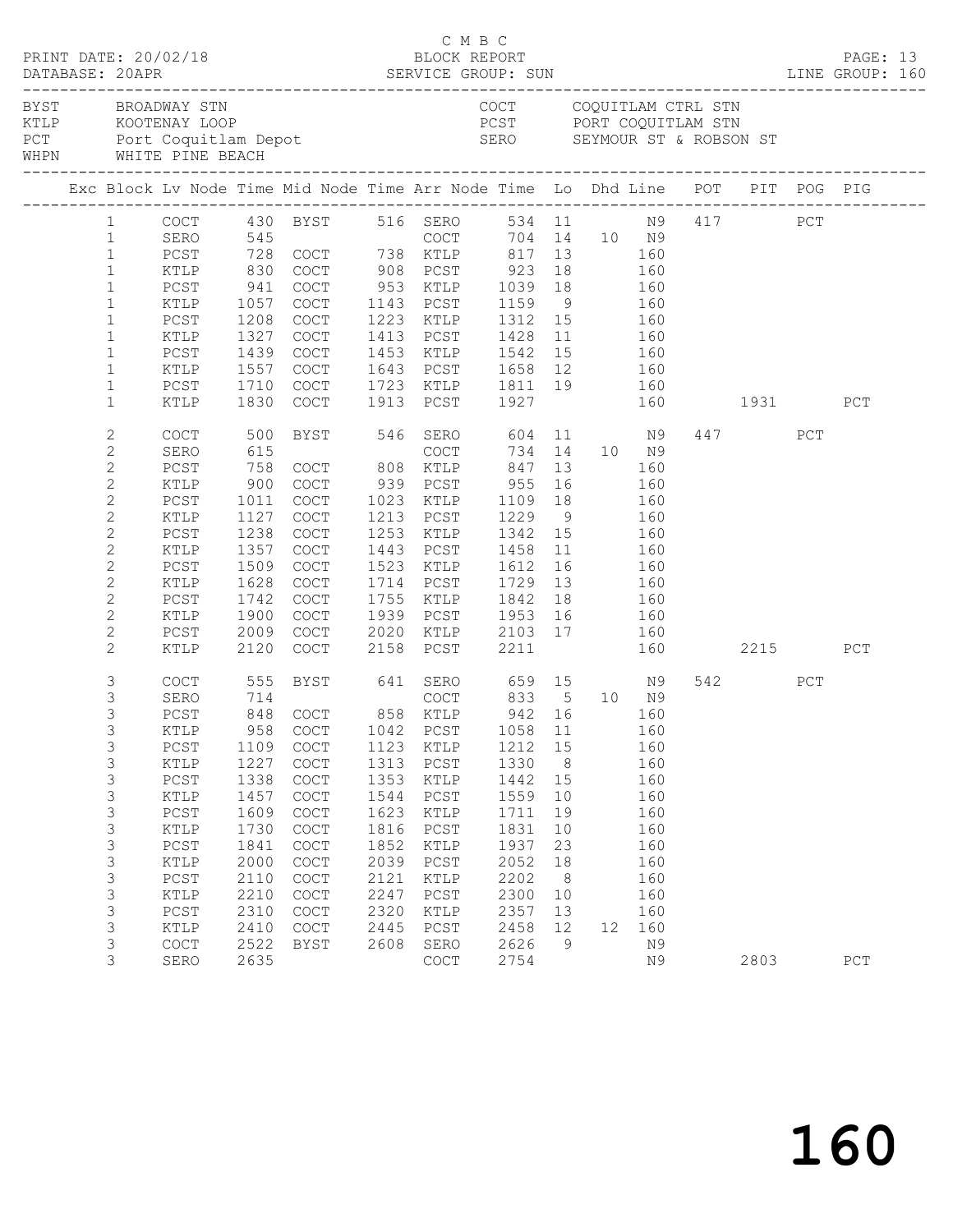PRINT DATE: 20/02/18 BLOCK REPORT BATABASE: 20APR BLOCK REPORT

### C M B C<br>BLOCK REPORT

PAGE: 14<br>LINE GROUP: 160

|  |                 |                 |      |                       |      |                   |         |             | Exc Block Lv Node Time Mid Node Time Arr Node Time Lo Dhd Line POT |     |           | PIT POG PIG |     |
|--|-----------------|-----------------|------|-----------------------|------|-------------------|---------|-------------|--------------------------------------------------------------------|-----|-----------|-------------|-----|
|  | $\overline{4}$  | PCST            |      |                       |      |                   |         |             |                                                                    |     | 649       | PCT         |     |
|  | $\overline{4}$  | KTLP            |      |                       |      |                   |         |             | 653 COCT 703 KTLP 742 13 160<br>755 COCT 830 PCST 844 14 160       |     |           |             |     |
|  | 4               | PCST            | 858  | COCT                  | 908  | KTLP              | 952     | 21          | 160                                                                |     |           |             |     |
|  | 4               | KTLP            | 1013 | COCT                  | 1059 | PCST              | 1115    | 9           | 160                                                                |     |           |             |     |
|  | 4               | PCST            | 1124 | $\operatorname{COT}$  | 1138 | KTLP              | 1227 15 |             | 160                                                                |     |           |             |     |
|  | 4               | $\texttt{KTLP}$ | 1242 | COCT                  | 1328 | PCST              | 1343    | 10          | 160                                                                |     |           |             |     |
|  | 4               | PCST            | 1353 | $\operatorname{COT}$  | 1408 | KTLP              | 1457    | 15          | 160                                                                |     |           |             |     |
|  | 4               | KTLP            | 1512 | COCT                  | 1558 | PCST              | 1613    | 12          | 160                                                                |     |           |             |     |
|  | 4               | PCST            | 1625 | $\operatorname{COT}$  | 1638 | KTLP              | 1726    | 19          | 160                                                                |     |           |             |     |
|  | 4               | KTLP            | 1745 | COCT                  | 1831 | PCST              | 1846    | 10          | 160                                                                |     |           |             |     |
|  | 4               | PCST            | 1856 | COCT                  | 1907 | KTLP              | 1952    | 23          | 160                                                                |     |           |             |     |
|  | 4               | KTLP            | 2015 | $\operatorname{COT}$  | 2054 | PCST              | 2107    |             | 160                                                                |     | 2111      |             | PCT |
|  |                 |                 |      |                       |      |                   |         |             |                                                                    |     |           |             |     |
|  | 5               | PCST            | 713  | <b>COCT</b>           | 723  | KTLP              | 802     | 13          | 160                                                                |     | 709       | PCT         |     |
|  | 5               | KTLP            | 815  | COCT                  | 853  | PCST              | 908     | $5^{\circ}$ | 160                                                                |     |           |             |     |
|  | 5               | PCST            | 913  | COCT                  | 923  | KTLP              | 1007    | 20          | 160                                                                |     |           |             |     |
|  | 5               | KTLP            | 1027 | COCT                  | 1113 | PCST              | 1129    | 10          | 160                                                                |     |           |             |     |
|  | 5               | PCST            | 1139 | COCT                  | 1153 | KTLP              | 1242    | 15          | 160                                                                |     |           |             |     |
|  | 5               | KTLP            | 1257 | COCT                  | 1343 | PCST              | 1358    | 10          | 160                                                                |     |           |             |     |
|  | 5               | PCST            | 1408 | COCT                  | 1423 | KTLP              | 1512    | 15          | 160                                                                |     |           |             |     |
|  | 5               | KTLP            | 1527 | COCT                  | 1613 | PCST              | 1628    | 12          | 160                                                                |     |           |             |     |
|  | 5               | PCST            | 1640 | $\operatorname{COT}$  | 1653 | KTLP              | 1741    | 19          | 160                                                                |     |           |             |     |
|  | $\mathsf S$     | KTLP            | 1800 | COCT                  | 1844 | PCST              | 1858    | 13          | 160                                                                |     |           |             |     |
|  | 5               | PCST            | 1911 | <b>COCT</b>           | 1922 | KTLP              | 2007    | 23          | 160                                                                |     |           |             |     |
|  | 5               | KTLP            | 2030 | COCT                  | 2108 | PCST              | 2121    |             | 160                                                                |     | 2125      |             | PCT |
|  | 6               | PCST            | 743  | COCT                  | 753  | KTLP              | 832     |             | 13<br>160                                                          |     | 739 — 139 | PCT         |     |
|  | 6               | KTLP            | 845  | COCT                  | 924  | PCST              | 940     | 16          | 160                                                                |     |           |             |     |
|  | 6               | PCST            | 956  | COCT                  | 1008 | KTLP              | 1054    | 18          | 160                                                                |     |           |             |     |
|  | 6               | KTLP            | 1112 | $\operatorname{COT}$  | 1158 | PCST              | 1214    | 9           | 160                                                                |     |           |             |     |
|  | 6               | PCST            | 1223 | COCT                  | 1238 | KTLP              | 1327    | 15          | 160                                                                |     |           |             |     |
|  | 6               | KTLP            | 1342 | COCT                  | 1428 | PCST              | 1443    | 11          | 160                                                                |     |           |             |     |
|  | 6               | PCST            | 1454 | COCT                  | 1508 | KTLP              | 1557    | 16          | 160                                                                |     |           |             |     |
|  | 6               | KTLP            | 1613 | $\operatorname{COT}$  | 1659 | PCST              | 1714    | 12          | 160                                                                |     |           |             |     |
|  | 6               | PCST            | 1726 | $\operatorname{COT}$  | 1739 | KTLP              | 1826    | 19          | 160                                                                |     |           |             |     |
|  | 6               | KTLP            | 1845 | COCT                  | 1926 | PCST              | 1940    | 6           | 160                                                                |     |           |             |     |
|  | 6               | PCST            | 1946 | COCT                  | 1957 | KTLP              | 2040    | 20          | 160                                                                |     |           |             |     |
|  | 6               | KTLP            | 2100 | $\operatorname{COT}$  | 2138 | PCST              | 2151    | 19          | 160                                                                |     |           |             |     |
|  | 6               | PCST            | 2210 | COCT                  |      | 2220 KTLP         | 2257 13 |             | 160                                                                |     |           |             |     |
|  | 6               | KTLP            |      | 2310 COCT             |      | 2345 PCST 2358 12 |         |             | 160                                                                |     |           |             |     |
|  | 6               | PCST            | 2410 | COCT                  | 2420 | KTLP              | 2456    |             | 160                                                                |     | 2523      |             | PCT |
|  |                 |                 |      |                       |      |                   |         |             |                                                                    |     |           |             |     |
|  | $7\phantom{.0}$ | PCST            | 813  | COCT                  | 823  | KTLP              | 902     | 13          | 160                                                                | 809 |           | PCT         |     |
|  | 7               | KTLP            | 915  | $\operatorname{COT}$  | 954  | PCST              | 1010    | 16          | 160                                                                |     |           |             |     |
|  | 7               | PCST            | 1026 | COCT                  | 1038 | KTLP              | 1124    | 18          | 160                                                                |     |           |             |     |
|  | 7               | KTLP            | 1142 | $\operatorname{COT}$  | 1228 | PCST              | 1244    | 9           | 160                                                                |     |           |             |     |
|  | 7               | PCST            | 1253 | COCT                  | 1308 | KTLP              | 1357    | 15          | 160                                                                |     |           |             |     |
|  | 7               | KTLP            | 1412 | COCT                  | 1458 | PCST              | 1513    | 11          | 160                                                                |     |           |             |     |
|  | 7               | PCST            | 1524 | COCT                  | 1538 | KTLP              | 1627    | 17          | 160                                                                |     |           |             |     |
|  | 7               | KTLP            | 1644 | COCT                  | 1731 | $_{\rm PCST}$     | 1746    | 11          | 160                                                                |     |           |             |     |
|  | 7               | PCST            | 1757 | $\operatorname{COCT}$ | 1810 | $\verb KTLP $     | 1857    | 18          | 160                                                                |     |           |             |     |
|  | $7\phantom{.0}$ | $\verb KTLP $   | 1915 | COCT                  | 1954 | ${\tt PCST}$      | 2008    |             | 160                                                                |     | 2012      |             | PCT |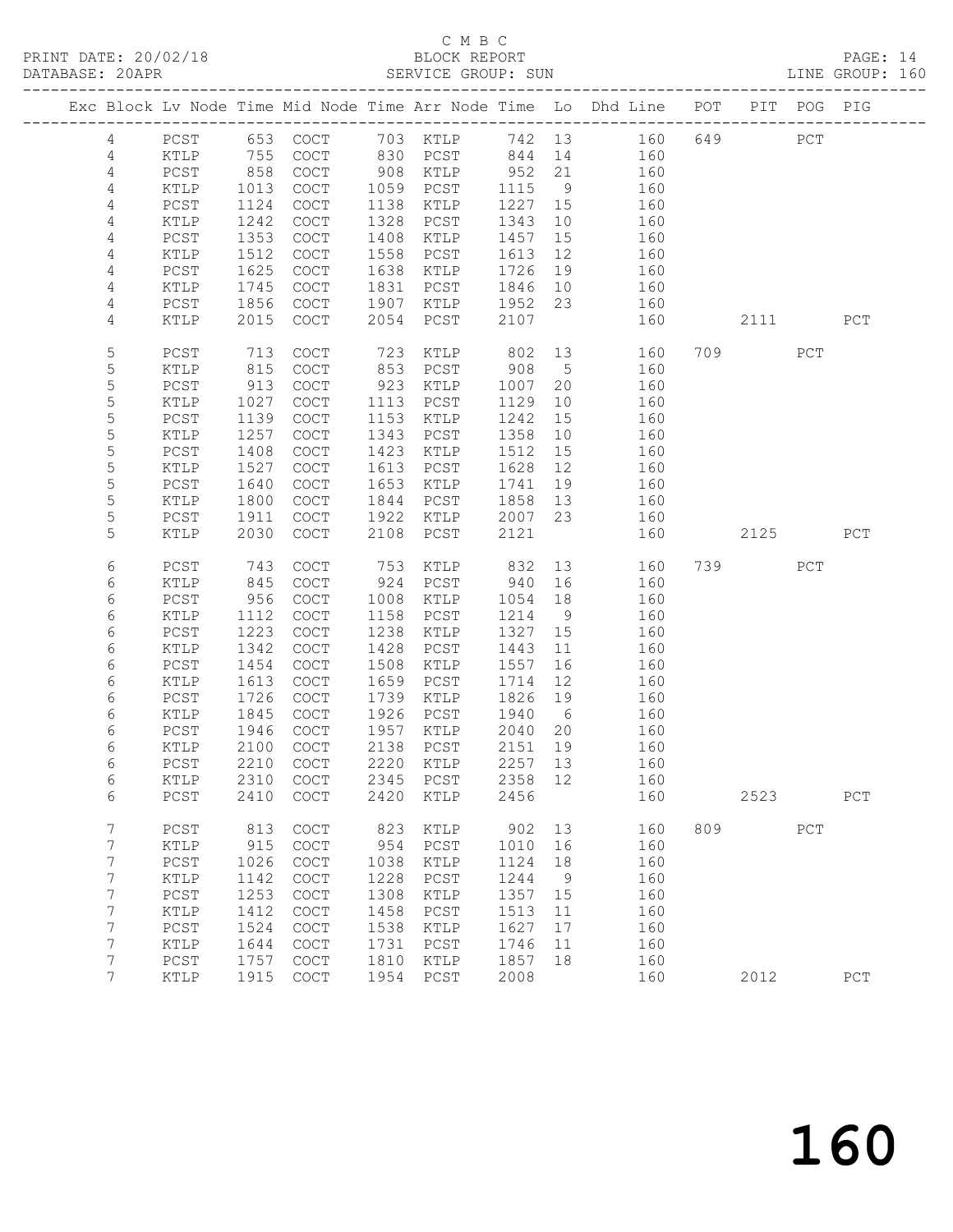PRINT DATE: 20/02/18 BLOCK REPORT BATABASE: 20APR BLOCK REPORT

### C M B C<br>BLOCK REPORT

PAGE: 15<br>LINE GROUP: 160

| Exc Block Lv Node Time Mid Node Time Arr Node Time Lo Dhd Line POT PIT POG PIG |                      |      |             |      |                                  |         |                              |   |        |      |     |     |
|--------------------------------------------------------------------------------|----------------------|------|-------------|------|----------------------------------|---------|------------------------------|---|--------|------|-----|-----|
| $8\,$                                                                          | PCST                 |      |             |      | 823 COCT 833 KTLP 916 14 160 819 |         |                              |   |        |      | PCT |     |
| $\,8\,$                                                                        | KTLP                 | 930  | COCT        |      | 1014 PCST                        | 1030    |                              | 9 | 160    |      |     |     |
| $\,8\,$                                                                        | PCST                 | 1039 | COCT        |      | 1053 KTLP                        | 1142 15 |                              |   | 160    |      |     |     |
| $\,8\,$                                                                        | KTLP                 | 1157 | COCT        | 1243 | PCST                             | 1259    | 9                            |   | 160    |      |     |     |
| $\,8\,$                                                                        | PCST                 | 1308 | COCT        | 1323 | KTLP                             | 1412    | 15                           |   | 160    |      |     |     |
| $\,8\,$                                                                        | KTLP                 | 1427 | COCT        | 1513 | PCST                             | 1528    | 11                           |   | 160    |      |     |     |
| $\,8\,$                                                                        | PCST                 | 1539 | COCT        | 1553 | KTLP                             | 1641    | 19                           |   | 160    |      |     |     |
| $\,8\,$                                                                        | KTLP                 | 1700 | COCT        | 1747 | PCST                             | 1802    | 9                            |   | 160    |      |     |     |
| $\,8\,$                                                                        | PCST                 | 1811 | COCT        | 1824 | KTLP                             | 1911    | 19                           |   | 160    |      |     |     |
| $\,8\,$                                                                        | $\verb KTLP $        | 1930 | COCT        | 2009 | PCST                             | 2022    | 17                           |   | 160    |      |     |     |
| $\,8\,$                                                                        | PCST                 | 2039 | COCT        | 2050 | KTLP                             | 2133    | $7\phantom{.0}\phantom{.0}7$ |   | 160    |      |     |     |
| $\,8\,$                                                                        | KTLP                 | 2140 | COCT        | 2217 | PCST                             | 2230    | 10                           |   | 160    |      |     |     |
| $\,8\,$                                                                        | $PCST$               | 2240 | COCT        | 2250 | KTLP                             | 2327    | 13                           |   | 160    |      |     |     |
| 8                                                                              | KTLP                 | 2340 | COCT        | 2415 | PCST                             | 2428    | 12                           |   | 12 160 |      |     |     |
| $\,8\,$                                                                        | $\operatorname{COT}$ | 2452 | BYST        | 2538 | SERO                             | 2556    | 9 <sup>°</sup>               |   | N9     |      |     |     |
| $\,8\,$                                                                        | SERO                 | 2605 |             |      | COCT                             | 2724    |                              |   | N9     | 2733 |     | PCT |
| 9                                                                              | PCST                 | 833  | COCT        | 843  | KTLP                             | 926     | 18                           |   | 160    | 829  | PCT |     |
| 9                                                                              | KTLP                 | 944  | COCT        | 1028 | PCST                             | 1044    | 10                           |   | 160    |      |     |     |
| 9                                                                              | PCST                 | 1054 | <b>COCT</b> | 1108 | KTLP                             | 1157    | 15                           |   | 160    |      |     |     |
| $\mathcal{G}$                                                                  | KTLP                 | 1212 | COCT        | 1258 | PCST                             | 1315    | 8 <sup>8</sup>               |   | 160    |      |     |     |
| $\mathsf 9$                                                                    | $PCST$               | 1323 | COCT        | 1338 | KTLP                             | 1427    | 15                           |   | 160    |      |     |     |
| 9                                                                              | KTLP                 | 1442 | COCT        | 1529 | PCST                             | 1544    | 10                           |   | 160    |      |     |     |
| 9                                                                              | $PCST$               | 1554 | COCT        | 1608 | KTLP                             | 1656    | 19                           |   | 160    |      |     |     |
| 9                                                                              | KTLP                 | 1715 | COCT        | 1802 | PCST                             | 1817    | 10                           |   | 160    |      |     |     |
| 9                                                                              | PCST                 | 1827 | COCT        | 1838 | KTLP                             | 1923    | 22                           |   | 160    |      |     |     |
| 9                                                                              | KTLP                 | 1945 | COCT        | 2024 | PCST                             | 2037    |                              |   | 160    | 2041 |     | PCT |
| 10                                                                             | PCST                 | 926  | COCT        | 938  | KTLP                             | 1024    | 18                           |   | 160    | 922  | PCT |     |
| 10                                                                             | KTLP                 | 1042 | COCT        | 1128 | PCST                             | 1144    | 9                            |   | 160    |      |     |     |
| 10                                                                             | PCST                 | 1153 | COCT        | 1208 | KTLP                             | 1257    | 15                           |   | 160    |      |     |     |
| 10                                                                             | KTLP                 | 1312 | COCT        | 1358 | PCST                             | 1413    | 10                           |   | 160    |      |     |     |
| 10                                                                             | PCST                 | 1423 | COCT        | 1438 | KTLP                             | 1527    | 15                           |   | 160    |      |     |     |
| 10                                                                             | KTLP                 | 1542 | COCT        | 1628 | PCST                             | 1643    | 12                           |   | 160    |      |     |     |
| 10                                                                             | $PCST$               | 1655 | COCT        | 1708 | KTLP                             | 1756    | 19                           |   | 160    |      |     |     |
| 10                                                                             | $\texttt{KTLP}$      | 1815 | COCT        | 1859 | PCST                             | 1913    | 13                           |   | 160    |      |     |     |
| 10                                                                             | $PCST$               | 1926 | COCT        | 1937 | KTLP                             | 2022    | 23                           |   | 160    |      |     |     |
| 10                                                                             | KTLP                 | 2045 | COCT        | 2123 | PCST                             | 2136    | $5^{\circ}$                  |   | 160    |      |     |     |
| 10                                                                             | PCST                 | 2141 | COCT        | 2151 | KTLP                             | 2231    | 9                            |   | 160    |      |     |     |
| 10                                                                             | KTLP                 | 2240 | COCT        | 2315 | PCST                             | 2328    | 12                           |   | 160    |      |     |     |
| 10                                                                             | $PCST$               | 2340 | COCT        | 2350 | KTLP                             | 2427    | 13                           |   | 160    |      |     |     |
| 10                                                                             | KTLP                 | 2440 | COCT        | 2515 | PCST                             | 2528    |                              |   | 160    | 2532 |     | PCT |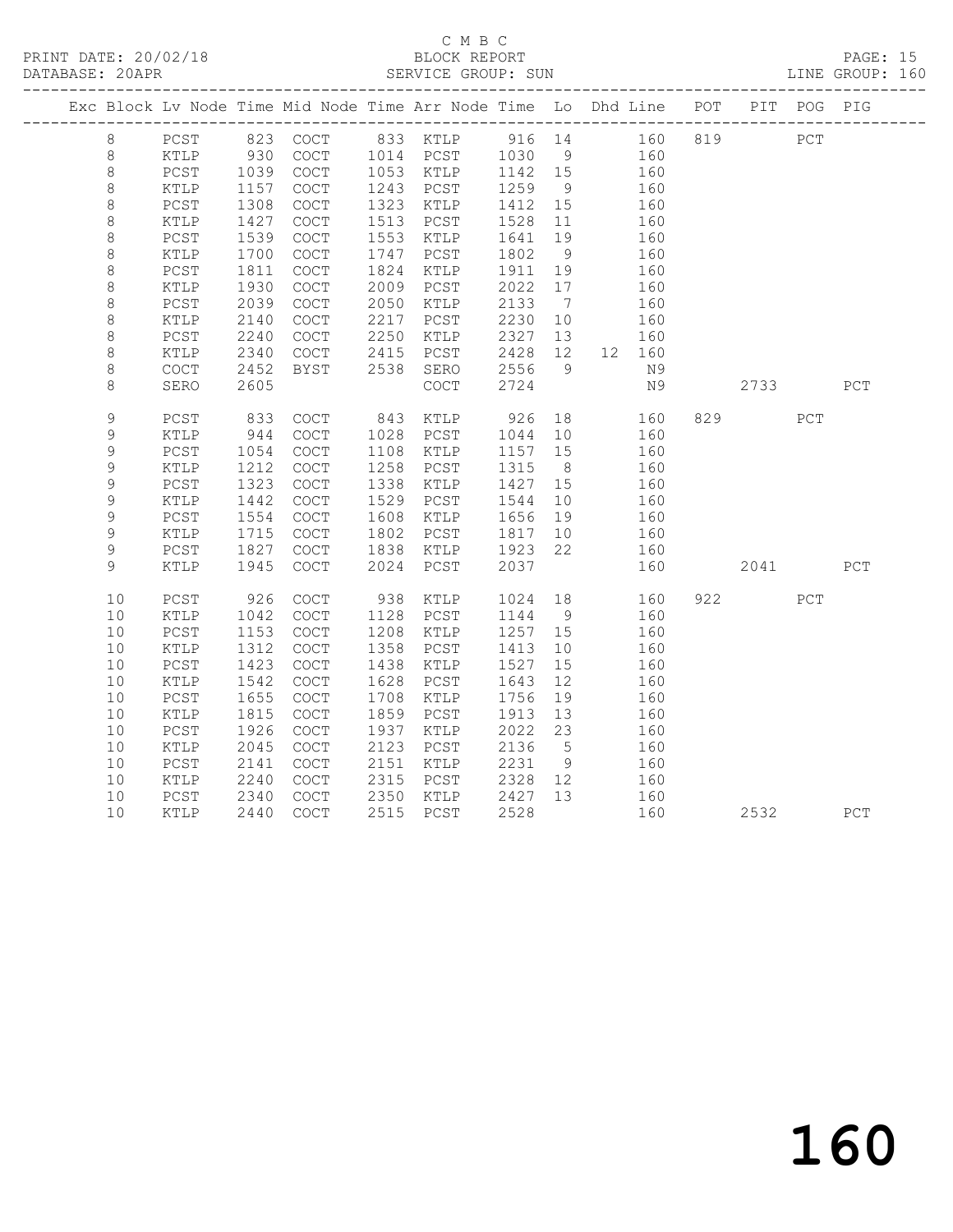PRINT DATE: 20/02/18 BLOCK REPORT<br>
PATABASE: 20APR

## C M B C<br>BLOCK REPORT

PAGE: 16<br>LINE GROUP: 160

| DATABASE: ZUAPR  |             |      |  |      | SARVICA GROUP: SUN |                 |                                                                    |     |     |     | TIME GROOF: TOO |
|------------------|-------------|------|--|------|--------------------|-----------------|--------------------------------------------------------------------|-----|-----|-----|-----------------|
|                  |             |      |  |      |                    |                 | Exc Block Lv Node Time Mid Node Time Arr Node Time Lo Dhd Line POT |     | PIT |     | POG PIG         |
| ST 20            | <b>COCT</b> | 1002 |  | WHPN | 1025 5             |                 | 150                                                                | 949 |     | PCT |                 |
| ST <sub>20</sub> | WHPN        | 1030 |  | COCT | 1052               | 10              | 150                                                                |     |     |     |                 |
| ST 20            | COCT        | 1102 |  | WHPN | 1125               | 5               | 150                                                                |     |     |     |                 |
| ST 20            | WHPN        | 1130 |  | COCT | 1152               | 10              | 150                                                                |     |     |     |                 |
| ST 20            | <b>COCT</b> | 1202 |  | WHPN | 1225               | .5              | 150                                                                |     |     |     |                 |
| ST 20            | WHPN        | 1230 |  | COCT | 1252               | 10              | 150                                                                |     |     |     |                 |
| ST 20            | COCT        | 1302 |  | WHPN | 1325               | .5              | 150                                                                |     |     |     |                 |
| ST 20            | WHPN        | 1330 |  | COCT | 1352               | 10              | 150                                                                |     |     |     |                 |
| ST <sub>20</sub> | <b>COCT</b> | 1402 |  | WHPN | 1425               | .5              | 150                                                                |     |     |     |                 |
| ST <sub>20</sub> | WHPN        | 1430 |  | COCT | 1452               | 10              | 150                                                                |     |     |     |                 |
| ST 20            | <b>COCT</b> | 1502 |  | WHPN | 1525               | 5               | 150                                                                |     |     |     |                 |
| ST 20            | WHPN        | 1530 |  | COCT | 1555               | $7\phantom{.0}$ | 150                                                                |     |     |     |                 |
| ST 20            | <b>COCT</b> | 1602 |  | WHPN | 1625               | .5              | 150                                                                |     |     |     |                 |
| ST 20            | WHPN        | 1630 |  | COCT | 1652               | 10              | 150                                                                |     |     |     |                 |
| ST 20            | <b>COCT</b> | 1702 |  | WHPN | 1725               | 5.              | 150                                                                |     |     |     |                 |

ST 20 WHPN 1930 COCT 1952 150 2002 PCT

ST 20 COCT 1702 WHPN 1725 5 150

ST 20 WHPN 1730 COCT 1752 10 150<br>ST 20 COCT 1802 WHPN 1825 5 150 ST 20 COCT 1802 WHPN 1825 5 150

ST 20 WHPN 1830 COCT 1852 10 150<br>ST 20 COCT 1902 WHPN 1925 5 150 ST 20 COCT 1902 WHPN 1925 5 150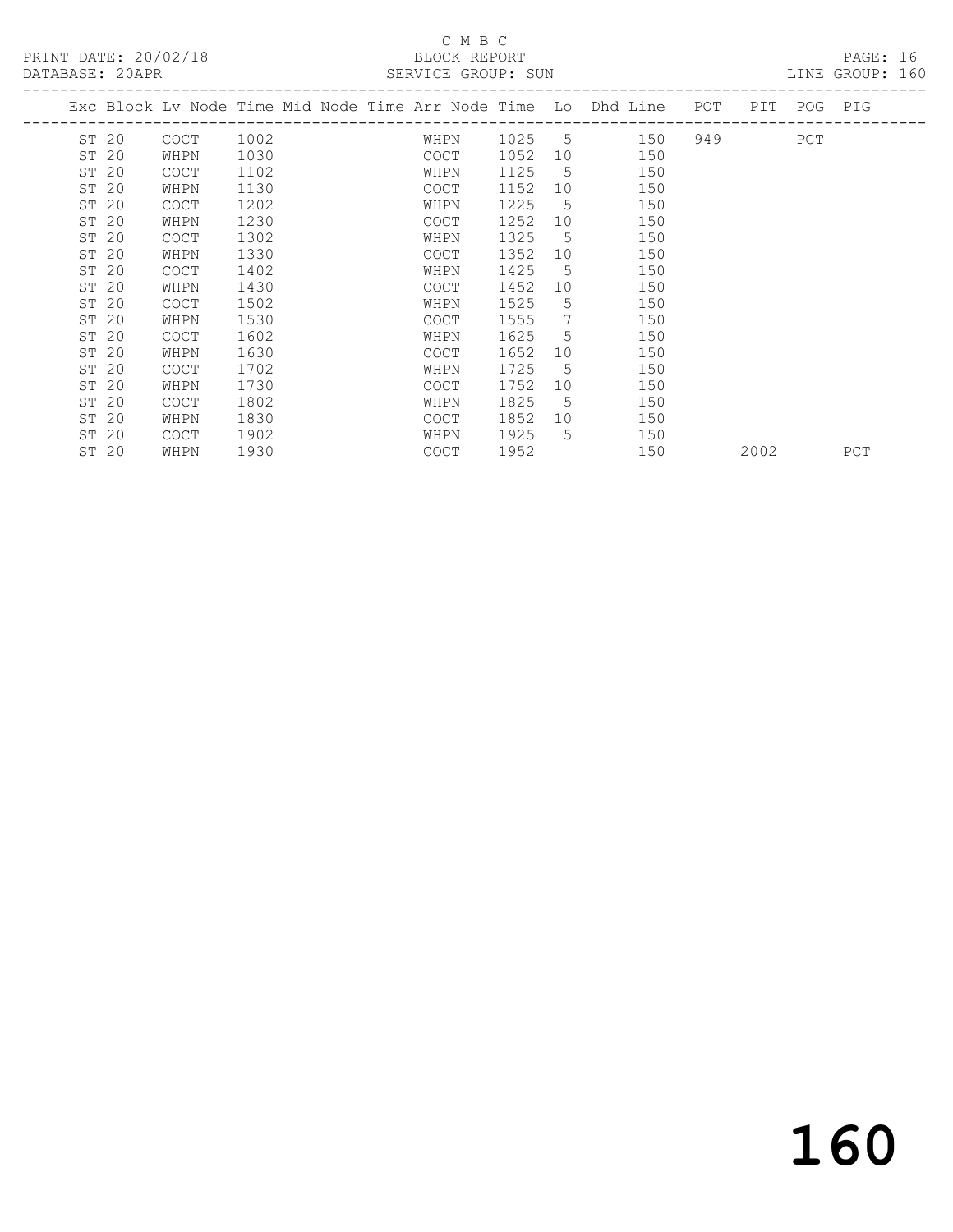|  | DATABASE: 20APR                                                                                                | PRINT DATE: 20/02/18                                                                                                                                                                       |                                                                                                                                                 |                                                                                                                                                                                                    |                                                                                                    | C M B C<br>BLOCK REPORT                                                                                                                                                                    |                                                                                                                                                     |                                                                                                                    |                                                                                                                                                                                                                                                                                       |     |                 |     | PAGE: 17 |  |
|--|----------------------------------------------------------------------------------------------------------------|--------------------------------------------------------------------------------------------------------------------------------------------------------------------------------------------|-------------------------------------------------------------------------------------------------------------------------------------------------|----------------------------------------------------------------------------------------------------------------------------------------------------------------------------------------------------|----------------------------------------------------------------------------------------------------|--------------------------------------------------------------------------------------------------------------------------------------------------------------------------------------------|-----------------------------------------------------------------------------------------------------------------------------------------------------|--------------------------------------------------------------------------------------------------------------------|---------------------------------------------------------------------------------------------------------------------------------------------------------------------------------------------------------------------------------------------------------------------------------------|-----|-----------------|-----|----------|--|
|  |                                                                                                                | BYST BROADWAY STN                                                                                                                                                                          |                                                                                                                                                 | DT48 DEWDNEY & 248 ST<br>MMST MAPLE MEADOWS STN<br>SERO SEYMOUR ST & ROBSON ST                                                                                                                     |                                                                                                    |                                                                                                                                                                                            |                                                                                                                                                     |                                                                                                                    | COCT COQUITLAM CTRL STN<br>HAPL HANEY PLACE<br>PCT Port Coquitlam Depot                                                                                                                                                                                                               |     |                 |     |          |  |
|  |                                                                                                                |                                                                                                                                                                                            |                                                                                                                                                 |                                                                                                                                                                                                    |                                                                                                    |                                                                                                                                                                                            |                                                                                                                                                     |                                                                                                                    | Exc Block Lv Node Time Mid Node Time Arr Node Time Lo Dhd Line POT PIT POG PIG                                                                                                                                                                                                        |     |                 |     |          |  |
|  | 70<br>70<br>70<br>70<br>70<br>70<br>70<br>70<br>70                                                             | DT48<br>COCT<br>DT48<br>COCT<br>DT48<br>COCT<br>HAPL<br>COCT<br>DT48                                                                                                                       | 1400<br>1507                                                                                                                                    | 709 HAPL       718   COCT<br>805   HAPL       836   DT48<br>907   HAPL        917   COCT<br>1005 HAPL 1044 DT48<br>1107 HAPL 1117 COCT<br>1215 HAPL<br>1303 MMST 1317 COCT<br>HAPL<br>HAPL         |                                                                                                    | 1442 DT48<br>1517 COCT                                                                                                                                                                     | 750 15<br>847<br>953<br>1055<br>1200 15<br>1255<br>1350<br>1455 12<br>1601 14                                                                       | 20<br>12<br>12<br>8 <sup>8</sup>                                                                                   | 70 COCT 330 BYST 416 SERO 434 11 N9 317 PCT<br>70 SERO 445 COCT 604 6 N9<br>70 COCT 610 HAPL 639 DT48 648 21 701<br>701<br>701<br>701<br>701<br>701<br>701<br>$\begin{array}{c}\n\phantom{\big }\stackrel{\rightharpoonup}{\phantom{\big }}\\ 1\,0\n\end{array}$<br>701<br>701<br>701 |     |                 |     |          |  |
|  | 70<br>70                                                                                                       | COCT<br>HAPL                                                                                                                                                                               | 1615                                                                                                                                            | 1615 HAPL<br>1702 MMST 1716 COCT                                                                                                                                                                   |                                                                                                    |                                                                                                                                                                                            | 1655 7<br>1741                                                                                                                                      |                                                                                                                    | 701<br>701 1751                                                                                                                                                                                                                                                                       |     |                 |     | PCT      |  |
|  | 71<br>71<br>71<br>71<br>71<br>71<br>71<br>71<br>71<br>71<br>71<br>71<br>71<br>71<br>71<br>71<br>$71\,$         | COCT<br>SERO<br>COCT<br>DT48<br>COCT<br>DT48<br>COCT<br>HAPL<br>COCT<br>DT48<br>COCT<br>HAPL<br>COCT<br>DT48<br>COCT<br>DT48                                                               | 400<br>835<br>936<br>1045<br>1131<br>1230<br>1337<br>1445<br>1630<br>1738                                                                       | BYST 446 SERO<br>$738$ HAPL $747$<br>HAPL 908<br>HAPL 946 COCT<br>MMST 1145 COCT<br>HAPL<br>HAPL<br>1534 MMST 1548 COCT<br>HAPL<br>HAPL<br>1835 HAPL<br>1940 HAPL<br>COCT 2030 HAPL 2104 DT48 2114 |                                                                                                    | COCT<br>DT48<br>HAPL<br>1312 DT48<br>1347 COCT<br>HAPL<br>1712 DT48<br>1747 COCT<br>1912 DT48<br>1949 COCT                                                                                 | $634$ 6<br>718<br>819<br>919<br>1027 18<br>1121<br>1218<br>1323<br>1434<br>1525<br>1618<br>1724 14<br>1826<br>1922 18<br>2024 6                     | 20<br>16<br>17<br>10<br>12<br>14<br>11<br>9<br>12                                                                  | 504 11 N9<br>N9<br>701<br>701<br>701<br>701<br>701<br>701<br>701<br>701<br>701<br>701<br>701<br>$9 \left( \frac{1}{2} \right)$<br>701<br>$701$<br>701                                                                                                                                 |     | 347<br>701 2137 | PCT | PCT      |  |
|  | 72<br>72<br>72<br>72<br>72<br>72<br>72<br>72<br>72<br>72<br>72<br>72<br>72<br>72<br>72<br>72<br>72<br>72<br>72 | COCT<br>SERO<br>COCT<br>HAPL<br>COCT<br>HAPL<br>COCT<br>DT48<br>COCT<br>HAPL<br>$\mathtt{C}\mathtt{O}\mathtt{C}\mathtt{T}$<br>DT48<br>COCT<br>HAPL<br>COCT<br>HAPL<br>COCT<br>DT48<br>COCT | 530<br>645<br>820<br>902<br>950<br>1032<br>1130<br>1237<br>1345<br>1433<br>1530<br>1637<br>1745<br>1832<br>1920<br>2005<br>2051<br>2146<br>2243 | BYST<br>MMST<br>MMST<br>HAPL<br>HAPL<br>MMST<br>HAPL<br>HAPL<br>MMST<br>MMST<br>HAPL<br>HAPL<br>HAPL                                                                                               | 616<br>914<br>1046<br>1211<br>1247<br>1447<br>1613<br>1647<br>1846<br>2017<br>2125<br>2154<br>2317 | SERO<br>COCT<br>HAPL<br>COCT<br>HAPL<br>COCT<br>DT48<br>COCT<br>HAPL<br>COCT<br>DT48<br>COCT<br>HAPL<br>COCT<br>HAPL<br>$\mathtt{C}\mathtt{O}\mathtt{C}\mathtt{T}$<br>DT48<br>COCT<br>DT48 | 634<br>804<br>851<br>938<br>1026<br>1115<br>1222<br>1334<br>1425<br>1522<br>1626<br>1729<br>1822<br>1909<br>1956<br>2038<br>2135<br>2227<br>2327 25 | 11<br>16<br>11<br>12<br>$6\overline{6}$<br>15<br>15<br>11<br>8<br>8<br>11<br>16<br>10<br>11<br>9<br>13<br>11<br>16 | N9<br>N9<br>701<br>701<br>701<br>701<br>701<br>701<br>701<br>701<br>701<br>701<br>701<br>701<br>701<br>701<br>701<br>701<br>701                                                                                                                                                       | 517 |                 | PCT |          |  |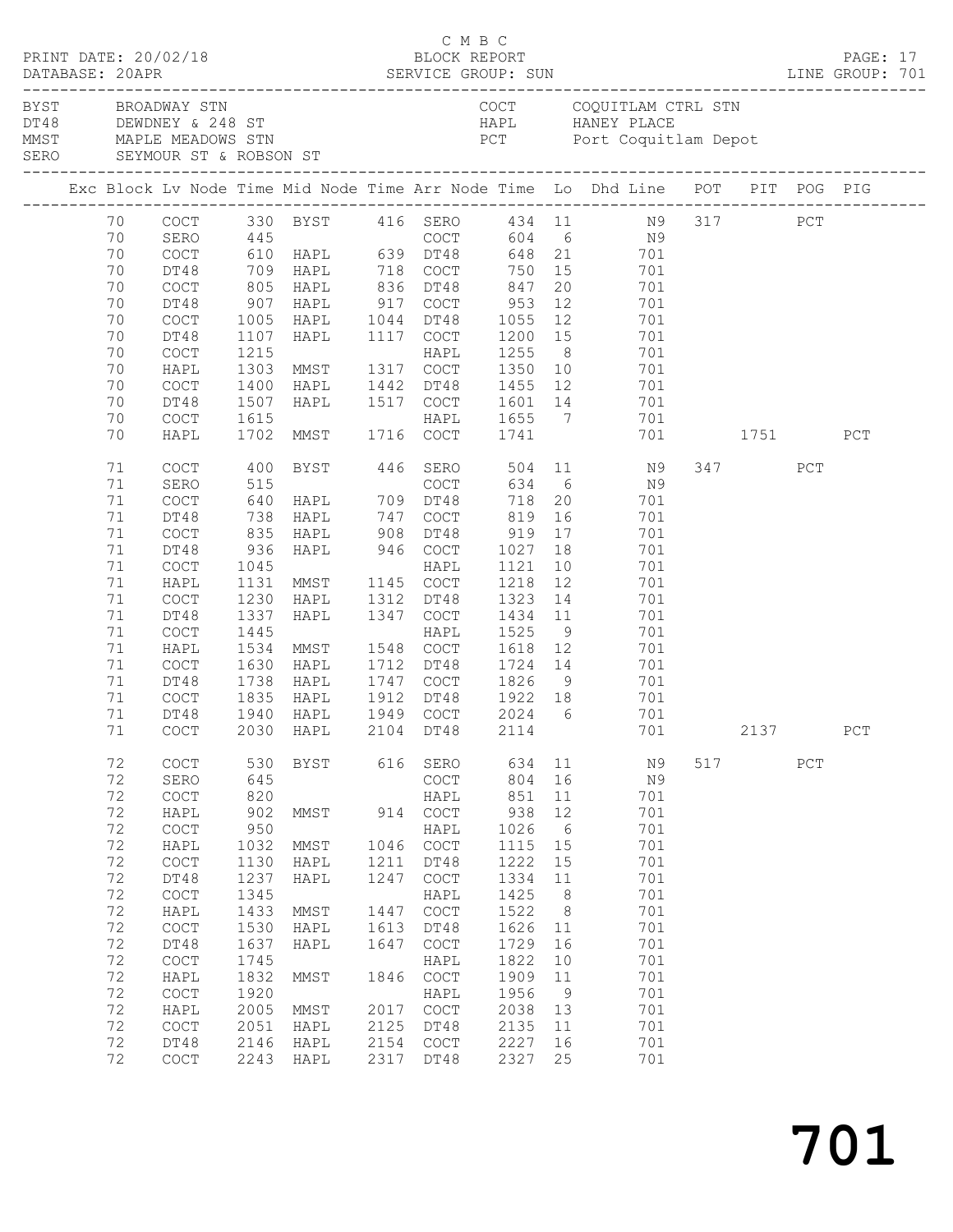PRINT DATE: 20/02/18<br>DATABASE: 20APR

# C M B C<br>BLOCK REPORT<br>SERVICE GROUP: SUN

|    |                                            |            |                                     |      |                                            |                    |                 |                                                                                |     |                        |     | PAGE: 18<br>LINE GROUP: 701 |  |
|----|--------------------------------------------|------------|-------------------------------------|------|--------------------------------------------|--------------------|-----------------|--------------------------------------------------------------------------------|-----|------------------------|-----|-----------------------------|--|
|    |                                            |            |                                     |      |                                            |                    |                 | Exc Block Lv Node Time Mid Node Time Arr Node Time Lo Dhd Line POT PIT POG PIG |     |                        |     |                             |  |
|    |                                            |            |                                     |      |                                            |                    |                 | 72 DT48 2352 HAPL 2400 COCT 2431 701 2440                                      |     |                        |     | PCT                         |  |
| 73 | HAPL                                       |            |                                     |      |                                            |                    |                 | 618 MMST 630 COCT 652 13 701 553 PCT                                           |     |                        |     |                             |  |
| 73 | COCT                                       |            | HAPL                                |      | 734 DT48                                   | $745$ 23<br>850 15 |                 | 701                                                                            |     |                        |     |                             |  |
| 73 | DT48                                       | 705<br>808 | HAPL                                |      | 817 COCT                                   | 850                | 15              | 701                                                                            |     |                        |     |                             |  |
| 73 | $\mathtt{C}\mathtt{O}\mathtt{C}\mathtt{T}$ | 905        | HAPL                                |      | 938 DT48                                   | 949 18             |                 | 701                                                                            |     |                        |     |                             |  |
| 73 | DT48                                       | 1007       | HAPL                                | 1017 | COCT                                       | 1100 15            |                 | 701                                                                            |     |                        |     |                             |  |
|    |                                            |            |                                     |      |                                            |                    |                 |                                                                                |     |                        |     |                             |  |
| 73 | $\mathtt{C}\mathtt{O}\mathtt{C}\mathtt{T}$ | 1115       | HAPL<br>MMST 1216 COCT              |      |                                            | 1153               |                 | 9<br>701                                                                       |     |                        |     |                             |  |
| 73 | HAPL                                       | 1202       |                                     |      |                                            | 1249 11            |                 | 701                                                                            |     |                        |     |                             |  |
| 73 | $\mathtt{C}\mathtt{O}\mathtt{C}\mathtt{T}$ | 1300       | HAPL                                | 1342 | DT48                                       | 1355 12            |                 | 701                                                                            |     |                        |     |                             |  |
| 73 | DT48                                       | 1407       | HAPL                                | 1417 | COCT                                       | 1504 11            |                 | 701                                                                            |     |                        |     |                             |  |
| 73 | COCT                                       | 1515       |                                     |      | HAPL                                       | 1556               |                 | 8 <sup>1</sup><br>701                                                          |     |                        |     |                             |  |
| 73 | HAPL                                       | 1604       | <b>MMST</b>                         |      | 1618 COCT                                  | 1646 14            |                 | 701                                                                            |     |                        |     |                             |  |
| 73 | COCT                                       | 1700       | HAPL                                | 1738 | DT48                                       | 1749 19            |                 | 701                                                                            |     |                        |     |                             |  |
| 73 | DT48                                       | 1808       | HAPL                                | 1817 | COCT                                       |                    |                 | 1854 11<br>701                                                                 |     |                        |     |                             |  |
| 73 | COCT                                       | 1905       | HAPL                                | 1942 | DT48                                       | 1952               |                 | 20<br>701                                                                      |     |                        |     |                             |  |
| 73 | DT48                                       | 2012       | HAPL                                | 2020 | COCT                                       | 2053               |                 | 701                                                                            |     |                        |     |                             |  |
| 73 | COCT                                       | 2111       | HAPL                                | 2145 | DT48                                       | 2155               |                 | $\frac{18}{23}$<br>701                                                         |     |                        |     |                             |  |
| 73 | DT48                                       | 2218       | HAPL                                | 2226 | COCT                                       |                    |                 | 2259 14 701                                                                    |     |                        |     |                             |  |
| 73 | COCT                                       | 2313       | HAPL 2347                           |      | DT48                                       | 2357               |                 | 22<br>701                                                                      |     |                        |     |                             |  |
| 73 | DT48                                       | 2419       | HAPL                                | 2427 |                                            | 2458 19            |                 | 701                                                                            |     |                        |     |                             |  |
| 73 |                                            |            |                                     |      | COCT                                       |                    |                 |                                                                                |     | 2603                   |     |                             |  |
|    | COCT                                       | 2517       |                                     |      | HAPL                                       | 2543               |                 | 701                                                                            |     |                        |     | PCT                         |  |
| 74 | HAPL                                       | 648        | MMST                                | 700  | COCT                                       | 722                |                 | 13 and $\overline{\phantom{a}}$<br>701                                         |     | 623 and $\overline{a}$ | PCT |                             |  |
| 74 | COCT                                       |            | HAPL                                |      | 806 DT48                                   |                    | 20              | 701                                                                            |     |                        |     |                             |  |
| 74 | DT48                                       | 735<br>837 | HAPL                                | 847  | COCT                                       | 817<br>922         | 13              | 701                                                                            |     |                        |     |                             |  |
| 74 | $\mathtt{C}\mathtt{O}\mathtt{C}\mathtt{T}$ | 935        | <b>HAPL</b>                         | 1008 | DT48                                       | 1019 18            |                 | 701                                                                            |     |                        |     |                             |  |
| 74 | DT48                                       | 1037       | HAPL                                | 1047 | COCT                                       | 1130               |                 | 15<br>701                                                                      |     |                        |     |                             |  |
| 74 | $\mathtt{C}\mathtt{O}\mathtt{C}\mathtt{T}$ | 1145       |                                     |      | HAPL                                       | 1224               | 8 <sup>8</sup>  | 701                                                                            |     |                        |     |                             |  |
| 74 | HAPL                                       | 1232       | MMST                                |      | 1246 COCT                                  | 1319               | 11              | 701                                                                            |     |                        |     |                             |  |
| 74 |                                            |            |                                     |      |                                            | 1425               | 12              | 701                                                                            |     |                        |     |                             |  |
|    | COCT                                       | 1330       | HAPL                                | 1412 | DT48                                       |                    |                 |                                                                                |     |                        |     |                             |  |
| 74 | DT48                                       | 1437       | HAPL                                | 1447 | COCT                                       | 1533 12            |                 | 701                                                                            |     |                        |     |                             |  |
| 74 | COCT                                       | 1545       |                                     |      | HAPL                                       | 1625               | $7\overline{)}$ | 701                                                                            |     |                        |     |                             |  |
| 74 | HAPL                                       | 1632       | MMST                                |      | 1646 COCT                                  | 1714 16            |                 | 701                                                                            |     |                        |     |                             |  |
| 74 | COCT                                       | 1730       | HAPL                                |      | 1808 DT48                                  | 1819 19            |                 | 701                                                                            |     |                        |     |                             |  |
| 74 | DT48                                       | 1838       | HAPL                                |      | 1847 COCT                                  | 1924 11            |                 | 701                                                                            |     |                        |     |                             |  |
| 74 | COCT                                       | 1935       | HAPL                                | 2009 | DT48                                       | 2019 28            |                 | 701                                                                            |     |                        |     |                             |  |
|    |                                            |            | 74 DT48 2047 HAPL 2055 COCT 2128 14 |      |                                            |                    |                 | 701                                                                            |     |                        |     |                             |  |
| 74 | COCT                                       | 2142       | HAPL                                | 2216 | DT48                                       | 2226               | 23              | 701                                                                            |     |                        |     |                             |  |
| 74 | DT48                                       | 2249       | HAPL                                | 2257 | $\mathtt{C}\mathtt{O}\mathtt{C}\mathtt{T}$ | 2330               | 13              | 701                                                                            |     |                        |     |                             |  |
| 74 | COCT                                       | 2343       | HAPL                                | 2414 | DT48                                       | 2424               | 24              | 701                                                                            |     |                        |     |                             |  |
| 74 | DT48                                       | 2448       | HAPL                                | 2456 | $\mathtt{C}\mathtt{O}\mathtt{C}\mathtt{T}$ | 2527               |                 | 701                                                                            |     | 2536                   |     | PCT                         |  |
| 75 | COCT                                       | 750        |                                     |      | HAPL                                       | 821                | 11              | 701                                                                            | 737 |                        | PCT |                             |  |
| 75 | HAPL                                       | 832        | MMST                                | 844  | COCT                                       | 907                | 13              | 701                                                                            |     |                        |     |                             |  |
| 75 | $\mathtt{C}\mathtt{O}\mathtt{C}\mathtt{T}$ | 920        |                                     |      | HAPL                                       | 953                | 9               | 701                                                                            |     |                        |     |                             |  |
| 75 | HAPL                                       | 1002       | MMST                                | 1016 | $\mathtt{C}\mathtt{O}\mathtt{C}\mathtt{T}$ | 1045               | 15              | 701                                                                            |     |                        |     |                             |  |
| 75 | COCT                                       | 1100       | HAPL                                | 1141 | DT48                                       | 1152               | 15              | 701                                                                            |     |                        |     |                             |  |
| 75 | DT48                                       | 1207       | HAPL                                | 1217 | COCT                                       | 1304               | 11              | 701                                                                            |     |                        |     |                             |  |
| 75 | $\operatorname{COT}$                       | 1315       |                                     |      | HAPL                                       | 1355               | 8               | 701                                                                            |     |                        |     |                             |  |
| 75 | HAPL                                       | 1403       | MMST                                | 1417 | $_{\mathrm{COT}}$                          | 1452               | 8               | 701                                                                            |     |                        |     |                             |  |
|    |                                            |            |                                     |      |                                            |                    |                 |                                                                                |     |                        |     |                             |  |
| 75 | $\mathtt{C}\mathtt{O}\mathtt{C}\mathtt{T}$ | 1500       | HAPL                                | 1543 | DT48                                       | 1556               | 11              | 701                                                                            |     |                        |     |                             |  |
| 75 | DT48                                       | 1607       | HAPL                                | 1617 | COCT                                       | 1659               | 16              | 701                                                                            |     |                        |     |                             |  |
| 75 | $\mathtt{C}\mathtt{O}\mathtt{C}\mathtt{T}$ | 1715       |                                     |      | HAPL                                       | 1752               | 10              | 701                                                                            |     |                        |     |                             |  |
| 75 | HAPL                                       | 1802       | MMST                                | 1816 | COCT                                       | 1839               | 11              | 701                                                                            |     |                        |     |                             |  |
| 75 | $\mathtt{C}\mathtt{O}\mathtt{C}\mathtt{T}$ | 1850       |                                     |      | HAPL                                       | 1927               | 6               | 701                                                                            |     |                        |     |                             |  |
| 75 | HAPL                                       | 1933       | MMST                                | 1945 | COCT                                       | 2006               | 14              | 701                                                                            |     |                        |     |                             |  |

701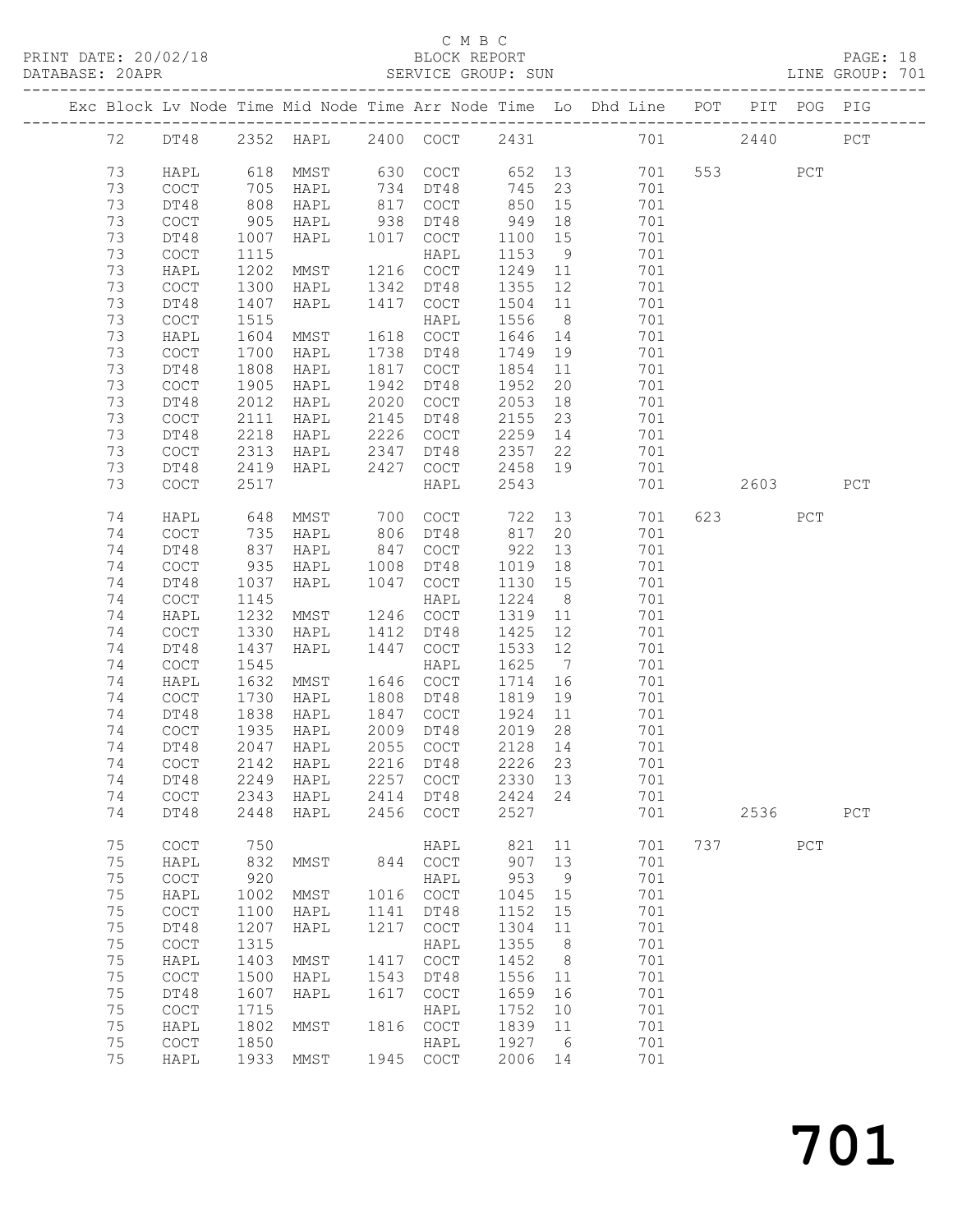PRINT DATE: 20/02/18 BLOCK REPORT BATABASE: 20APR BLOCK REPORT

#### C M B C<br>BLOCK REPORT

PAGE: 19<br>LINE GROUP: 701

|  |    |                                            |      |      |      |                                            |      |                              | Exc Block Lv Node Time Mid Node Time Arr Node Time Lo Dhd Line POT |      | PIT  | POG PIG |     |
|--|----|--------------------------------------------|------|------|------|--------------------------------------------|------|------------------------------|--------------------------------------------------------------------|------|------|---------|-----|
|  | 75 | COCT                                       | 2020 |      |      | HAPL                                       | 2054 |                              | 701                                                                |      | 2114 |         | PCT |
|  | 76 | HAPL                                       | 802  | MMST |      | 814 COCT                                   | 837  |                              | 13<br>701                                                          | 737  |      | PCT     |     |
|  | 76 | <b>COCT</b>                                | 850  |      |      | HAPL                                       | 921  | 11                           | 701                                                                |      |      |         |     |
|  | 76 | HAPL                                       | 932  | MMST |      | 946 COCT                                   | 1013 | $7\phantom{.0}\phantom{.0}7$ | 701                                                                |      |      |         |     |
|  | 76 | COCT                                       | 1020 |      |      | HAPL                                       | 1056 | $6\overline{6}$              | 701                                                                |      |      |         |     |
|  | 76 | HAPL                                       | 1102 | MMST |      | 1116 COCT                                  | 1145 | 15                           | 701                                                                |      |      |         |     |
|  | 76 | $\mathtt{C}\mathtt{O}\mathtt{C}\mathtt{T}$ | 1200 | HAPL | 1242 | DT48                                       | 1253 | 14                           | 701                                                                |      |      |         |     |
|  | 76 | DT48                                       | 1307 | HAPL | 1317 | COCT                                       | 1404 | 11                           | 701                                                                |      |      |         |     |
|  | 76 | <b>COCT</b>                                | 1415 |      |      | HAPL                                       | 1455 | 8 <sup>8</sup>               | 701                                                                |      |      |         |     |
|  | 76 | HAPL                                       | 1503 | MMST | 1517 | $\mathtt{C}\mathtt{O}\mathtt{C}\mathtt{T}$ | 1549 | 11                           | 701                                                                |      |      |         |     |
|  | 76 | $\mathtt{C}\mathtt{O}\mathtt{C}\mathtt{T}$ | 1600 | HAPL | 1642 | DT48                                       | 1654 | 14                           | 701                                                                |      |      |         |     |
|  | 76 | DT48                                       | 1708 | HAPL | 1717 | COCT                                       | 1756 | 9                            | 701                                                                |      |      |         |     |
|  | 76 | $\mathtt{C}\mathtt{O}\mathtt{C}\mathtt{T}$ | 1805 | HAPL | 1842 | DT48                                       | 1852 | 17                           | 701                                                                |      |      |         |     |
|  | 76 | DT48                                       | 1909 | HAPL | 1918 | COCT                                       | 1953 | 12 <sup>7</sup>              | 701                                                                |      |      |         |     |
|  | 76 | COCT                                       | 2005 | HAPL | 2039 | DT48                                       | 2049 | 27                           | 701                                                                |      |      |         |     |
|  | 76 | DT48                                       | 2116 | HAPL | 2124 | COCT                                       | 2157 | 16                           | 701                                                                |      |      |         |     |
|  | 76 | COCT                                       | 2213 | HAPL | 2247 | DT48                                       | 2257 |                              | 23<br>701                                                          |      |      |         |     |
|  | 76 | DT48                                       | 2320 | HAPL | 2328 | COCT                                       | 2400 | 15                           | 701                                                                |      |      |         |     |
|  | 76 | COCT                                       | 2415 | HAPL | 2445 | DT48                                       | 2455 |                              | 701                                                                |      | 2518 |         | PCT |
|  |    |                                            |      |      |      |                                            |      |                              |                                                                    |      |      |         |     |
|  | 77 | COCT                                       | 1035 | HAPL | 1114 | DT48                                       | 1125 |                              | 11<br>701                                                          | 1022 |      | PCT     |     |
|  | 77 | DT48                                       | 1136 | HAPL | 1146 | COCT                                       | 1233 | 12                           | 701                                                                |      |      |         |     |
|  | 77 | $\mathtt{C}\mathtt{O}\mathtt{C}\mathtt{T}$ | 1245 |      |      | HAPL                                       | 1325 | 8 <sup>8</sup>               | 701                                                                |      |      |         |     |
|  | 77 | HAPL                                       | 1333 | MMST |      | 1347 COCT                                  | 1422 | 8 <sup>8</sup>               | 701                                                                |      |      |         |     |
|  | 77 | <b>COCT</b>                                | 1430 | HAPL | 1512 | DT48                                       | 1525 | 12                           | 701                                                                |      |      |         |     |
|  | 77 | DT48                                       | 1537 | HAPL | 1547 | COCT                                       | 1629 | 16                           | 701                                                                |      |      |         |     |
|  | 77 | COCT                                       | 1645 |      |      | HAPL                                       | 1725 | $\overline{7}$               | 701                                                                |      |      |         |     |
|  | 77 | HAPL                                       | 1732 | MMST | 1746 | COCT                                       | 1811 | 9                            | 701                                                                |      |      |         |     |
|  | 77 | COCT                                       | 1820 |      |      | HAPL                                       | 1857 | 5                            | 701                                                                |      |      |         |     |
|  | 77 | HAPL                                       | 1902 | MMST | 1916 | COCT                                       | 1939 | 11                           | 701                                                                |      |      |         |     |
|  | 77 | <b>COCT</b>                                | 1950 |      |      | HAPL                                       | 2024 | 11                           | 701                                                                |      |      |         |     |
|  | 77 | HAPL                                       | 2035 | MMST |      | 2047 COCT                                  | 2108 |                              | 701                                                                |      | 2117 |         | PCT |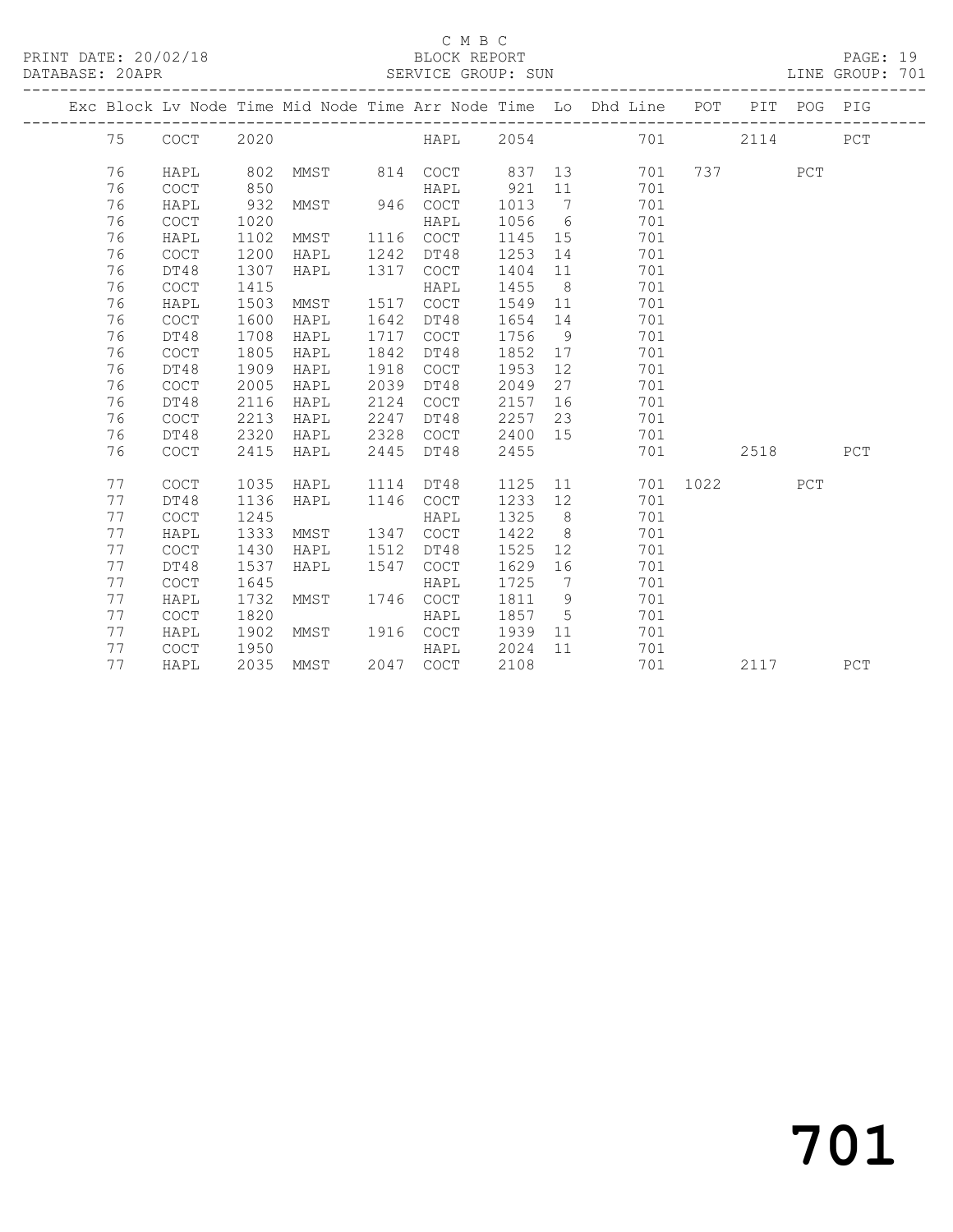| PRINT DATE: 20/02/18<br>BYST BROADWAY STN |              |                                                 |      |      | C M B C<br>BLOCK REPORT                    |      |    |                                                                                |  |      | PAGE: 20<br>LINE GROUP: 803 |  |
|-------------------------------------------|--------------|-------------------------------------------------|------|------|--------------------------------------------|------|----|--------------------------------------------------------------------------------|--|------|-----------------------------|--|
|                                           |              | HAPL HANEY PLACE<br>SERO SEYMOUR ST & ROBSON ST |      |      |                                            |      |    | COCT COQUITLAM CTRL STN<br>PCT Port Coquitlam Depot                            |  |      |                             |  |
|                                           |              |                                                 |      |      |                                            |      |    | Exc Block Lv Node Time Mid Node Time Arr Node Time Lo Dhd Line POT PIT POG PIG |  |      |                             |  |
|                                           |              |                                                 |      |      |                                            |      |    | COCT 532 13 R3 437 PCT<br>HAPL 612 5 R3<br>COCT 647 13 R3                      |  |      |                             |  |
|                                           |              |                                                 |      |      |                                            |      |    |                                                                                |  |      |                             |  |
|                                           |              |                                                 |      |      |                                            |      |    |                                                                                |  |      |                             |  |
|                                           |              |                                                 |      |      | HAPL                                       |      |    | 727 5 R3                                                                       |  |      |                             |  |
|                                           | $\mathbf{1}$ | HAPL                                            | 732  |      | COCT                                       |      |    | 802 13 R3                                                                      |  |      |                             |  |
|                                           | $\mathbf{1}$ | COCT                                            | 815  |      |                                            |      |    | HAPL 842 5 R3                                                                  |  |      |                             |  |
|                                           | $\mathbf{1}$ | HAPL                                            | 847  |      |                                            |      |    | COCT 917 13 R3                                                                 |  |      |                             |  |
|                                           | $\mathbf{1}$ | COCT                                            | 930  |      |                                            |      |    | HAPL 957 5 R3                                                                  |  |      |                             |  |
|                                           | $\mathbf 1$  | HAPL                                            | 1002 |      |                                            |      |    | COCT 1032 13 R3                                                                |  |      |                             |  |
|                                           | $\mathbf{1}$ | COCT                                            | 1045 |      | <b>HAPL</b>                                | 1112 |    | 5 <sub>1</sub><br>R3                                                           |  |      |                             |  |
|                                           | 1            | HAPL                                            | 1117 |      | COCT                                       |      |    | 1149 11 R3                                                                     |  |      |                             |  |
|                                           | $\mathbf{1}$ | COCT                                            | 1200 |      | HAPL                                       | 1228 |    | 19 R3                                                                          |  |      |                             |  |
|                                           | $\mathbf 1$  | HAPL                                            | 1247 |      | COCT                                       | 1319 |    | 11 R3                                                                          |  |      |                             |  |
|                                           | $\mathbf{1}$ | COCT                                            | 1330 |      | HAPL                                       | 1358 | 19 | R3                                                                             |  |      |                             |  |
|                                           | 1            | HAPL                                            | 1417 |      | COCT                                       | 1450 | 10 | R3                                                                             |  |      |                             |  |
|                                           | $\mathbf 1$  | COCT                                            | 1500 |      | HAPL                                       | 1530 |    | R3<br>17                                                                       |  |      |                             |  |
|                                           | 1            | HAPL                                            | 1547 |      | COCT                                       | 1620 |    | 10<br>R3                                                                       |  |      |                             |  |
|                                           | $\mathbf{1}$ | <b>COCT</b>                                     | 1630 |      | HAPL                                       | 1700 |    | 17 R3                                                                          |  |      |                             |  |
|                                           | 1            | HAPL                                            | 1717 |      | COCT 1750                                  |      |    | 10<br>R3                                                                       |  |      |                             |  |
|                                           | 1            | COCT                                            | 1800 | HAPL |                                            | 1828 |    | 19<br>R3                                                                       |  |      |                             |  |
|                                           | $\mathbf 1$  | HAPL                                            | 1847 |      | COCT 1919 11                               |      |    | R3                                                                             |  |      |                             |  |
|                                           | 1            | COCT                                            | 1930 | HAPL |                                            | 1958 |    | $5\overline{}$<br>R3                                                           |  |      |                             |  |
|                                           | $\mathbf 1$  | HAPL                                            | 2003 |      | COCT 2035 10                               |      |    | R3                                                                             |  |      |                             |  |
|                                           | $\mathbf 1$  | <b>COCT</b>                                     | 2045 |      | HAPL                                       | 2113 |    | $5\overline{}$<br>R3                                                           |  |      |                             |  |
|                                           | $\mathbf{1}$ | HAPL                                            | 2118 |      | COCT                                       |      |    | 2148 12<br>R3                                                                  |  |      |                             |  |
|                                           | $\mathbf{1}$ | COCT                                            | 2200 |      | HAPL 2227 5<br>COCT 2302 13<br>HAPL 2342 5 |      |    | R3                                                                             |  |      |                             |  |
|                                           | $\mathbf{1}$ | HAPL                                            | 2232 |      |                                            |      |    | R <sub>3</sub>                                                                 |  |      |                             |  |
|                                           | $\mathbf 1$  | COCT                                            | 2315 |      |                                            |      |    | R3                                                                             |  |      |                             |  |
|                                           | $\mathbf{1}$ | HAPL                                            | 2347 |      | COCT                                       | 2417 |    | R3                                                                             |  | 2426 | PCT                         |  |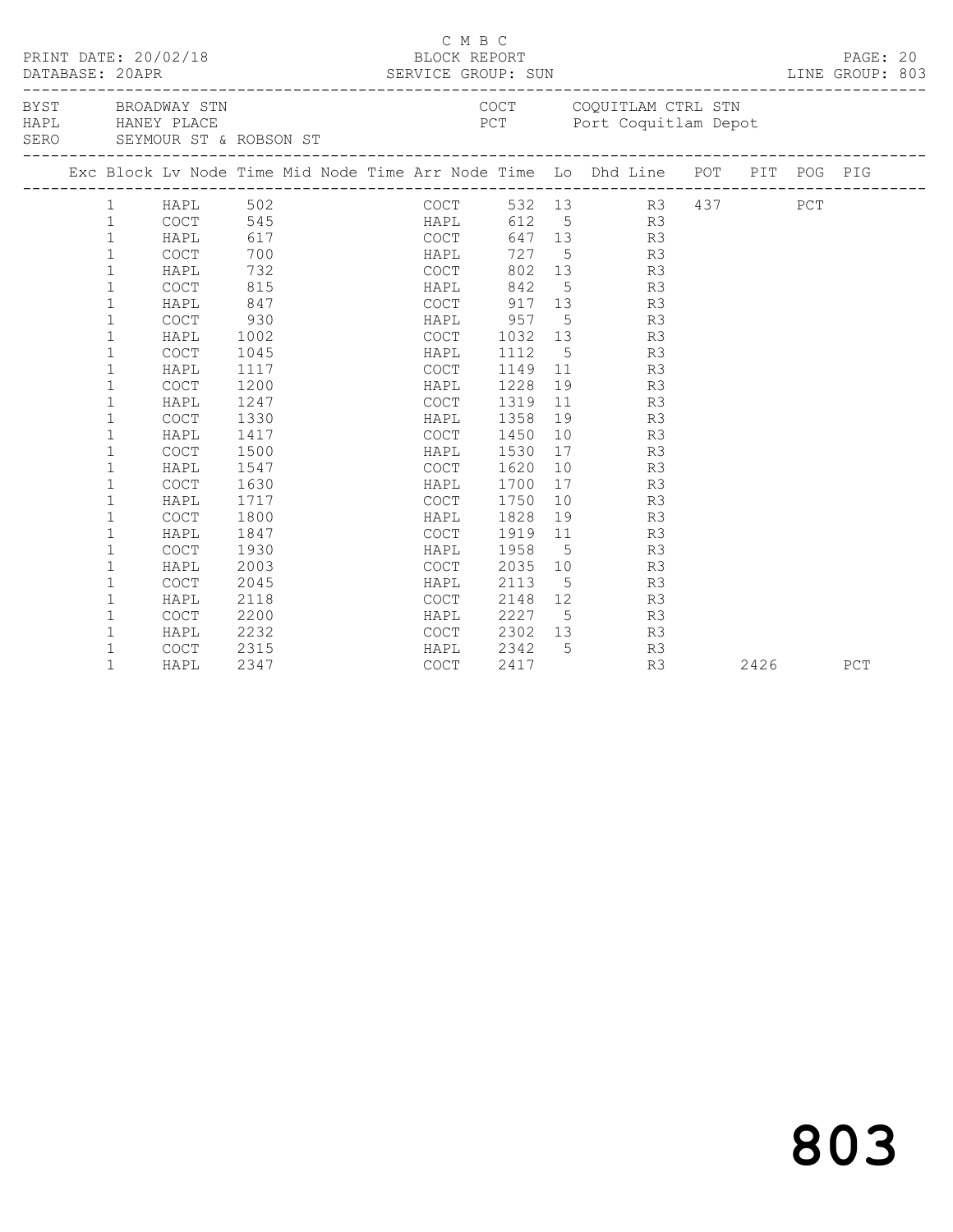# C M B C<br>BLOCK REPORT<br>SERVICE GROUP: SUN

| PRINT DATE: 20/02/18<br>DATABASE: 20APR |                |                                            |      |  | ∪ ⊔ 11 ∪<br>BLOCK REPORT<br>SERVICE GROUP: SUN |         |                |                                                                                |          |     | PAGE: 21<br>LINE GROUP: 803 |  |
|-----------------------------------------|----------------|--------------------------------------------|------|--|------------------------------------------------|---------|----------------|--------------------------------------------------------------------------------|----------|-----|-----------------------------|--|
|                                         |                |                                            |      |  |                                                |         |                | Exc Block Lv Node Time Mid Node Time Arr Node Time Lo Dhd Line POT PIT POG PIG |          |     |                             |  |
|                                         | $\overline{2}$ | COCT 500                                   |      |  |                                                |         |                | HAPL 527 5 R3 447                                                              |          | PCT |                             |  |
|                                         | $\mathbf{2}$   | HAPL                                       | 532  |  |                                                |         |                |                                                                                |          |     |                             |  |
|                                         | $\overline{c}$ | COCT                                       | 615  |  |                                                |         |                | COCT 602 13 R3<br>HAPL 642 5 R3                                                |          |     |                             |  |
|                                         | $\mathbf{2}$   | HAPL                                       | 647  |  | COCT                                           |         |                | $717$ 13 R3                                                                    |          |     |                             |  |
|                                         | $\overline{c}$ | COCT                                       | 730  |  | <b>HAPL</b>                                    |         |                | 757 5 R3                                                                       |          |     |                             |  |
|                                         | $\mathbf{2}$   | HAPL                                       | 802  |  | COCT                                           | 832     |                | 13 R3                                                                          |          |     |                             |  |
|                                         | $\overline{c}$ | COCT                                       | 845  |  | HAPL                                           | 912     | 5 <sup>5</sup> | R3                                                                             |          |     |                             |  |
|                                         | $\mathbf{2}$   | HAPL                                       | 917  |  | COCT 947 13                                    |         |                | R3                                                                             |          |     |                             |  |
|                                         | $\mathbf{2}$   | <b>COCT</b>                                | 1000 |  | HAPL                                           |         |                | 1027 5 R3                                                                      |          |     |                             |  |
|                                         | $\mathbf{2}$   | HAPL                                       | 1032 |  | COCT                                           | 1102 13 |                | R3                                                                             |          |     |                             |  |
|                                         | $\mathbf{2}$   | COCT                                       | 1115 |  | HAPL                                           | 1143    | 19             | R3                                                                             |          |     |                             |  |
|                                         | $\mathbf{2}$   | HAPL                                       | 1202 |  | COCT                                           | 1234 11 |                | R <sup>3</sup>                                                                 |          |     |                             |  |
|                                         | $\mathbf{2}$   | <b>COCT</b>                                | 1245 |  | HAPL                                           |         |                | 1313 19 R3                                                                     |          |     |                             |  |
|                                         | $\mathbf{2}$   | HAPL                                       | 1332 |  | COCT                                           | 1404    | 11             | R3                                                                             |          |     |                             |  |
|                                         | $\mathbf{2}$   | COCT                                       | 1415 |  | HAPL                                           | 1445    | 17             | R3                                                                             |          |     |                             |  |
|                                         | $\mathbf{2}$   | HAPL                                       | 1502 |  | COCT                                           | 1535 10 |                | R3                                                                             |          |     |                             |  |
|                                         | $\mathbf{2}$   | COCT                                       | 1545 |  | HAPL                                           |         |                | 1615 17 R3                                                                     |          |     |                             |  |
|                                         | $\mathbf{2}$   | HAPL                                       | 1632 |  | <b>COCT</b>                                    | 1705 10 |                | R3                                                                             |          |     |                             |  |
|                                         | $\mathbf{2}$   | COCT                                       | 1715 |  | HAPL                                           | 1745 17 |                | R <sub>3</sub>                                                                 |          |     |                             |  |
|                                         | $\mathbf{2}$   | HAPL                                       | 1802 |  | COCT                                           | 1834 11 |                | R <sub>3</sub>                                                                 |          |     |                             |  |
|                                         | $\mathbf{2}$   | COCT                                       | 1845 |  | HAPL                                           |         |                | 1913 5 R3                                                                      |          |     |                             |  |
|                                         | $\mathbf{2}$   | HAPL                                       | 1918 |  | COCT                                           | 1950 10 |                | R3                                                                             |          |     |                             |  |
|                                         | $\mathbf{2}$   | COCT                                       | 2000 |  | HAPL                                           | 2028    | 5 <sup>5</sup> | R3                                                                             |          |     |                             |  |
|                                         | $\mathbf{2}$   | HAPL                                       | 2033 |  | COCT                                           | 2105 10 |                | R3                                                                             |          |     |                             |  |
|                                         | $\mathbf{2}$   | COCT                                       | 2115 |  | HAPL                                           |         |                | 2142 5 R3                                                                      |          |     |                             |  |
|                                         | $\mathbf{2}$   | HAPL                                       | 2147 |  | COCT                                           |         |                | 2217 13 R3                                                                     |          |     |                             |  |
|                                         | $\mathbf{2}$   | COCT                                       | 2230 |  | HAPL                                           | 2257 5  |                | R3                                                                             |          |     |                             |  |
|                                         | $\mathbf{2}$   | HAPL                                       | 2302 |  | COCT                                           | 2332 13 |                |                                                                                |          |     |                             |  |
|                                         | $\overline{2}$ | <b>COCT</b>                                | 2345 |  | HAPL                                           | 2412    |                | R <sub>3</sub><br>R3                                                           | 2432 PCT |     |                             |  |
|                                         | 3              | HAPL                                       | 517  |  | COCT                                           | 547 13  |                | R <sub>3</sub>                                                                 | 452 PCT  |     |                             |  |
|                                         | 3              | COCT                                       | 600  |  | HAPL                                           | 627     | 5 <sup>5</sup> | R3                                                                             |          |     |                             |  |
|                                         | 3              | HAPL                                       | 632  |  | COCT                                           | 702     | 13             | R3                                                                             |          |     |                             |  |
|                                         | 3              | <b>COCT</b>                                | 715  |  | HAPL                                           | 742     | $5^{\circ}$    | R <sub>3</sub>                                                                 |          |     |                             |  |
|                                         | 3              | HAPL                                       | 747  |  | COCT                                           | 817 13  |                | R3                                                                             |          |     |                             |  |
|                                         | 3              | COCT                                       | 830  |  | HAPL                                           | 857 5   |                | R,<br>R3<br>P                                                                  |          |     |                             |  |
|                                         | 3              | HAPL                                       | 902  |  | COCT                                           | 932     | 13             |                                                                                |          |     |                             |  |
|                                         | 3              | COCT                                       | 945  |  | HAPL                                           | 1012    | 5              | R3                                                                             |          |     |                             |  |
|                                         | 3              | HAPL                                       | 1017 |  | COCT                                           | 1047    | 13             | R3                                                                             |          |     |                             |  |
|                                         | $\mathsf 3$    | COCT                                       | 1100 |  | HAPL                                           | 1128    | 19             | R3                                                                             |          |     |                             |  |
|                                         | $\mathsf 3$    | HAPL                                       | 1147 |  | $\mathtt{C}\mathtt{O}\mathtt{C}\mathtt{T}$     | 1219    | $11$           | R3                                                                             |          |     |                             |  |
|                                         | 3              | $\mathtt{C}\mathtt{O}\mathtt{C}\mathtt{T}$ | 1230 |  | HAPL                                           | 1258    | 19             | R3                                                                             |          |     |                             |  |
|                                         | $\mathsf 3$    | HAPL                                       | 1317 |  | COCT                                           | 1349    | 11             | R3                                                                             |          |     |                             |  |
|                                         | $\mathsf 3$    | COCT                                       | 1400 |  | HAPL                                           | 1430    | 17             | R3                                                                             |          |     |                             |  |
|                                         | $\mathsf 3$    | HAPL                                       | 1447 |  | $\mathtt{C}\mathtt{O}\mathtt{C}\mathtt{T}$     | 1520    | 10             | R3                                                                             |          |     |                             |  |
|                                         | $\mathsf 3$    | COCT                                       | 1530 |  | HAPL                                           | 1600    | 17             | R3                                                                             |          |     |                             |  |
|                                         | $\mathsf 3$    | HAPL                                       | 1617 |  | COCT                                           | 1650    | 10             | R3                                                                             |          |     |                             |  |
|                                         | $\mathsf 3$    | COCT                                       | 1700 |  | HAPL                                           | 1730    | 17             | R3                                                                             |          |     |                             |  |
|                                         | $\mathsf 3$    | HAPL                                       | 1747 |  | $\mathtt{C}\mathtt{O}\mathtt{C}\mathtt{T}$     | 1820    | 10             | R3                                                                             |          |     |                             |  |
|                                         | $\mathsf 3$    | COCT                                       | 1830 |  | HAPL                                           | 1858    | 5              | R3                                                                             |          |     |                             |  |
|                                         | $\mathsf 3$    | HAPL                                       | 1903 |  | COCT                                           | 1935    | 10             | R3                                                                             |          |     |                             |  |
|                                         | $\mathsf 3$    | COCT                                       | 1945 |  | HAPL                                           | 2013    | 5              | R3                                                                             |          |     |                             |  |
|                                         | $\mathsf 3$    | HAPL                                       | 2018 |  | $\mathtt{C}\mathtt{O}\mathtt{C}\mathtt{T}$     | 2050    | 10             | R3                                                                             |          |     |                             |  |
|                                         | $\mathsf 3$    | COCT                                       | 2100 |  | HAPL                                           | 2127    | 5              | R3                                                                             |          |     |                             |  |
|                                         | $\mathsf 3$    | HAPL                                       | 2132 |  | $\mathtt{C}\mathtt{O}\mathtt{C}\mathtt{T}$     | 2202    | 13             | R3                                                                             |          |     |                             |  |
|                                         | $\mathsf 3$    | COCT                                       | 2215 |  | HAPL                                           | 2242    | 5              | R3                                                                             |          |     |                             |  |
|                                         | 3              | HAPL                                       | 2247 |  | $\mathtt{C}\mathtt{O}\mathtt{C}\mathtt{T}$     | 2317    | 13             | R3                                                                             |          |     |                             |  |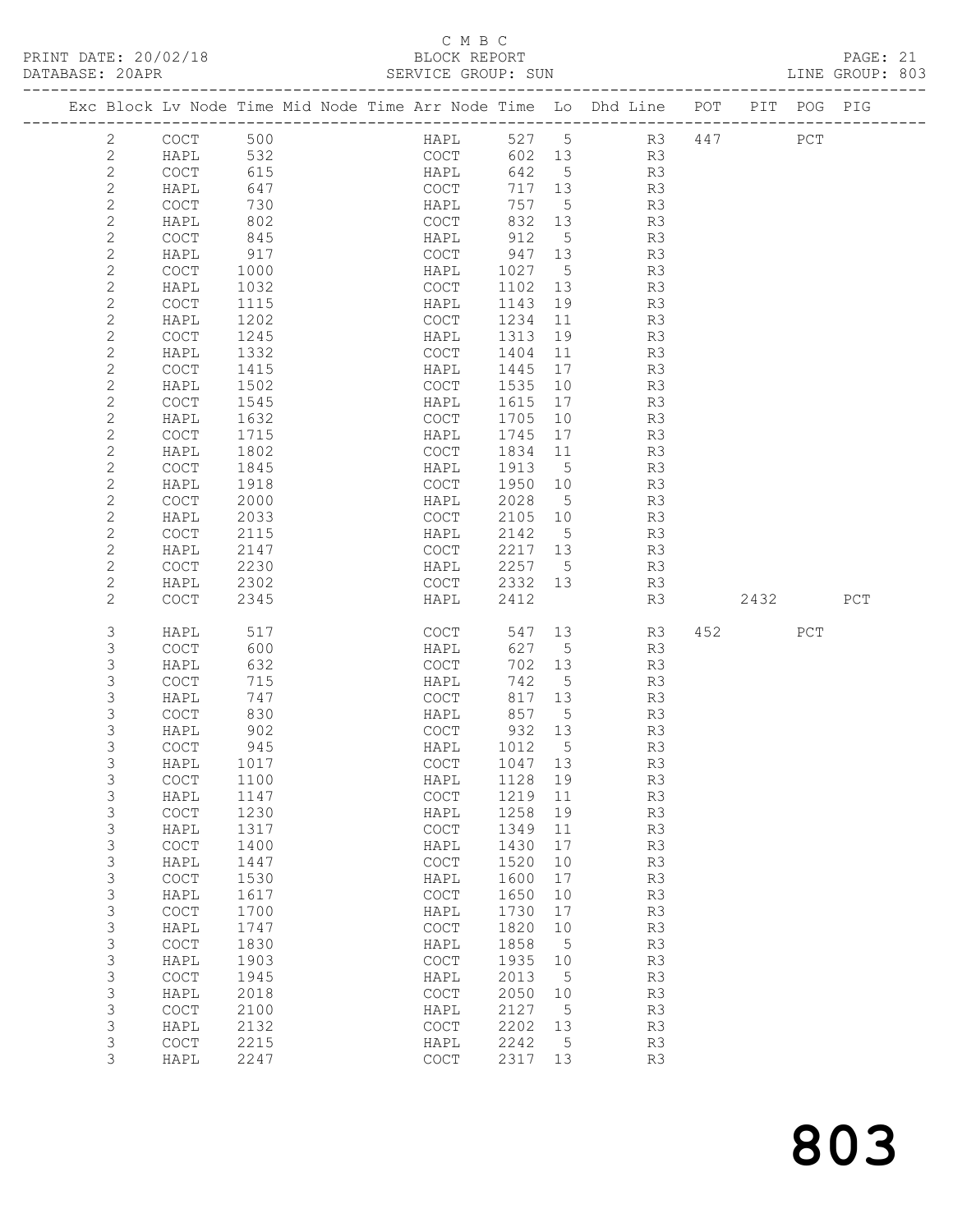# C M B C<br>BLOCK REPORT<br>SERVICE GROUP: SUN

| DATABASE: 20APR |   |                                                                                |      |  | SERVICE GROUP: SUN |        |    |    |     |      |     | LINE GROUP: 803 |  |
|-----------------|---|--------------------------------------------------------------------------------|------|--|--------------------|--------|----|----|-----|------|-----|-----------------|--|
|                 |   | Exc Block Lv Node Time Mid Node Time Arr Node Time Lo Dhd Line POT PIT POG PIG |      |  |                    |        |    |    |     |      |     |                 |  |
|                 | 3 | $\mathtt{C}\mathtt{O}\mathtt{C}\mathtt{T}$                                     | 2330 |  | HAPL               | 2357 5 |    | R3 |     |      |     |                 |  |
|                 | 3 | HAPL                                                                           | 2402 |  | COCT               | 2432   |    | R3 |     | 2441 |     | PCT             |  |
|                 | 4 | <b>COCT</b>                                                                    | 515  |  | HAPL               | 542    | 5  | R3 | 502 |      | PCT |                 |  |
|                 | 4 | HAPL                                                                           | 547  |  | <b>COCT</b>        | 617    | 13 | R3 |     |      |     |                 |  |
|                 | 4 | COCT                                                                           | 630  |  | HAPL               | 657    | 5  | R3 |     |      |     |                 |  |
|                 | 4 | HAPL                                                                           | 702  |  | <b>COCT</b>        | 732    | 13 | R3 |     |      |     |                 |  |
|                 | 4 | <b>COCT</b>                                                                    | 745  |  | HAPL               | 812    | 5  | R3 |     |      |     |                 |  |
|                 | 4 | HAPL                                                                           | 817  |  | COCT               | 847    | 13 | R3 |     |      |     |                 |  |
|                 | 4 | <b>COCT</b>                                                                    | 900  |  | HAPL               | 927    | 5  | R3 |     |      |     |                 |  |
|                 | 4 | HAPL                                                                           | 932  |  | <b>COCT</b>        | 1002   | 13 | R3 |     |      |     |                 |  |
|                 | 4 | <b>COCT</b>                                                                    | 1015 |  | HAPL               | 1042   | 5  | R3 |     |      |     |                 |  |
|                 | 4 | HAPL                                                                           | 1047 |  | <b>COCT</b>        | 1117   | 13 | R3 |     |      |     |                 |  |
|                 | 4 | <b>COCT</b>                                                                    | 1130 |  | HAPL               | 1158   | 19 | R3 |     |      |     |                 |  |
|                 | 4 | HAPL                                                                           | 1217 |  | <b>COCT</b>        | 1249   | 11 | R3 |     |      |     |                 |  |
|                 | 4 | <b>COCT</b>                                                                    | 1300 |  | HAPL               | 1328   | 19 | R3 |     |      |     |                 |  |
|                 | 4 | HAPL                                                                           | 1347 |  | <b>COCT</b>        | 1419   | 11 | R3 |     |      |     |                 |  |
|                 | 4 | <b>COCT</b>                                                                    | 1430 |  | HAPL               | 1500   | 17 | R3 |     |      |     |                 |  |
|                 | 4 | HAPL                                                                           | 1517 |  | <b>COCT</b>        | 1550   | 10 | R3 |     |      |     |                 |  |
|                 | 4 | <b>COCT</b>                                                                    | 1600 |  | HAPL               | 1630   | 17 | R3 |     |      |     |                 |  |
|                 | 4 | HAPL                                                                           | 1647 |  | <b>COCT</b>        | 1720   | 10 | R3 |     |      |     |                 |  |
|                 | 4 | COCT                                                                           | 1730 |  | HAPL               | 1800   | 17 | R3 |     |      |     |                 |  |
|                 | 4 | HAPL                                                                           | 1817 |  | COCT               | 1849   | 11 | R3 |     |      |     |                 |  |
|                 | 4 | <b>COCT</b>                                                                    | 1900 |  | HAPL               | 1928   | 5  | R3 |     |      |     |                 |  |
|                 | 4 | HAPL                                                                           | 1933 |  | <b>COCT</b>        | 2005   | 10 | R3 |     |      |     |                 |  |
|                 | 4 | <b>COCT</b>                                                                    | 2015 |  | HAPL               | 2043   | 5  | R3 |     |      |     |                 |  |
|                 | 4 | HAPL                                                                           | 2048 |  | <b>COCT</b>        | 2120   | 10 | R3 |     |      |     |                 |  |
|                 | 4 | <b>COCT</b>                                                                    | 2130 |  | HAPL               | 2157   | 5  | R3 |     |      |     |                 |  |
|                 | 4 | HAPL                                                                           | 2202 |  | <b>COCT</b>        | 2232   | 13 | R3 |     |      |     |                 |  |
|                 | 4 | <b>COCT</b>                                                                    | 2245 |  | HAPL               | 2312   | 5  | R3 |     |      |     |                 |  |
|                 | 4 | HAPL                                                                           | 2317 |  | <b>COCT</b>        | 2347   | 13 | R3 |     |      |     |                 |  |
|                 | 4 | COCT                                                                           | 2400 |  | HAPL               | 2427   |    | R3 |     | 2447 |     | PCT             |  |